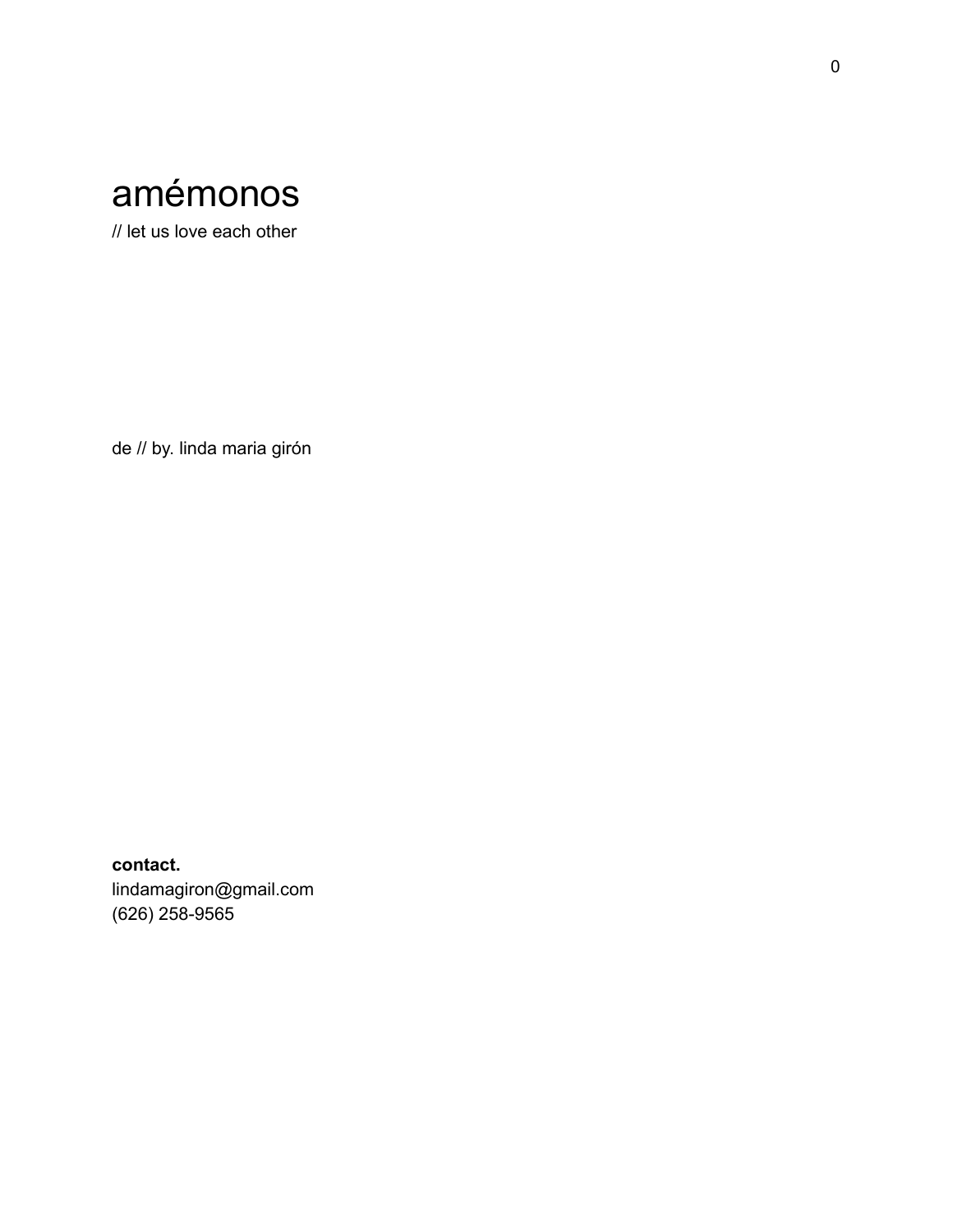*... dedicado a / dedicated to ...*

*Abuelita, por compartir sus cuentos, sueños y oraciones.*

*Mom, for fighting to make our dreams come true.*

*Mr. Espinoza, for lifting my love for writing.*

*Lisa Marie, for believing in me.*

*R&D family, for the home we built.*

*Town Hall team, for raising this garden.*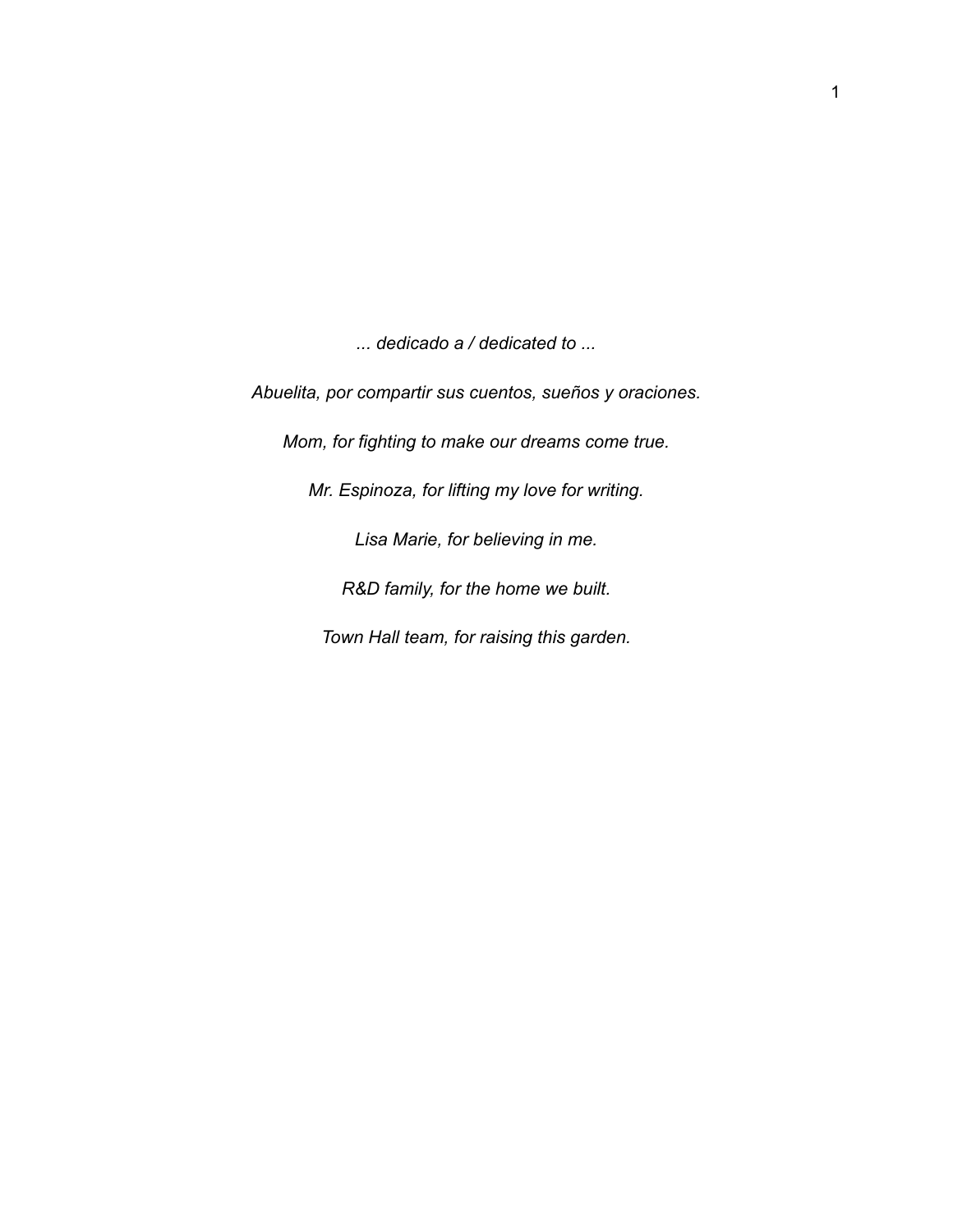#### **characters.**

| karina inés<br>eulalia inés<br>sofia inés<br>mae<br>voz** | the child / they, she / 25 <i>II</i> an academic. spiritually displaced, guiseless.<br>the grandmother / ella / 77 <i>II</i> a guardian. dry wit, stoic, disarming.<br>the mother / she / 40 <i>II</i> an educator. unavailable, six steps ahead, forceful.<br>the dancer / she, her / 27 <i>II</i> an embodied love. free, joyous, power.<br>the voice / they, them // a prophetic storyteller, poet, "stage directions"                                                                                                                                                                                                                                                                                                  |
|-----------------------------------------------------------|----------------------------------------------------------------------------------------------------------------------------------------------------------------------------------------------------------------------------------------------------------------------------------------------------------------------------------------------------------------------------------------------------------------------------------------------------------------------------------------------------------------------------------------------------------------------------------------------------------------------------------------------------------------------------------------------------------------------------|
|                                                           | this cast is bilingual. this cast is Brown. this cast is queer.<br>this cast is Everything.                                                                                                                                                                                                                                                                                                                                                                                                                                                                                                                                                                                                                                |
| time.                                                     |                                                                                                                                                                                                                                                                                                                                                                                                                                                                                                                                                                                                                                                                                                                            |
|                                                           | Breathing between past and present, 1992 - 2020. Transitions are<br>expressed best by temperature/climate. Present is marked by red hot<br>summers, smoke and storms. Past dreams and memories are fresh and<br>lavenderous.                                                                                                                                                                                                                                                                                                                                                                                                                                                                                               |
| stage.                                                    |                                                                                                                                                                                                                                                                                                                                                                                                                                                                                                                                                                                                                                                                                                                            |
|                                                           | PALM VILLA APARTMENTS: Kari's childhood home. A neglected villa<br>held together by memory and a fiery overgrowth of scarlet bugambilias.<br>There are no walls, only barred railings, balcony stairways and six locked<br>doors and windows sharing surveillance over a small courtyard; our<br>stage. It is the only space we are given access to, made inhabitable by a<br>mixture of rejected indoor furniture & outdoor amenities. It should feel<br>liminal, yet contained. A floral enclosure. A sky bracketed by concrete. At<br>the center of it all, is the semi-galiant fountain which, like the bugambilias,<br>is dying of thirst. In its basins where water once flowed, is years worth of<br>fallen petals. |

#### **on text.**

\*EULALIA's Spanish is written to reflect a Guatemalan or Central American *voseo*'s accent. Accent marks noted in the script will note accent stresses that may change due to common use of *vos* conjugation (i.e. In vos, the accent in '**Dé**jame' changes to 'De**já**me')

\*Capitalization variation indicates tone change.

\*EULALIA's English fluency scores the time periods of KARI's memories.

\* '. . .' = a beat.  $/$  '. .' = a short beat  $/$  '. .  $-$ ' = a breath interrupted  $/$  'small text' = self-talk

\*In this family, behind every chancla pursuit or crude remark is love and levity. Their love is self-neglecting and sacrificial, their love is fluent in violence, their love has survived trauma; even when the levity is lost, there is a love that is learning to heal.

\*shout out ThinkBeatRadio for the vibes. \*\*voz reads titles & stage directions of choice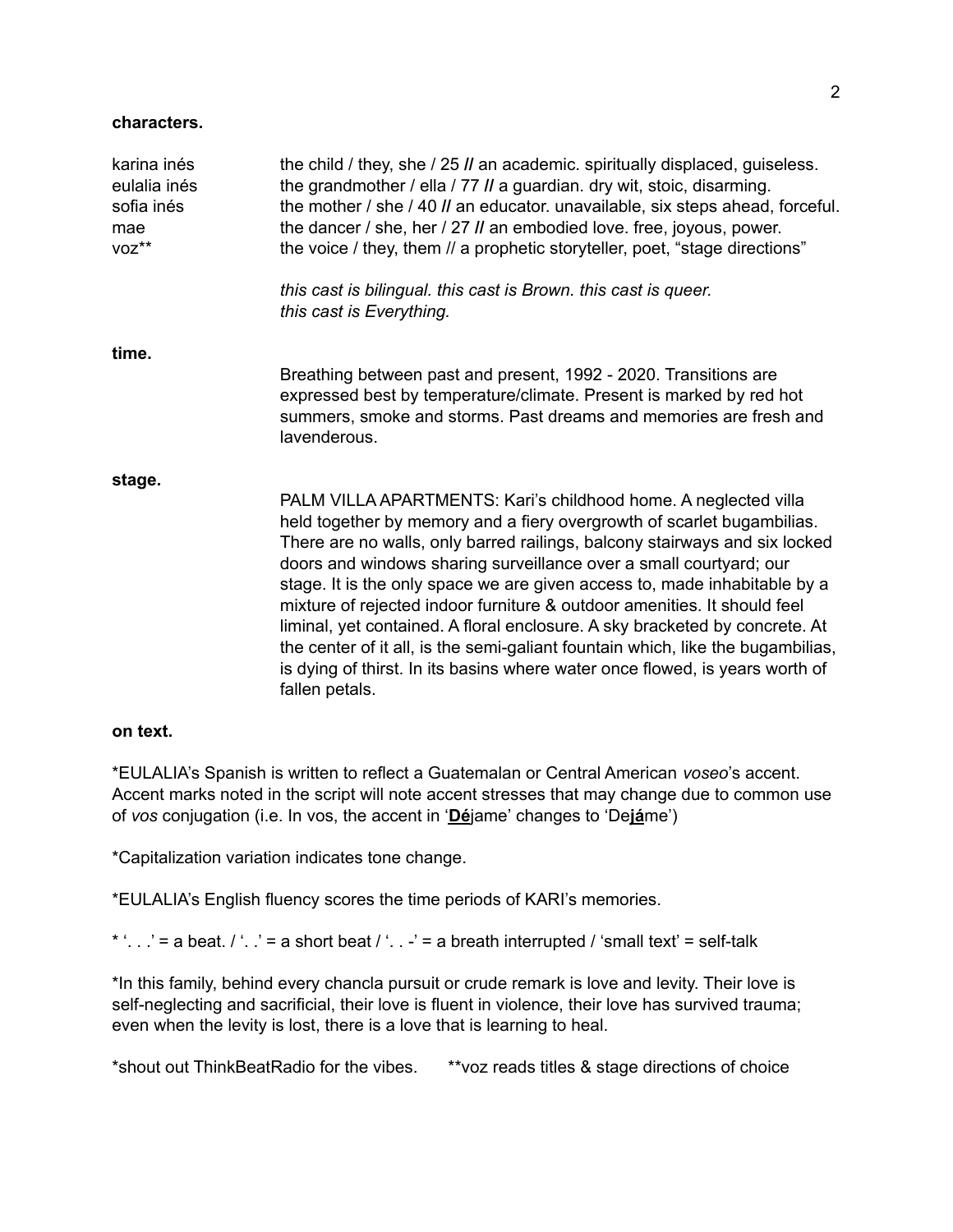#### **la primera oración // the first prayer**

*PALM VILLA APARTMENTS. South California.*

*Dusk. Past, present past, future past. A dream.*

*Distant church bells ring. A rooster echoes.*

*In darkness, the windows yawn awake.*

*Lights behind each pane smolder with silhouettes.*

*Music... TVs... Radios...*

*Life sings in the small villa.*

*A gate clangs. It all stops.*

**después de las seis // after six**

*6:29am. June 2020. Yellow sky. AQI 148.*

*KARI enters. Masked, sweaty and over encumbered with luggage.*

*The PALM VILLA inhales desolation.*

*Santa Ana winds exhale, ash and heat.*

*Bugambilia petals swirl and rattle through the courtyard.*

*KARI releases their mask, then waddles towards the fountain releasing each burden.*

*They dig out a lanyard with-*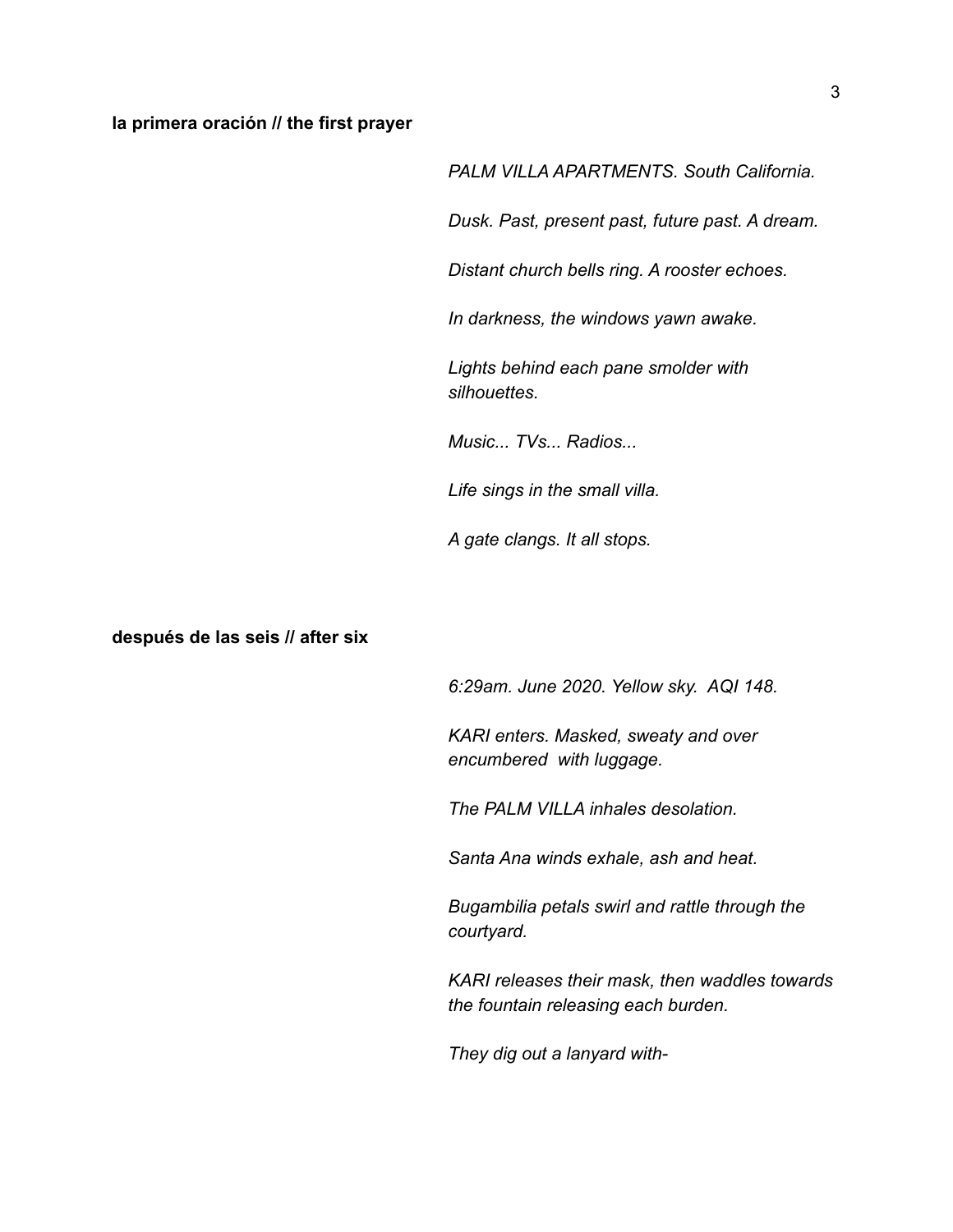```
kari.
no keys. no. . . oh no. . -
no!no!no!no!no! . . .shit!!
ke-e-eys, c'mon keeeys,
where the fuk-!?
. . .
¿mamá?
. . . Knock. Knock.
¡mamáaaaaaa!
. . . Knock. Knock. Knock!
MOM!
. . . Knocknocnkcnkconcknckcnknock!
(phone call)
```
Hi Mom, I'm here. It's Six. . twenty. . ish? It's After Six. and I don't have the key. . . so, if you're already at work then maybe-I can maybe just find some place to wait. that is indoors. Call me when you- *if* you can. *please-don't-be-mad-at-me.* ok! bye. *. . .* this. is. just. *. . .*

perrrfecto. sooper-dooper-

**eulalia.** *¿¡Bueno vos!? / ¿Qué hacés acá?* [Hey you! What are you doing here?]

**kari.** *oOo shi- /* gran'ma, what are you-!?

**eulalia.** ¡Son las seis y media, mija! [It's six thirty, my girl!]

**kari.** *what-?*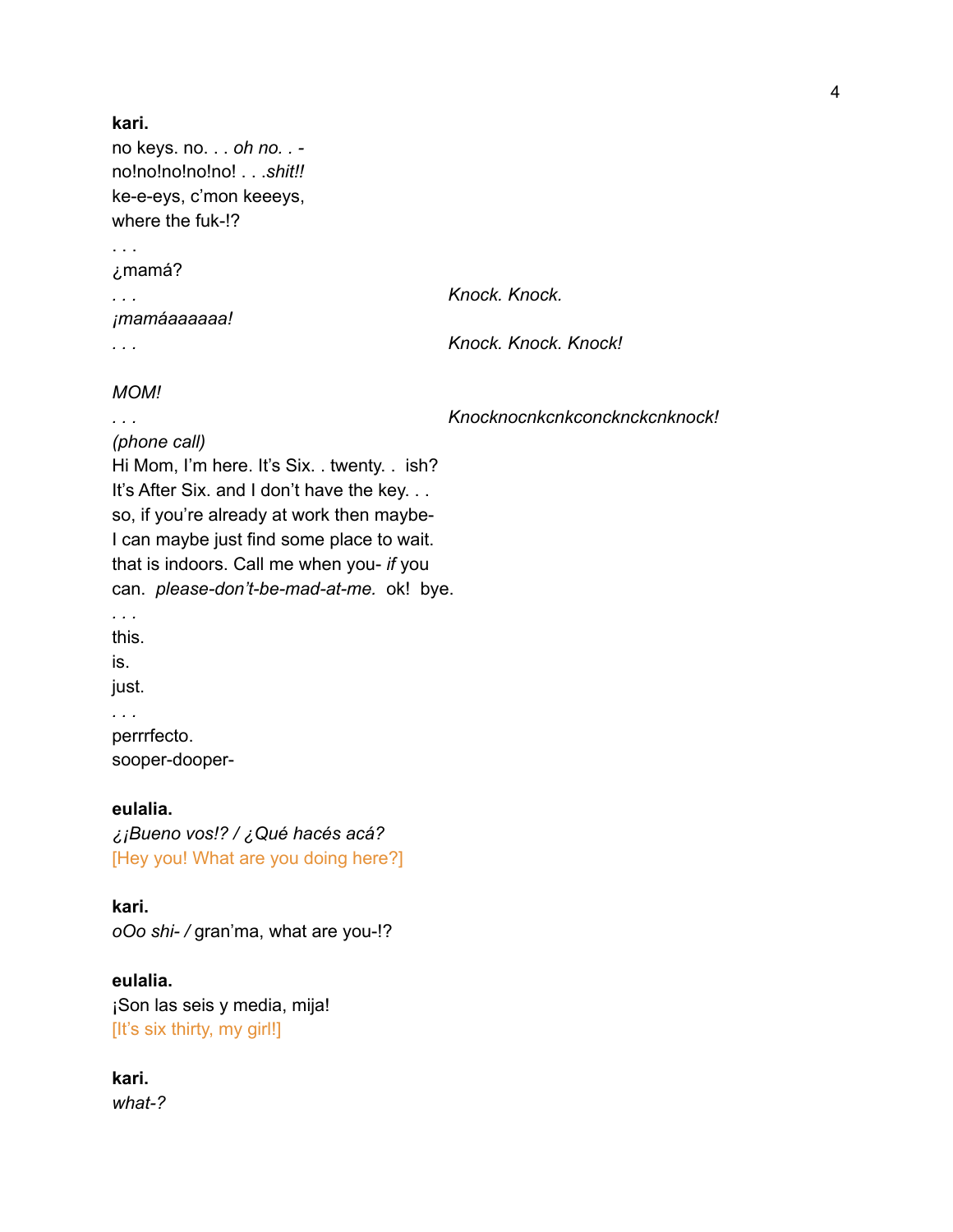**e u l a l i a .** Ey! Wha's wrong witchu?

**k a r i .** sorry! i-don'kno-ididn'tsee-

**e u l a l i a .** i¿Por qué me mirás así?! [Why're you staring at me?!]

**k a r i .** se- . . fue una sorpresa. [it-. . . was a surprise.]

**eulalia.** O, ¿Te espanté? I éscare you? [Oh, did I scare you?]

**k a r i .** I just wasn't expecting you-

**e u l a l i a .** ¿Cómo qué, 'no expect? [What do you mean. . .]

**k a r i .** i thought-

**e u l a l i a .** ¡Es mi propia casa! Ay dios-[This is my house! My god-] I should say surprise to *you.* Hace seis años, you no com e [It's been six years]

**k a r i n a .** you haven't changed..

**eulalia.** o, *thank you.*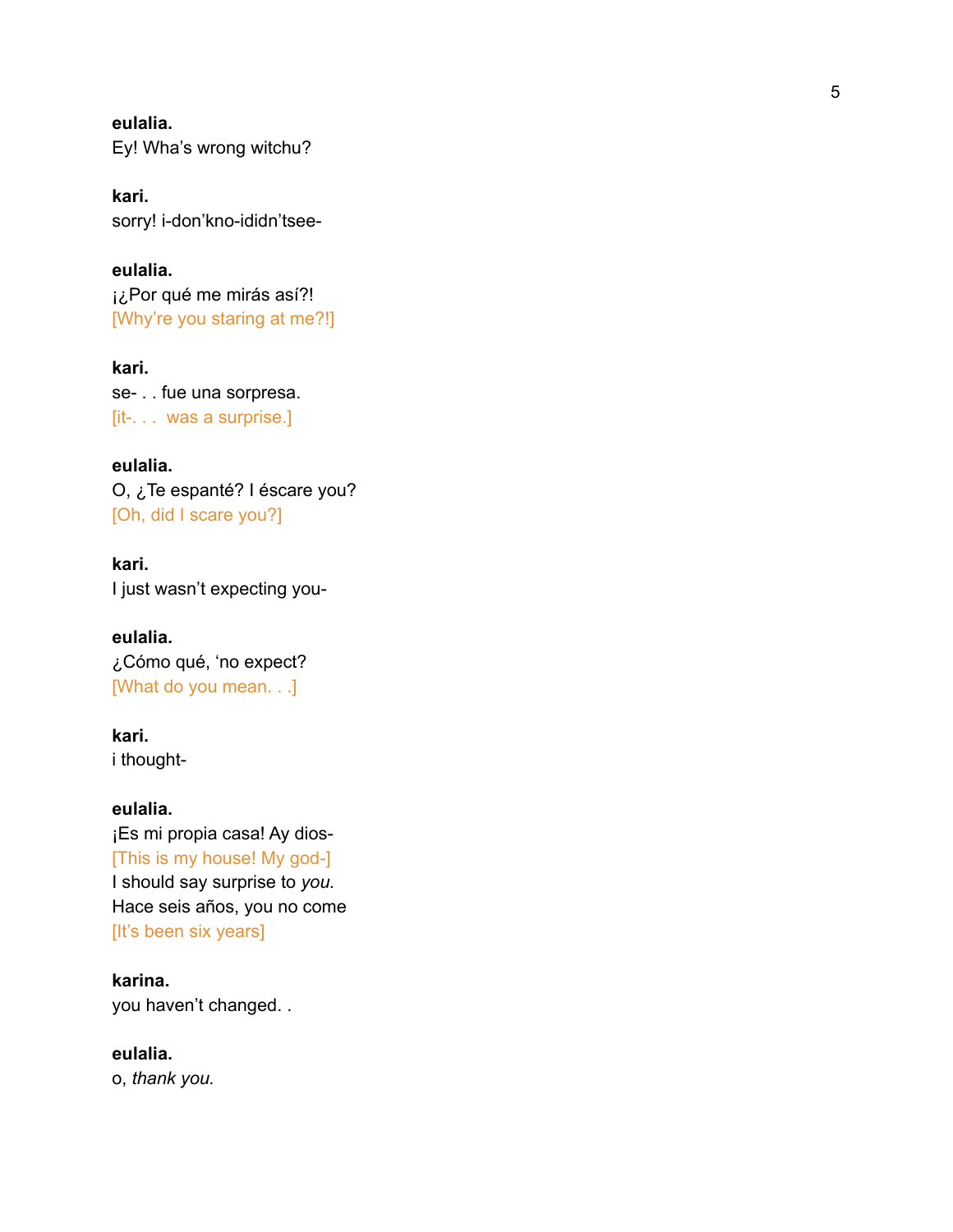## **karina.**

. . .Where is everybody?

## **eulalia.**

who?

**karina.** . . .everyone? the neighbors? *Mom?*

**eulalia.** ya son las seis y media, mija. . . *[it's already six thirty, my girl. . .*]

## **kari.**

i know it's six-thirty, but-soshe works saturdays now?? *EU nods.* i thought- when is she off? *EU shrugs.*

# **eulalia.**

'parece que sale todos los días. [seems like she's out everyday]

**kari.** *what?* sorry, i don't understand-

# **eulalia.**

i think she don't have any days that she doesn't go out working.

**kari.** of course.

**eulalia.** Si, pues, es okay- . . .*Saludos!* [Yes, well, it's okay- . . .*Hello!*]

**kari.**

. . .Hi.

*KARI waits.*

**eulalia.** ¿Qué? [What?]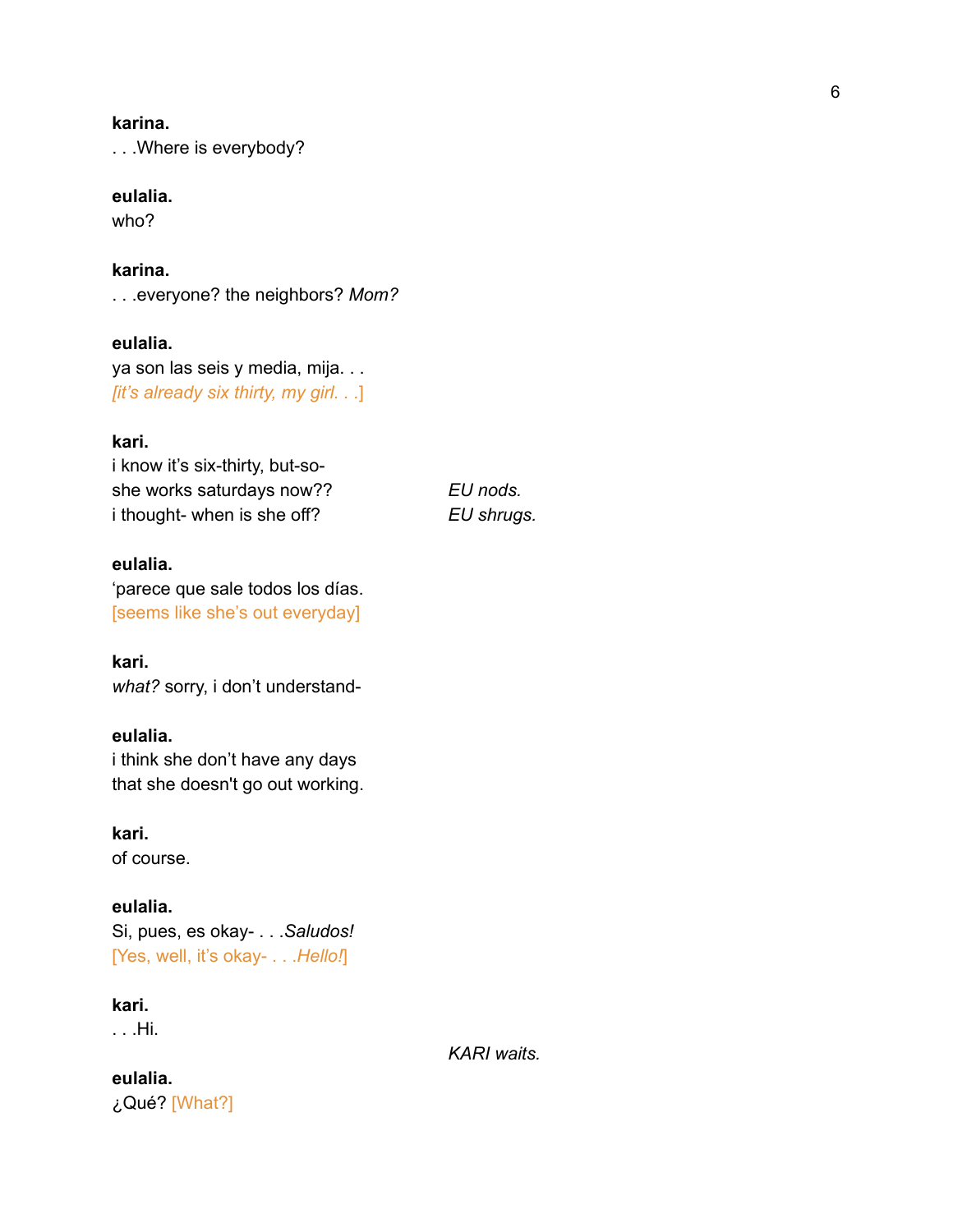**k a r i .** Don't you have some keys?

**e u l a l i a .** ¿ S o n kie s ?

**k a r i .** No, the keys. Do. . you have llaves?

**e u l a l i a .** Oo las *llaves!* No, sorry. . . ya no. [Oh more *keys!* No, not anymore.]

## **kari.**

Dammit, cuz I lost mine. So, I guess We are sort of stranded out here...-Estamos. . ¿estran- estren- ñida? [we're stran- uh- constipated?]

# **e u l a l i a .**

No nena, no. Estamos encerradas. [No baby, no. We are *locked out*.]

**karina.** Encerrados. . -

**eulalia.** *Encerradas*. Si.

**kari.** *encerradas*. . .

**eulalia.** *Estreñida* is something else: no poo p.

**kari.** what?

# **eulalia.**

¿Y cuando te cortaste el pelo, mija? [And when did you cut your hair?]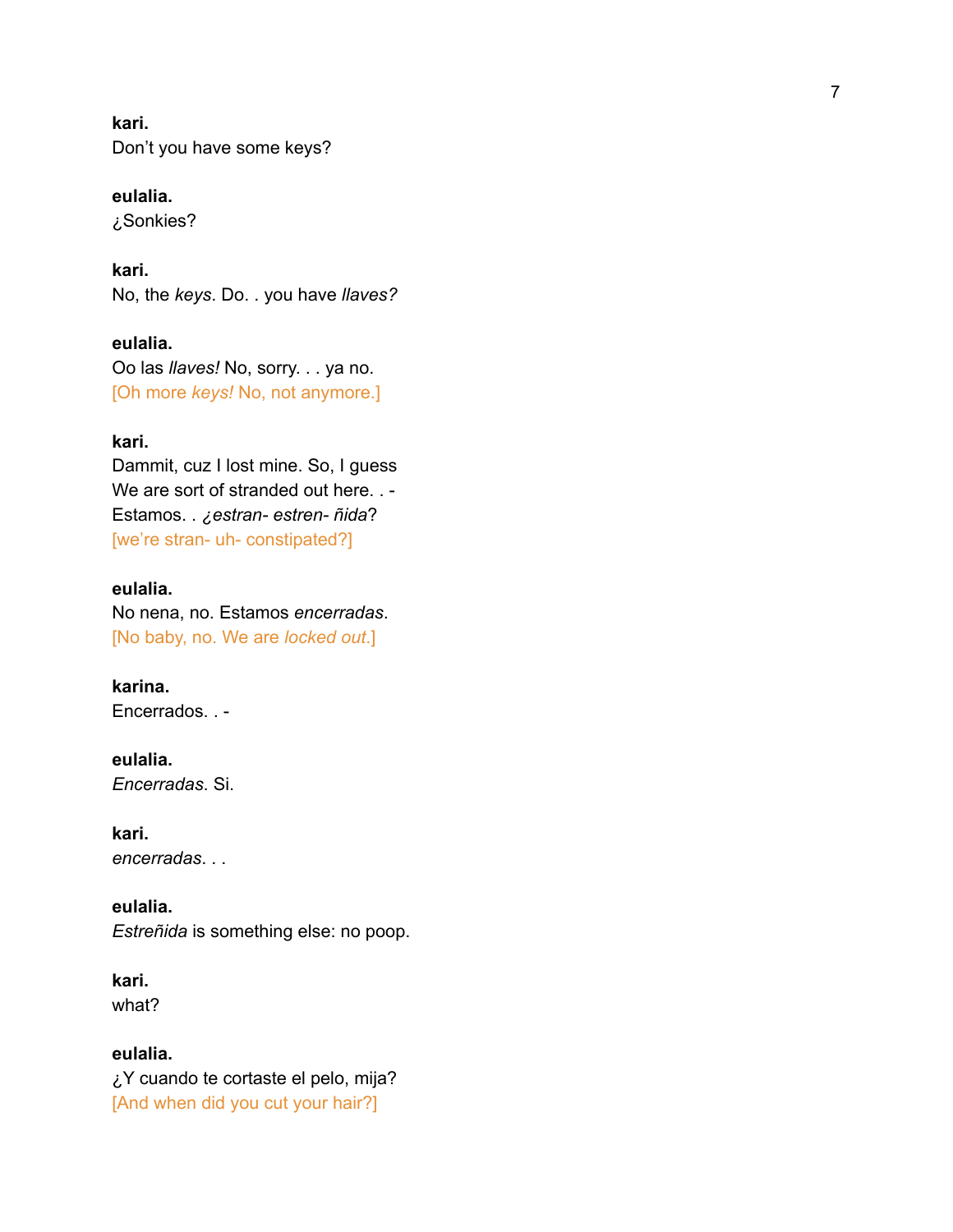## **karina.**

. . .my hair? Oh! Yeah, it's so short.

**eulalia.** *Te pregunté: ¿Cuándo? [I asked: When?]*

**karina.** Oh! last weekend, my. . friend, sheum- did the haircut for me, for free!

**eulalia.** *A, que bien* "for free". . . it looks. . . [Ah, that's nice. . .]

*EULALIA inspects them.*

# **karina.**

thank you!

# **eulalia.**

Diferente. . . [Different. . . ]

#### **kari.**

oh-

# **eulalia.**

. . .Y de plano más fácil! [. . .And probably easier!]

# **karina.**

yea, it is! Super easy toto like clean and stuff. . .

#### **eulalia.**

*. . .*

*. . .*

Aja, sí, me imagino que sí. . . [Ah, yes, I imagine that. . it is. . . ]

*KARI sifts through the petals.*

*EULALIA sifts through them too.*

*Together they sound like rain. . .*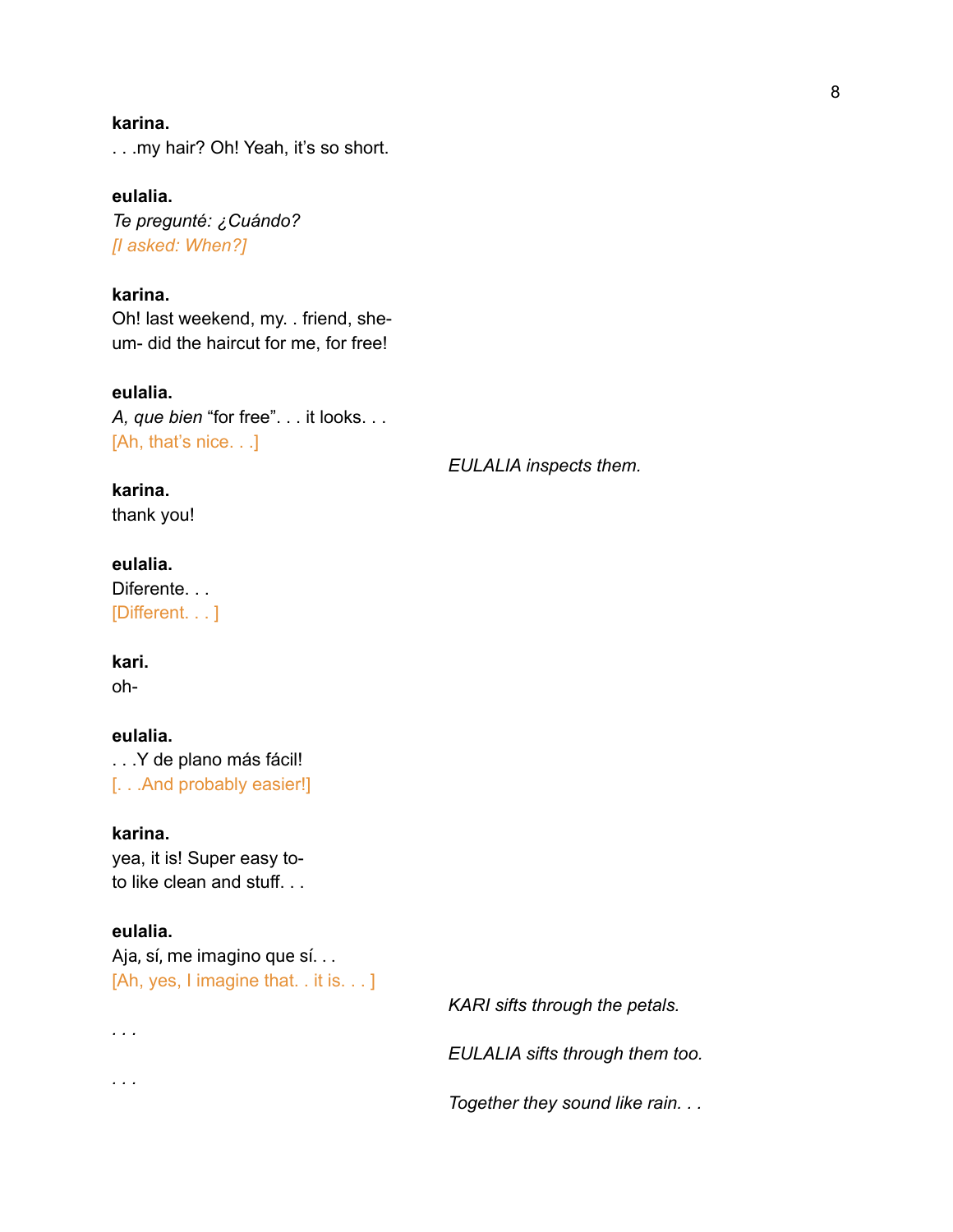# **eulalia.** *cont.*

'Iba a limpiar este desperdicio de flor- [I was gonna clear out these dead petals-]

#### **kari**

what?

# **eulalia.**

I was supposed to clean this flowers but. . .

## **kari.**

i think it's nice.

*MAE appears over the balcony.*

*She picks a flower off the railing, sends it to KARI.*

*They all follow its ghostly descent. . .*

*KARI holds out their hand. . .*

*EULALIA steals it.*

*MAE evaporates.*

*A rush of warm rain hisses through the yard.*

**kari.** AAAk!

#### **eulalia.**

*¡Púchica! ¡Viene la lluvia, apuráte, vos!! [Shoot!!! The rain is here! Hurry up, you!]* ¡Ponte las bolsas acá! ¡Que no se mojan! [Put the bags here so they don't get wet!] ¡Ayayay! *¿¡Ves cómo llega el agua!?* [Ah! See how the water rises up here?!]

*Thunder.*

**kari.** oh wow!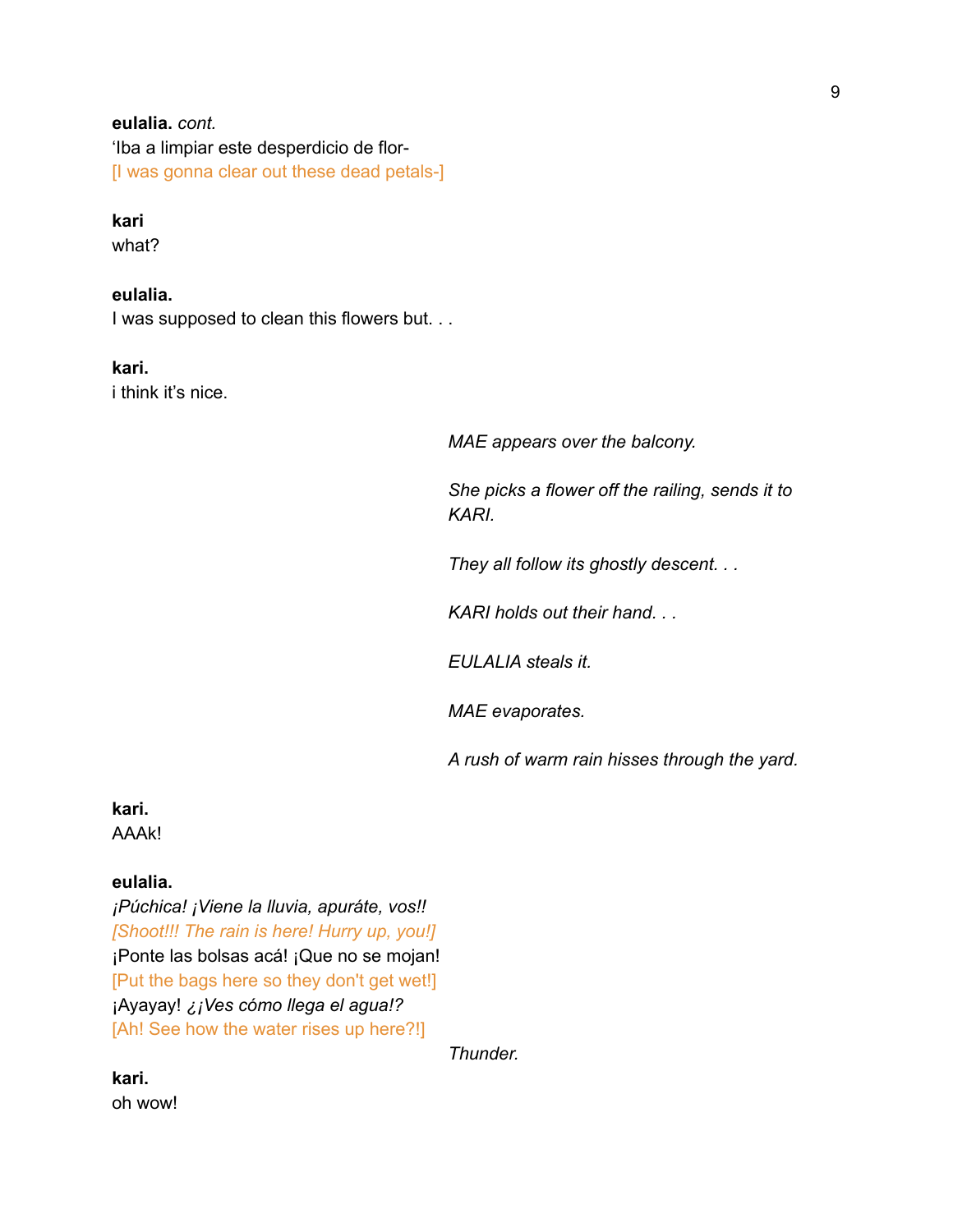# **eulalia.**

Es como se dicen- eh. . . Flashing flooded? [It's like they call it, uh, Flashing flooded?]

**karina.** Flash flooding-

**eulalia.** ¡Aja! Flashe flooding. . .

**karina.** okay… wow that is *rain!*

**eulalia**. Aja, it rains like that now.

**kari.** it's so warm!

**eulalia.** ¡Sí, pero no lo toques! [Yes, but don't touch it!]

**kari.** what?

**eulalia.** Don't touch!!

**kari.** it's coming down so fast!

**eulalia.** Si, pero tiene bacteria, así que. . [Yes, but there's bacteria, so. .]

**kari.** i think that's normal.

**eulalia.**

Si?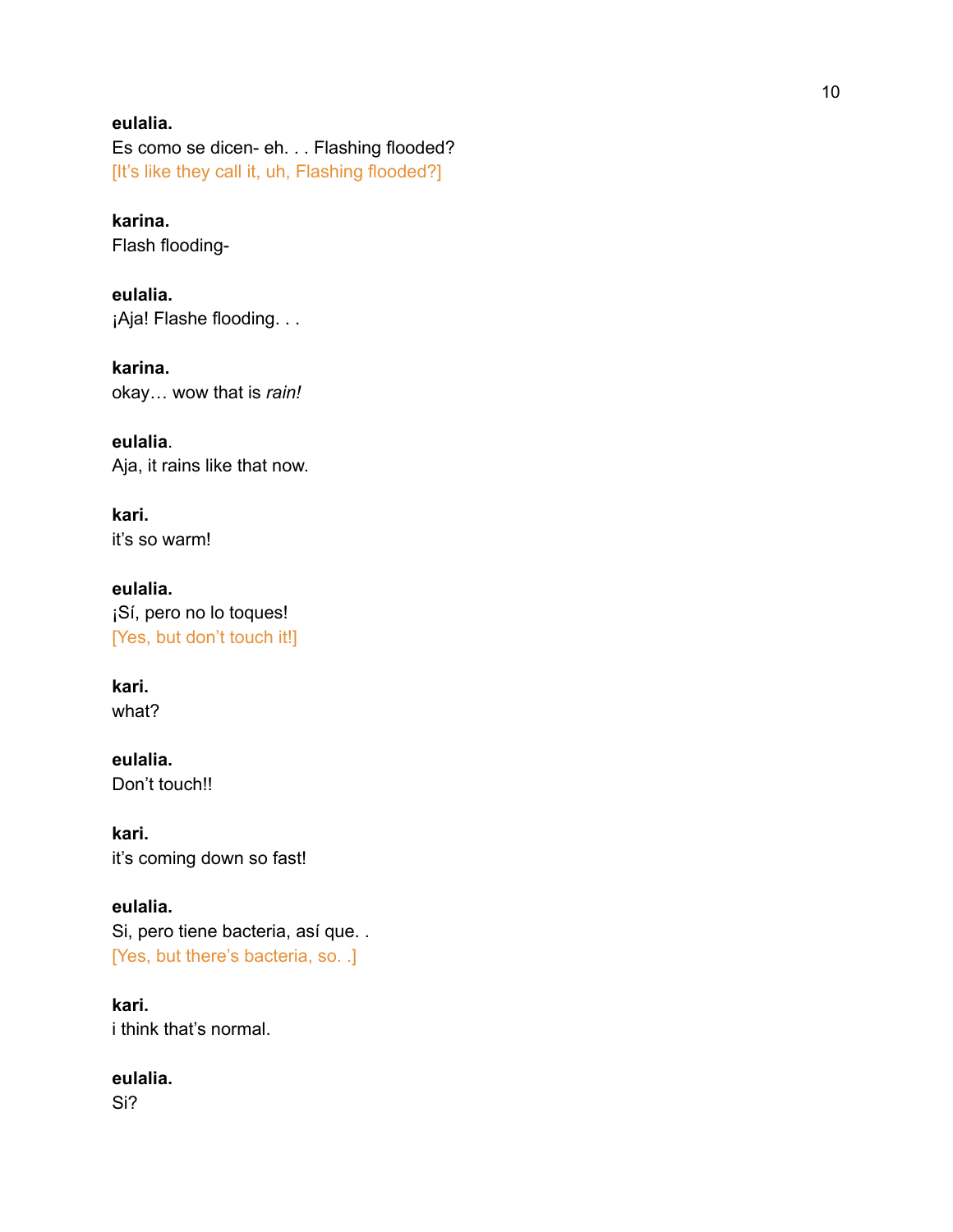#### **k a r i .**

I mean as long as it's not acid rain!

**eulalia.** *¡¿Lluvia ácida?!* . . .a la gran Púchic a - [Acid rain?! . . . son of a great Biatch-]

**k a r i .** no, no, no, this isn't acidic. no acid.

**eulalia.** Bueno. . -still, es better to be careful Ahora que 'stás pelona, you know? [Now that you're bald, you know?]

**karina.**

what? *why?*

# **eulalia.**

because you have this bald, now. 'more easy for things to absorbed. the rain, the smoke, i donno, kari.

**karina.**

I'm not bald!

**eulalia.** *(snorts)* Tampoco sos modelo de pelo. [You're no hair model either.]

**karina.** It's called a *buzz*

**eulalia.** ¿qué? [what?]

**karina.** Mi pelo es un "buzz," not bald. [My hair is a "buzz"]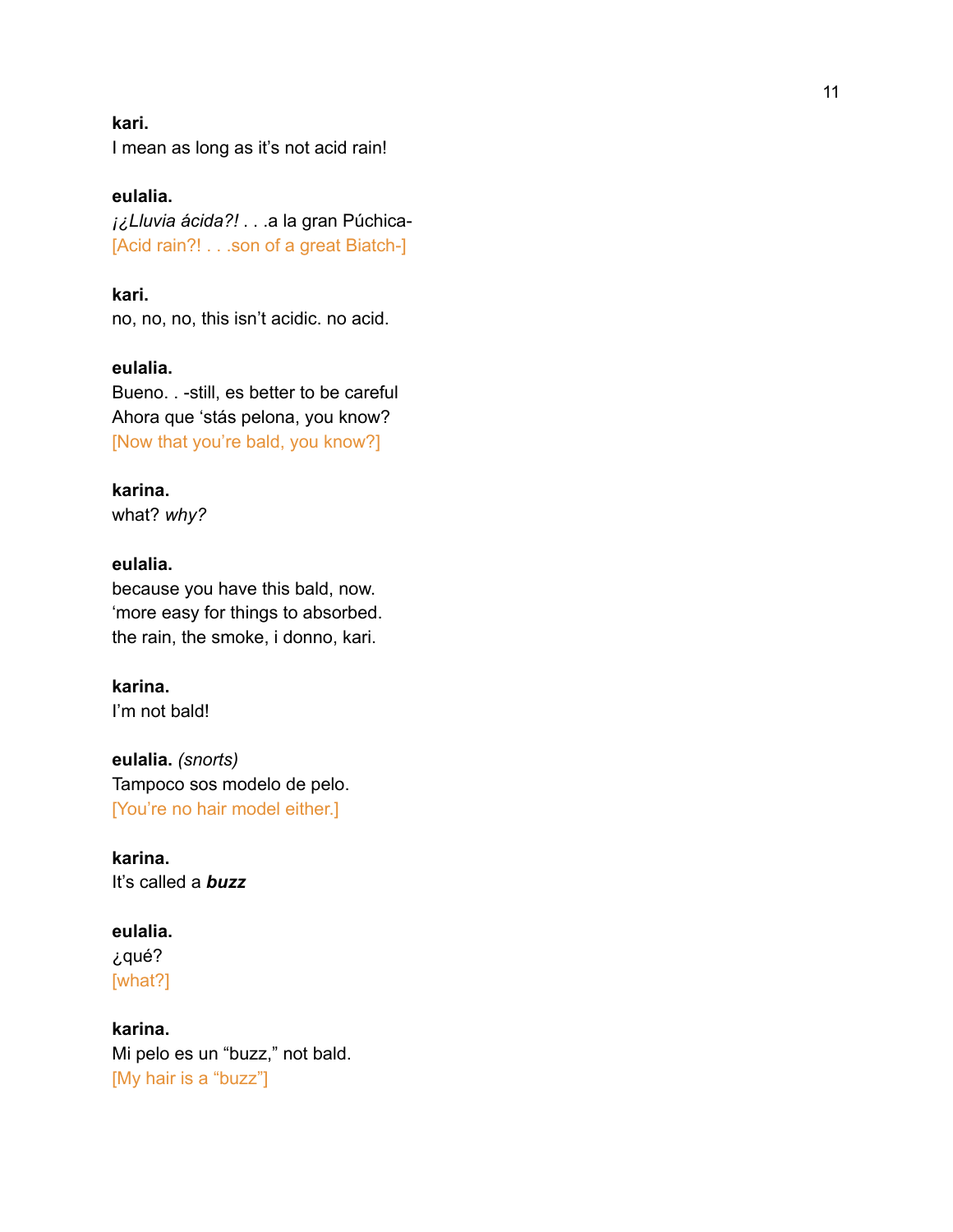# **eulalia.** *"Bzz-Bzz"* como una mosca? [*"Bzz-Bzz"* like a fly?]

# **kari.**

sure.

# **eulalia.**

Aaaa, sí! I can see that now. Like the little hairs on the fly.

**karina.** *(tickled)* hey! okay!

*EU pets KARINA's hair, it sprinkles.*

# **eulalia.**

Fijate, cuando yo tenía veinte años- [You know, when I was twenty years-] ¿Me entendés, o mejor hablo Inglés? ['Understand? Or better, I do English?]

**karina.**

Spanish is fine! but. . .maybe slower?

## **eulalia.**

Es okay, I say, when I was your age I cut my hair very short just like eh... la señora, that singer! remember?

**karina.** oh, I don't. . .-

# **eulalia.**

You do! You do! I played all her songs- ¡Sí, nena! *¡Me importas tú y tú y tú!* [Yes, hun! *I care for you and you and you!] ¡Y solamente tú y tú y tú!* ¿No sabes? *[And solely you and you and you!* No?*]* ¡Una voz clásica! ¡Una *mujer* clásica! [A classic voice! A classic *woman!*] I love her so much! So I copy her hair using my own scissor, like- *fft! fft! fft!*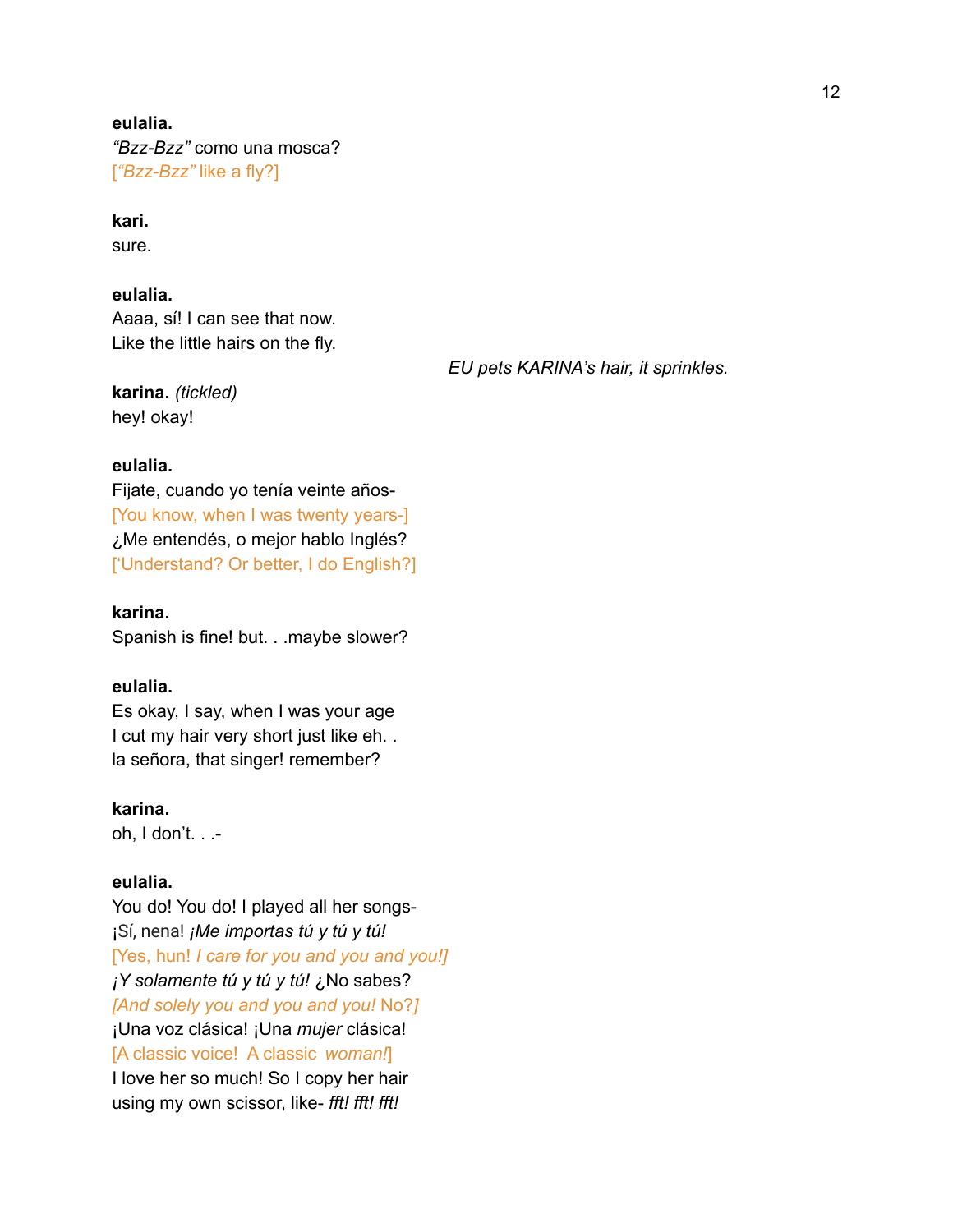# **karina.**

No way! Do you have pictures?

# **eulalia.**

No. . . mis papás did no like it.

# **karina.**

oh.

*A break of sunlight.*

. . .Did you like having it short?

# **eulalia.**

sí.

*EULALIA turns her gaze at the sky*

. . . How long before you leave again?

*KARI looks up.*

. . . *Kari, ?*

*The sky flings backwards.*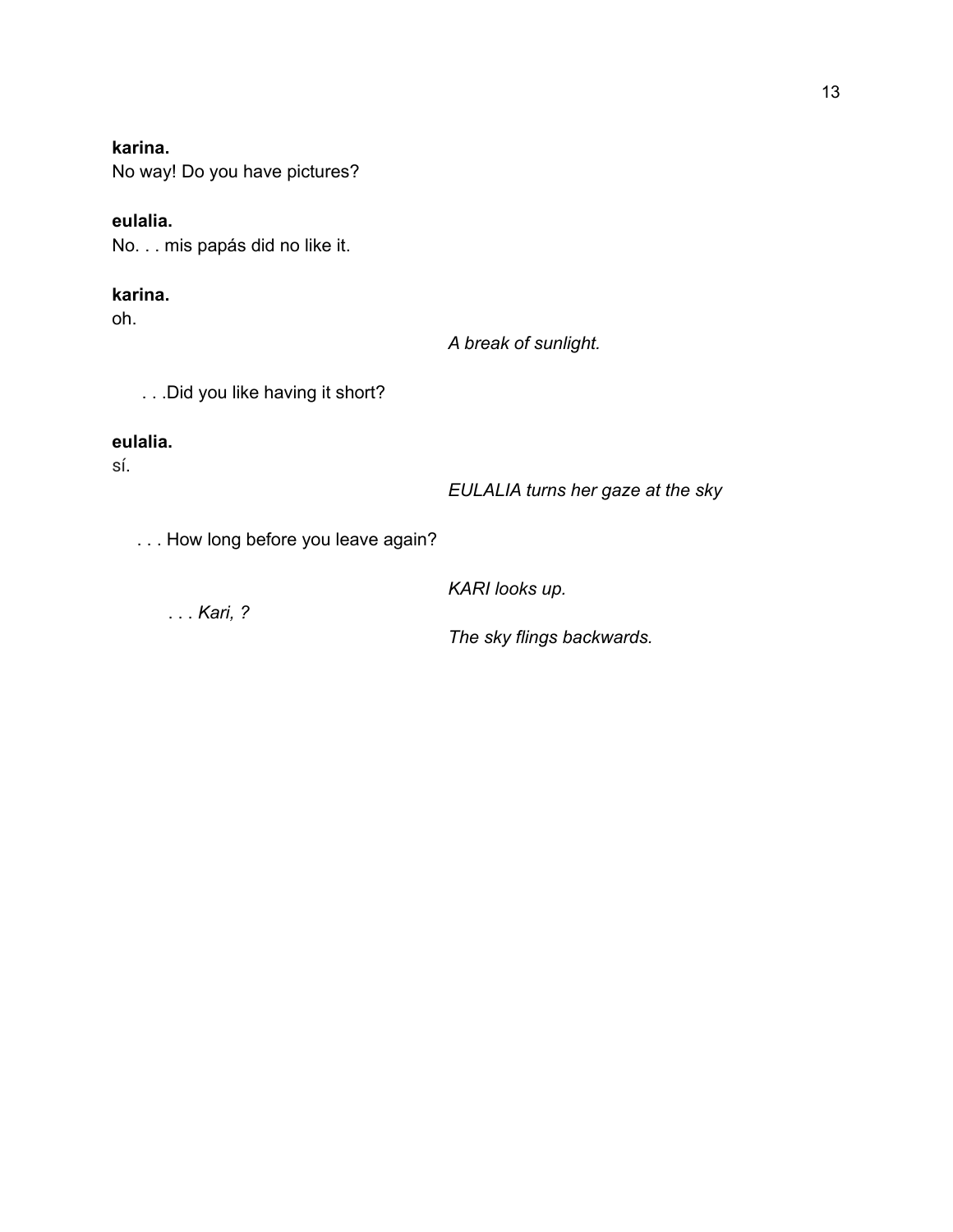*8pm. January 1997. AQI 60.*

*Winter moonlight rolls off the bugambilias*

*It's a birthday. A dream.*

*KARI and EU at the fountain, singing:*

#### **eulalia + kari.**

*Sapo Verde To You (me)! Sapo Verde To You (me)! Sapo Verde! Sapo Verde! Sapo Verde to You (me)! Yaaaaay!!*

*EULALIA places the little tiara on them.*

## **eulalia.**

*¡¡Así* me gusta ver a mi niña, tan preciosa!! *[That's* how I like to see my precious girl!] ¡Que bonita cosa! ¿Te gustas, princesa? [What a pretty thing.'You like it princess?]

#### **karina.**

It's so sparkly . . Like a shooting staaaar!!

**eulalia.**

*They fling the tiara into the air!*

Ay mi Karinita, nieta tan pícara. ¡Cuidado! [My little Karina, silly grandbaby. Careful!]

*EULALIA fixes it back on KARI.*

**karina.** *(a sudden panic.)* Wait! Where's mom? A'ue, where's mom?!

#### **eulalia.**

. . . Mami no can be here right now, nena-

## **karina.**

*why???*

# **eulalia**

No se, nena, but maybe she come late?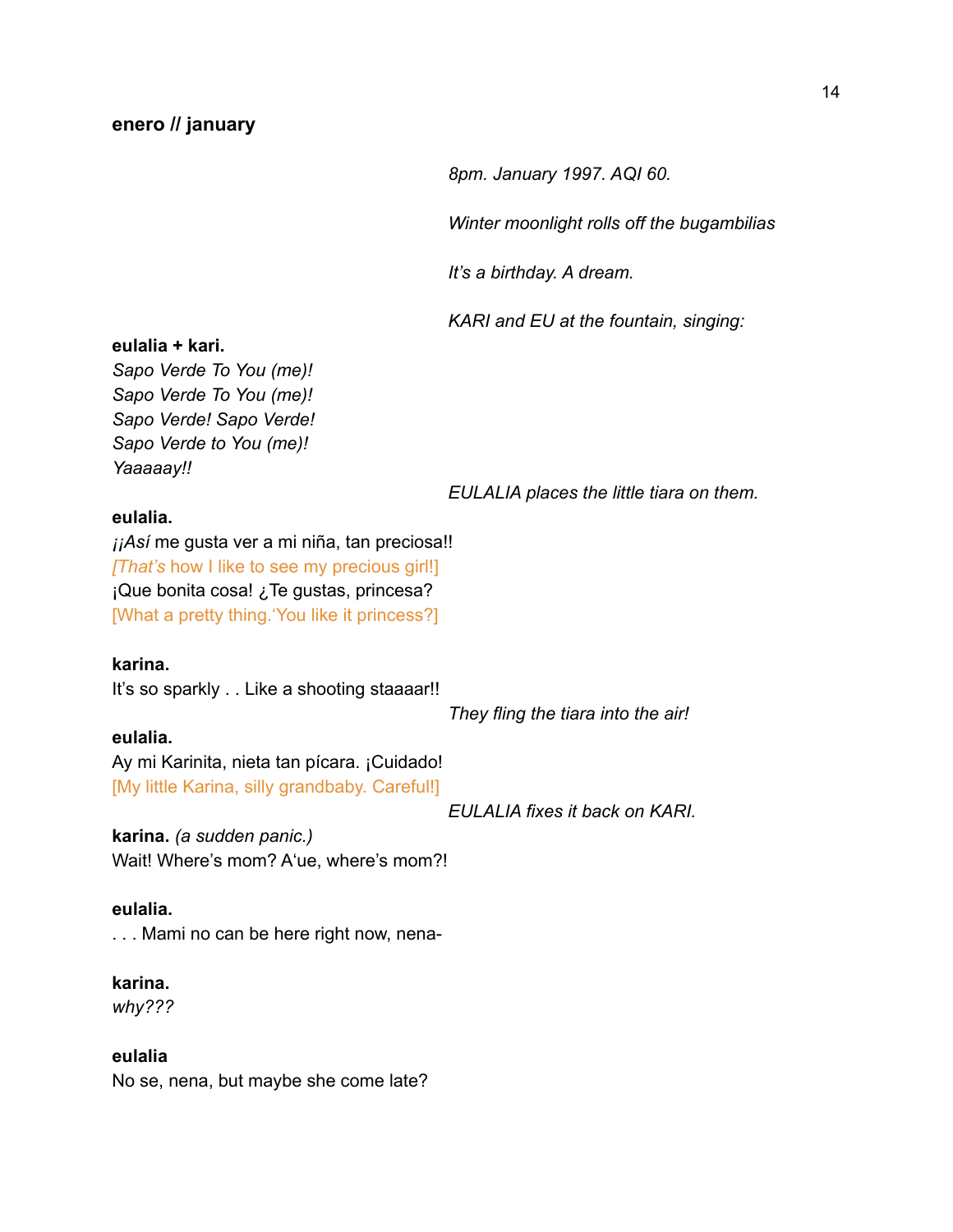# **karina.**

from where?! i want mom now, my birdie-

# **eulalia.**

Yo sé, pero mami bird is no here now y- [I know, but mami bird is no here now and-]

## **karina.**

*Nooooo-*

## **eulalia.**

Shh. . . no llores, my tweetie pie, no llores! [shhh, don't cry, my tweetie pie, don't cry!] OK, OK nena. Les' play some little music-

# **karina.**

*NO!!* I HATE music!

**eulalia.** *gasps.* ¿No querés música? [You don't want music?]

# **karina.** *growls. noo.*

# **eulalia.** ¿Estás segura, vos? [Are you sure?]

# **karina.**

*si.*

# **eulalia.**

¡Ay qué lástima! 'Tenía cintas nuevas. [What a shame, I have new tapes!]

# **karina.**

cintas nuevas . . ? [new tapes. . .?]

*EU shows off a box of tapes.*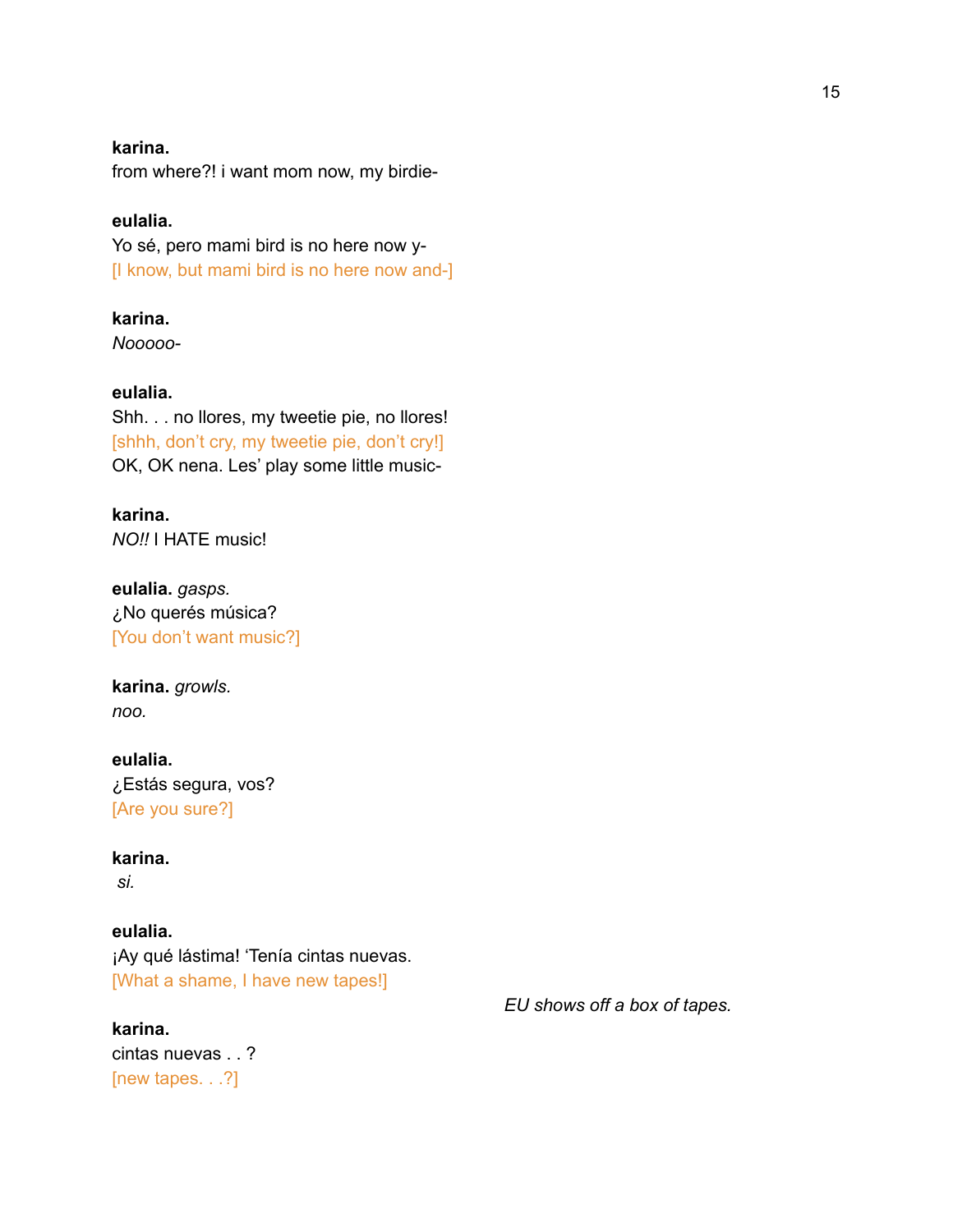#### **eulalia.**

¡Sí, new-new! I wanted to let you pick first-Peeero, you don't like music anymore so. . . *KARI rummages through the tapes.* ¡Aja! Good girl! an' you know what I think? if tu Mami hear us having a big loud party, she will come home *even faster!* ¿Va'a?

**kari.** ¡Quiero el Bigote! [I want the Moustache!]

#### **eulalia.**

¡Ay dios, Kari ¿Querés un bigote, vos? [Oh god, Kari, you wanna moustache?!] You can't have beard Karina, que feo*- KARI hands EULALIA a tape.* ¡Ooo, you want to hear Javier Solís! Si, Javier tiene un big bigote*- beard!*

## **kari.**

No, it's called *moustache* abuelita.

#### **eulalia.**

Bueno, "mostache" como mostaza. [Very well, moustache like mustard.] Now we Press 'Play'. . Ok, les see.

*Aaaaay que lindo* . . . a mi me gusta- [*ooooh how sweet*. . . i like this one-!]

## **kari.**

No!

# **eulalia.**

O, no Solís? No problem. . .

# **karina.**

ella.

# **eulalia.**

. . . *"Cuando Escuches Este Vals" plays.*

*KARI waves around another tape.*

¡Aa, Eydie Gorme! *"Vereda Tropical" by Eydie Gorme plays.*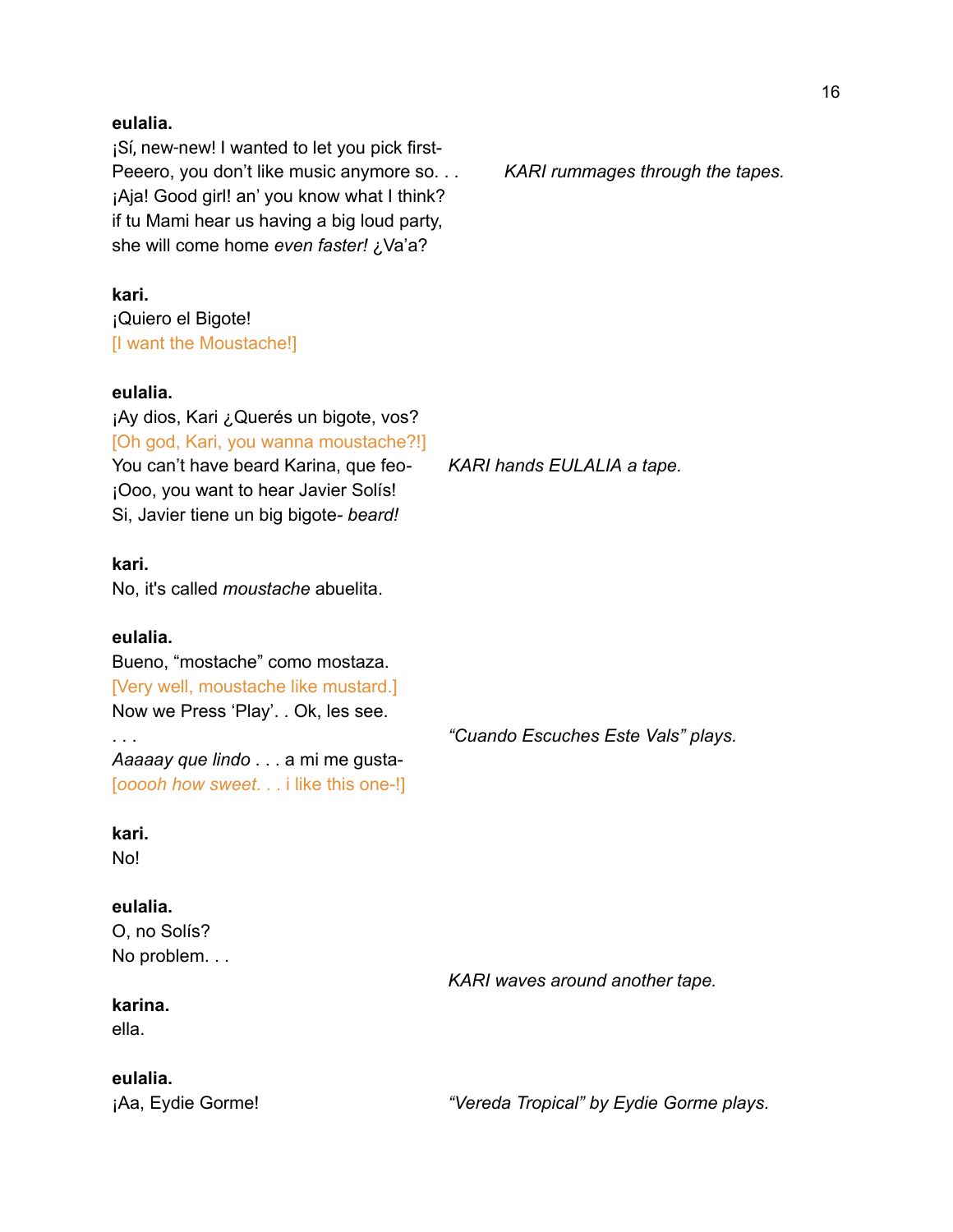# **eulalia.** interesante. . . [interesting. . .]

## **karina.** *noooooooooo!!*

# **eulalia.**

¡Okey. . . pa' fuera, Eydie y los Panchos! [OK! Eydie y los Panchos are out!] Bueno, mija, let's try uno más-

**karina.** NooOOoOOoOo. No!! I want moooom-!!

**eulalia.** *overlapping.* OK! OK, fine! I am picking the next song.

# **karina.**

I don't like it! I hate it! I hate it! I hate it-!!

# **eulalia.**

*Chht!!* No sea malcriada, *Listen politely.* [*Shhh!!* Don't be disrespectful. . .]

*"Amémonos" by Lucha Villa plays.*

*KARI pouts.*

*EULALIA turns around.*

*KARI eyes her suspiciously.*

*EU spins, flourishing her machismo:*

*A huuuge moustache!*

*KARI delights in the surprise.*

*EULALIA performs a drag waltz.*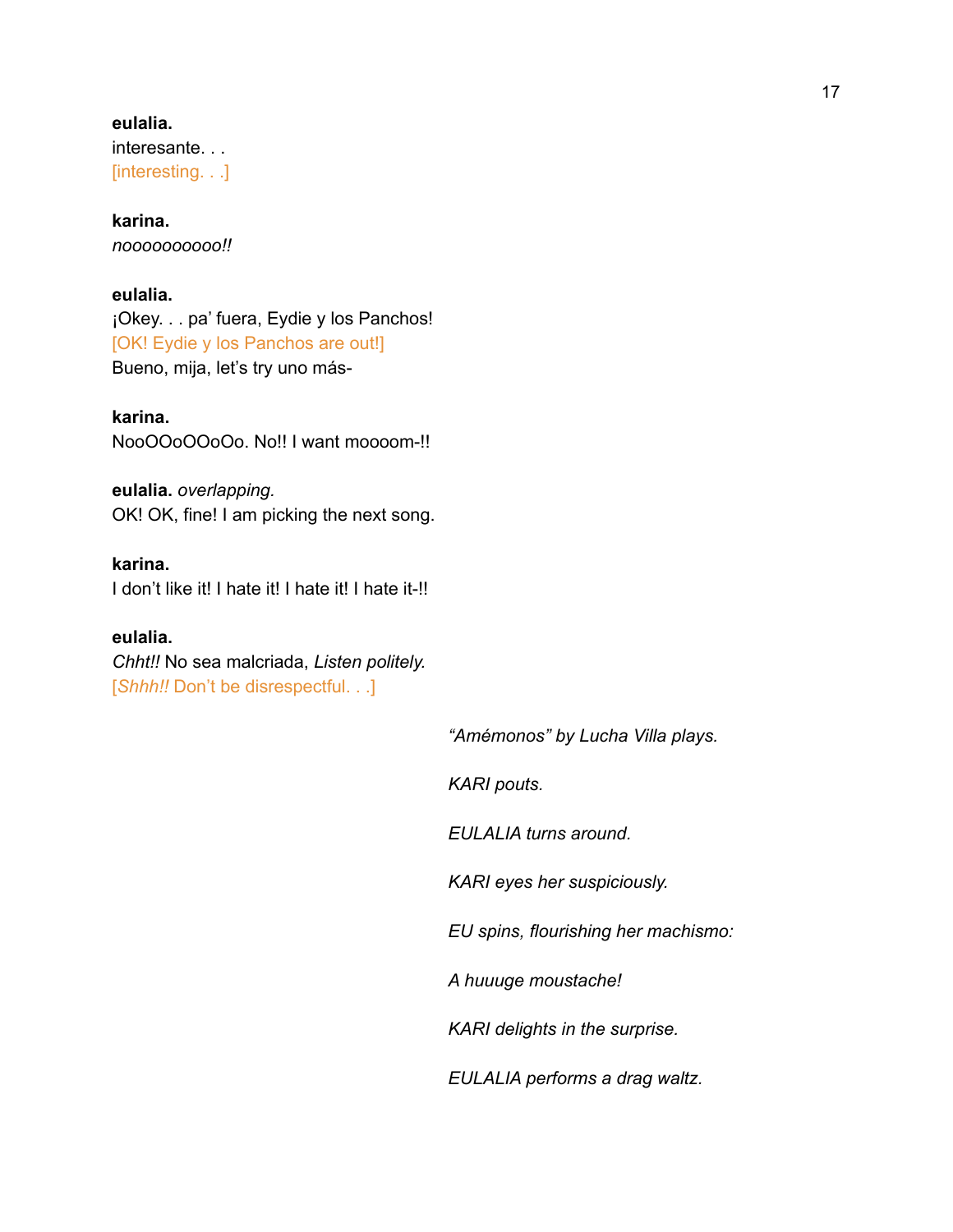#### **eulalia.**

You like this dancing, Karinita? Un' - dos - tres. Un' - dos - tres. Come, come. I teach you how-Adelante así con el pie derecho. [Lead on with your right foot] Right foot for man. Left for girl. Un' - dos - tres. Un' - dos - tres. *A quiet moment of learning.* Si, yo soy el caballero, sígame. [I'm the gentleman, follow me.] *MAE appears.* Así, así, bien finita mi princesita. Un' - dos - tres. Un' - dos - tres-? Para, para, para. I go fix this nena. [Stop, stop, stop.] *KARI sways alone until. .*

[There, very nice my little princess.] *The music lurches and new bass line swells* Ay dios, what happen con la música? *EU and KARI fumble and misstep-MAE offers a KARI new dance. KARI offers MAE their tiara, a little coronation.*

*They sway together, soft and slow.*

**mae.** *teasing.* you said you didn't dance.

## **kari.**

not at all. . .

**mae.** then we should do this more often, huh?

#### **kari.**

yea. . . like *why* did i even come back?

#### **mae.**

well, you can stay here . . .if you want.

# **karina.**

i've been trying to remember why i left-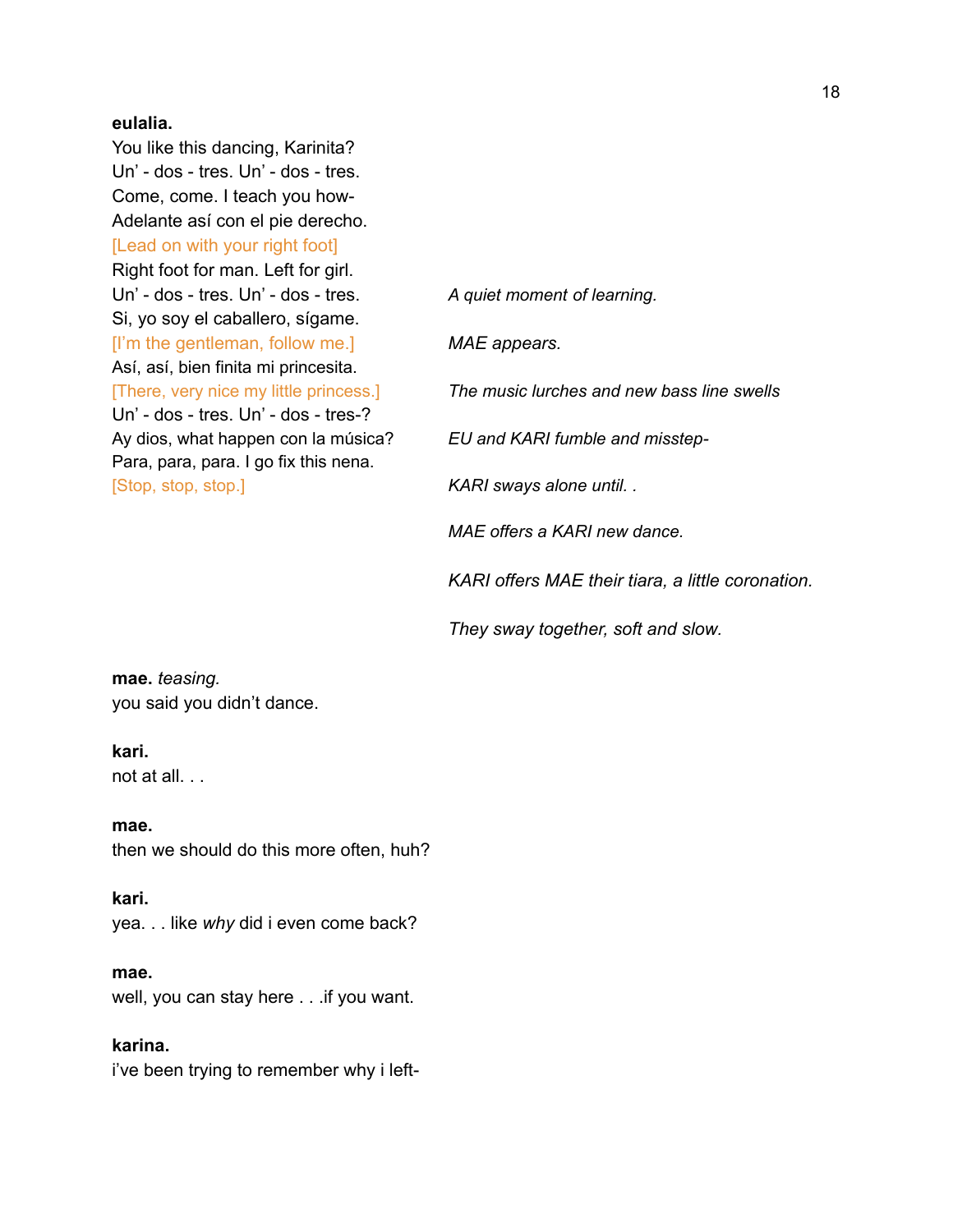#### **mae.**

where?

#### **kari.**

*there*, i guess- i mean, 'cause after. . Everything and. . . even just *landing-*Nothing's really hit me yet, but i feel it- all of it sitting in my chest, waiting like- and part of that, i'm sure is just literally air becoming tar in my lungsfrom the smoke- or ash particles? -it reminds me of that one night we got hotboxed and like hella cross-faded-

**mae.** oh my god!

**kari.** and *I knew*. . . and I think you knew too. but we weren't sober so we couldn't say it so we just danced for like. . .-

*Lucha Villa reclaims the airwaves.*

## **mae.**

forever. . .

*EULALIA returns, her stride redemptive.*

**eulalia.** *(singing) Amémonos mi bien, que en este mundo [let us love each other, my love, for in this world]*

*MAE and KARI falter and misstep.*

#### **kari.**

i still see and feel pieces of that night. . .

**eulalia.** *overlapping*. *"donde lagrimas tantas se derraman. . ." [where many tears do spill-]*

#### **kari.**

it's always my missteps that i see over and-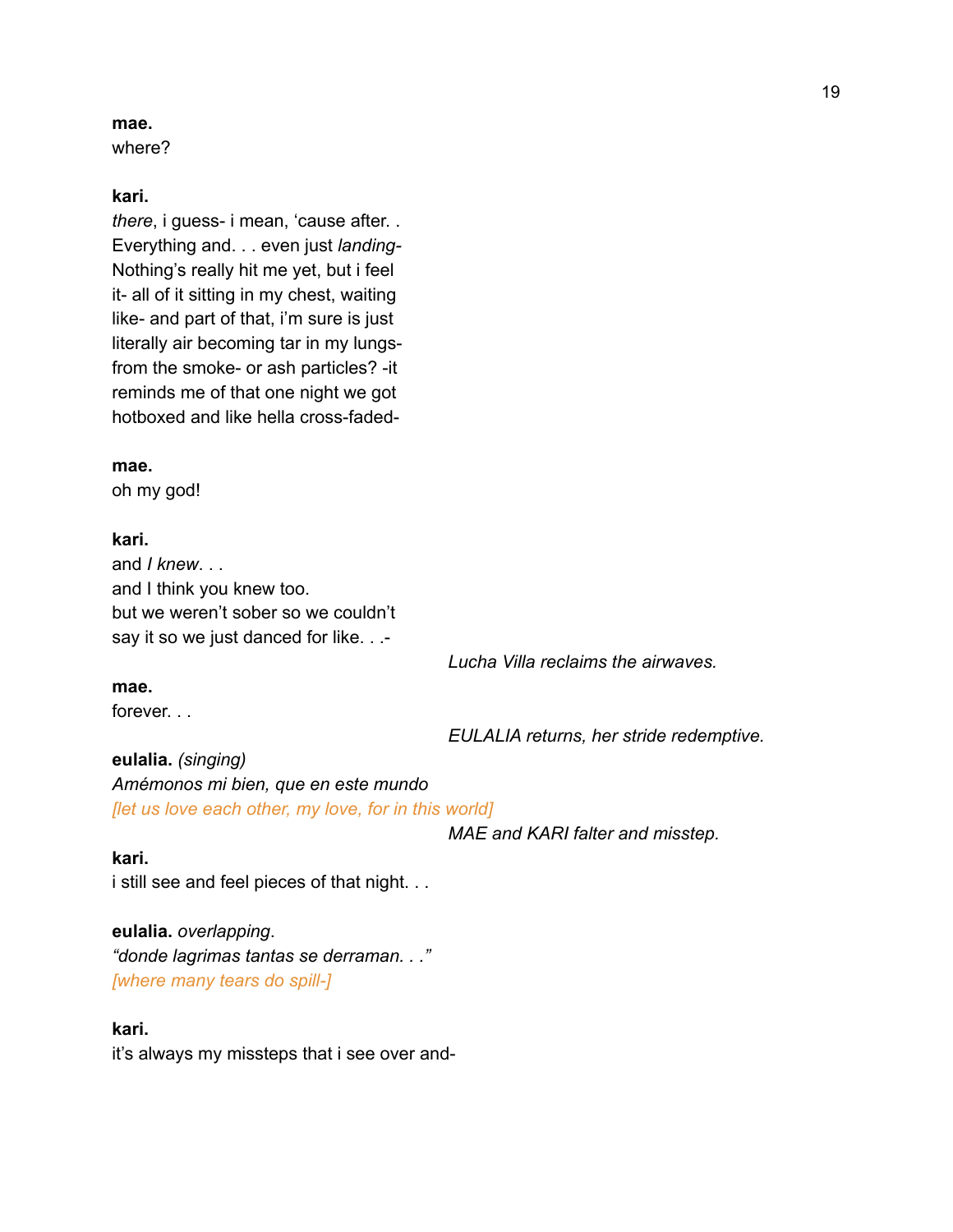#### **mae.**

-over you asked, *how do i dance like you?*

#### **eulalia.**

*"Las que vierten quizá los que se aman" [Those who cry ought to be those who love each other]*

## **karina.**

from times i would slip over the cement-

## **eulalia.**

*"¡Tienen un no se que de bendición!" [They have an 'I don't know what' for a blessing]*

#### **mae.**

i said, the world didn't make words for me so-

#### **kari.**

times when I would fall into a red sky of petals-

**mae.**

i make new ones everyday just so i can breathe.

#### **kari.**

when i've woken up with colors written on me-

#### **mae.**

but you? i think you have way too many words

#### **kari.**

red- purple- blue- black- green- yellow- new-

#### **mae.**

and you asked if i could *teach you?* But i said-

## **eulalia.**

¡Ay no, no, no, no! Karina, aléjate ya de esa- [No, no, no, no! Karina, get away from that-]

#### **kari.**

red- purple- blue- black- green- yellow- new-

#### *EULALIA tears KARI away.*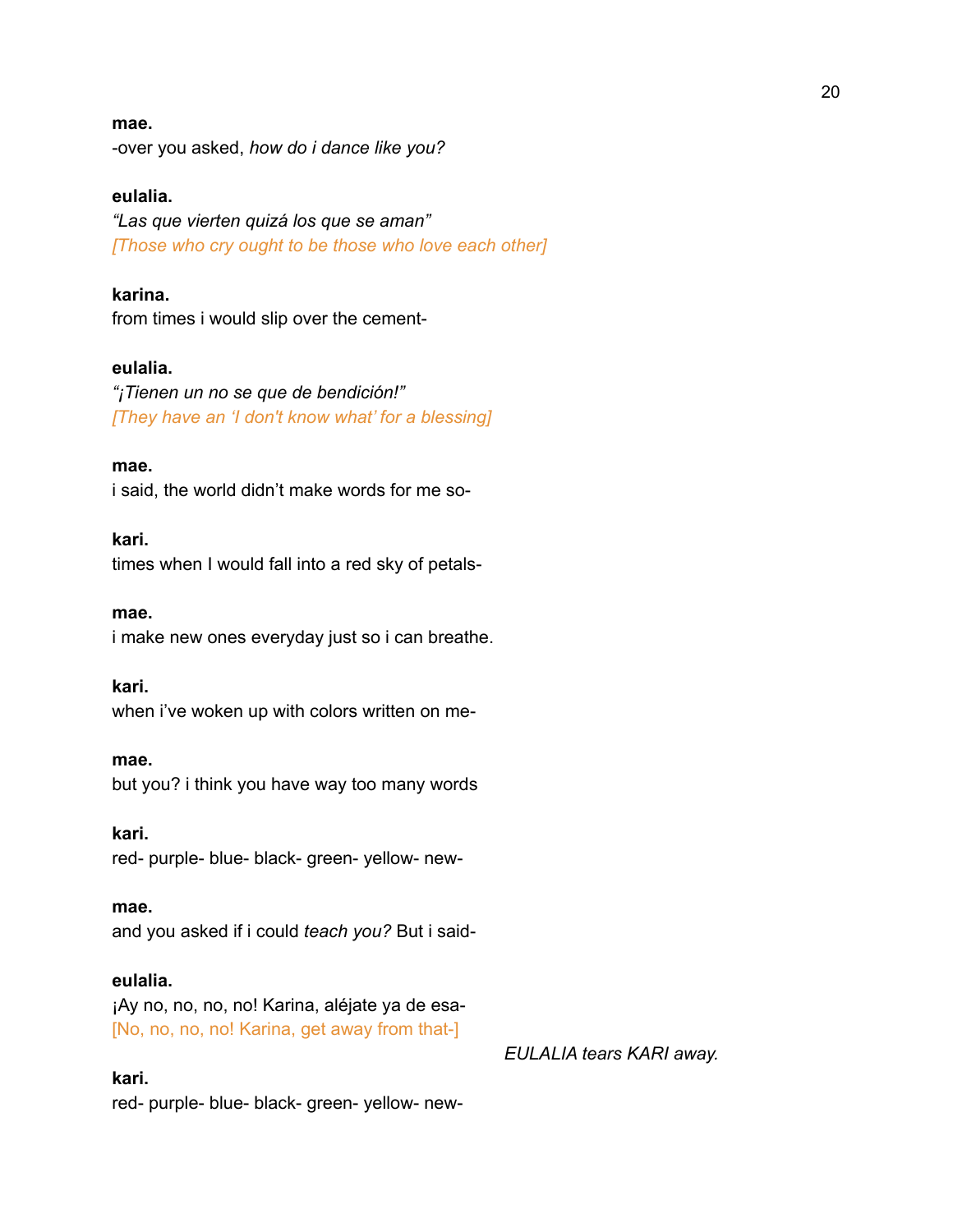#### **mae.**

It wouldn't make sense to translate my body. . .

# **eulalia.**

¡Escucháme ya, niña! */* Karina *¡No me ignorés!* [Listen to me now, girl! *Don't ignore me!*]

# **mae.**

or my pain. . .

# **karina**

red-purple. . .

# **eulalia.**

Uno!

# **mae.**

or my joy. . .

# **kari.**

# blue. . . **Kari** *looks up.* **Kari** *looks up.* **Kari** *looks up.*

**eulalia.**

Dos!

# **mae.**

or my love. . .

# **kari**

where is it?

# **eulalia.**

Tres!

*The sun sinks.*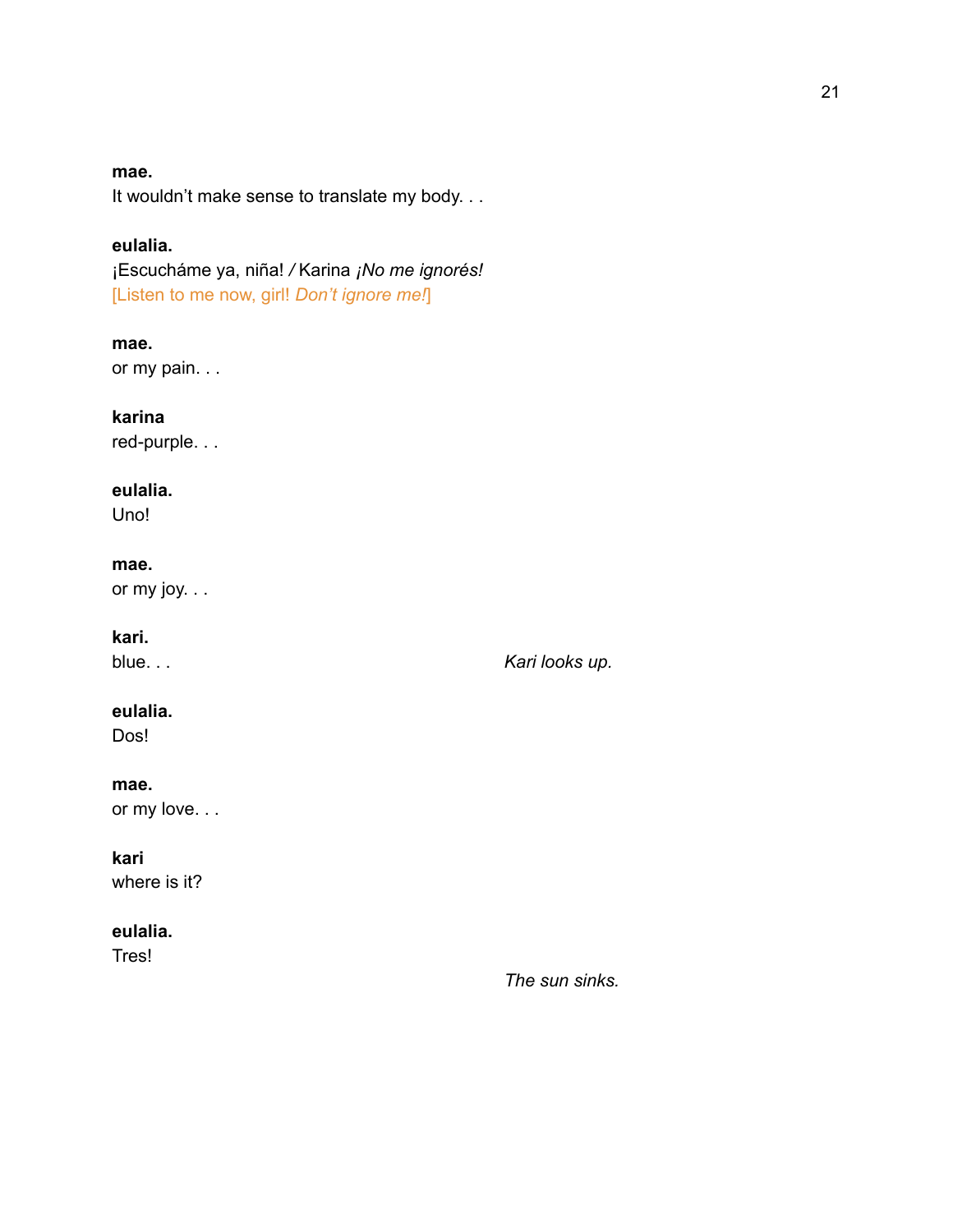## **a las tres // at three**

*3pm. June 2020. Yellow haze. AQI 150.*

*A rooster caws.*

*KARI lays unconscious over the fountain ledge.*

*From their phone we hear bites of a newscast:*

*". . . NPR News, I'm Laxmi Singh. As Southern California Wildfires rage once again in what is being called another 'record-breaking statewide spread. . ."*

*Rooster caws again.*

*KARI stirs.*

*CA-CA-CA-CAAA!!*

*KARI wakes into a coughing fit.*

*They snatch their inhaler.*

*Two deep breaths-*

*SOFIA busts in.*

**sofia.** *What the hell are you doing??*

**kari.** *jesus-* Mom, where were you!?

**sofia.** Where the hell's your mask*?*

**kari.** I didn't even hear you pull up!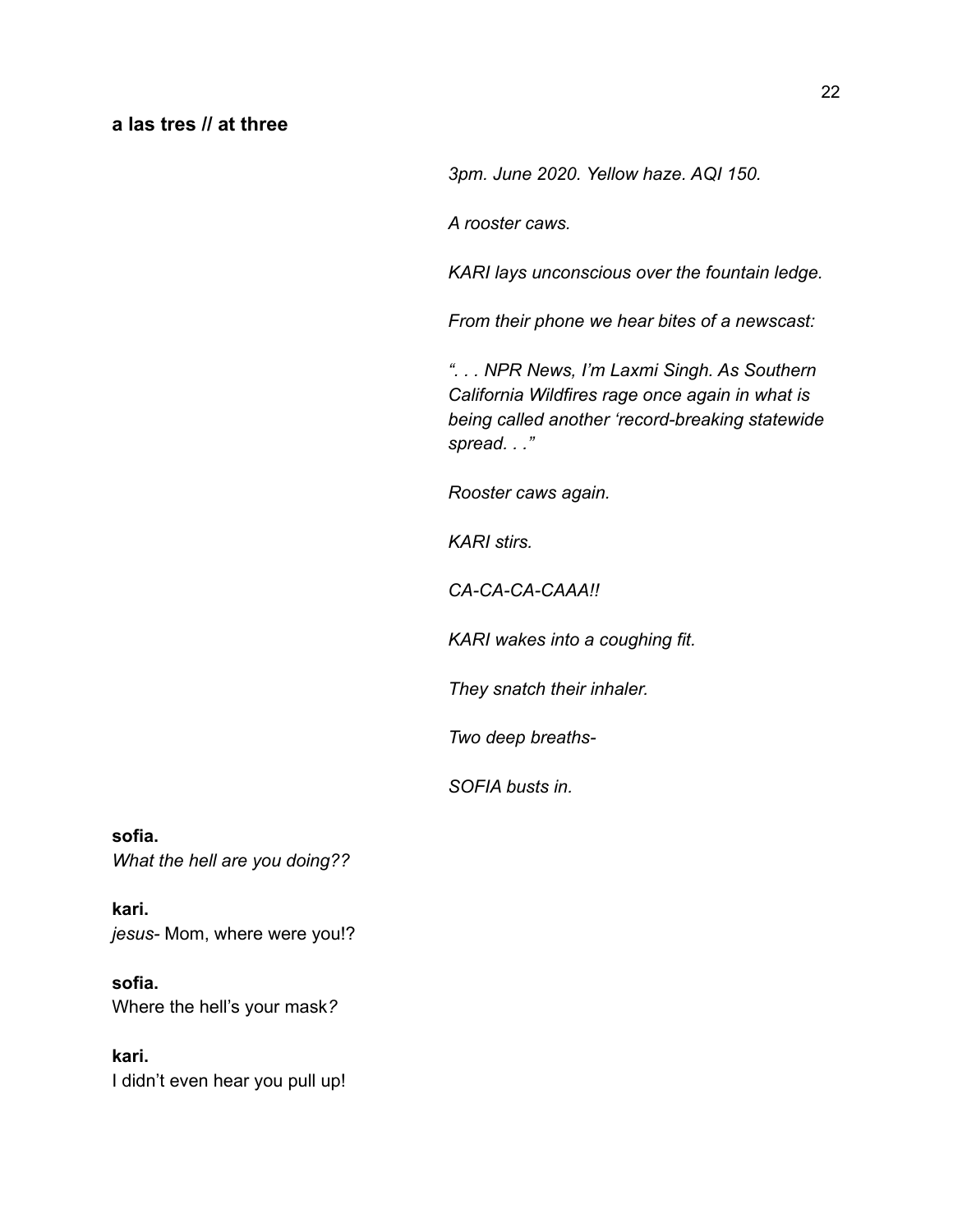#### **s o f i a .**

Kari, there are smoke advisories and your asthma-having-ass can't-

## **k a r i .**

I've been waiting since literally 6am. . . you're lucky you didn't find my corpse.

## **sofia.**

well whose fault is that? because I *Literally,* left the house at 6:11-A-M. I'm *literally* on the clock right now-!! 6:*11*-A-M, *you* were *literally* not there.

#### **kari.**

yeah, 'cuz my rideshare was delayed you didn't even tell me you work today.

# **sofia.**

I work *e v e r y d a y*, Kari. you should try it some time.

**karina.** ja. ja. ja. as if I had any prospects-

## **sofia.**

aw, you'll find something, little bird-

# **karina.**

Not that name, I have a PHD now.

**sofia.** *(for the whole world to hear) oOOoOo!!!* Did you hear that folks?! Dr. Karina's got a *Pretty Hard Dong!*

#### **kari.**

EW MOM, *NO.* I'M TRAUMATIZED.

## **sofia.**

Hey, where's all of your drag junk?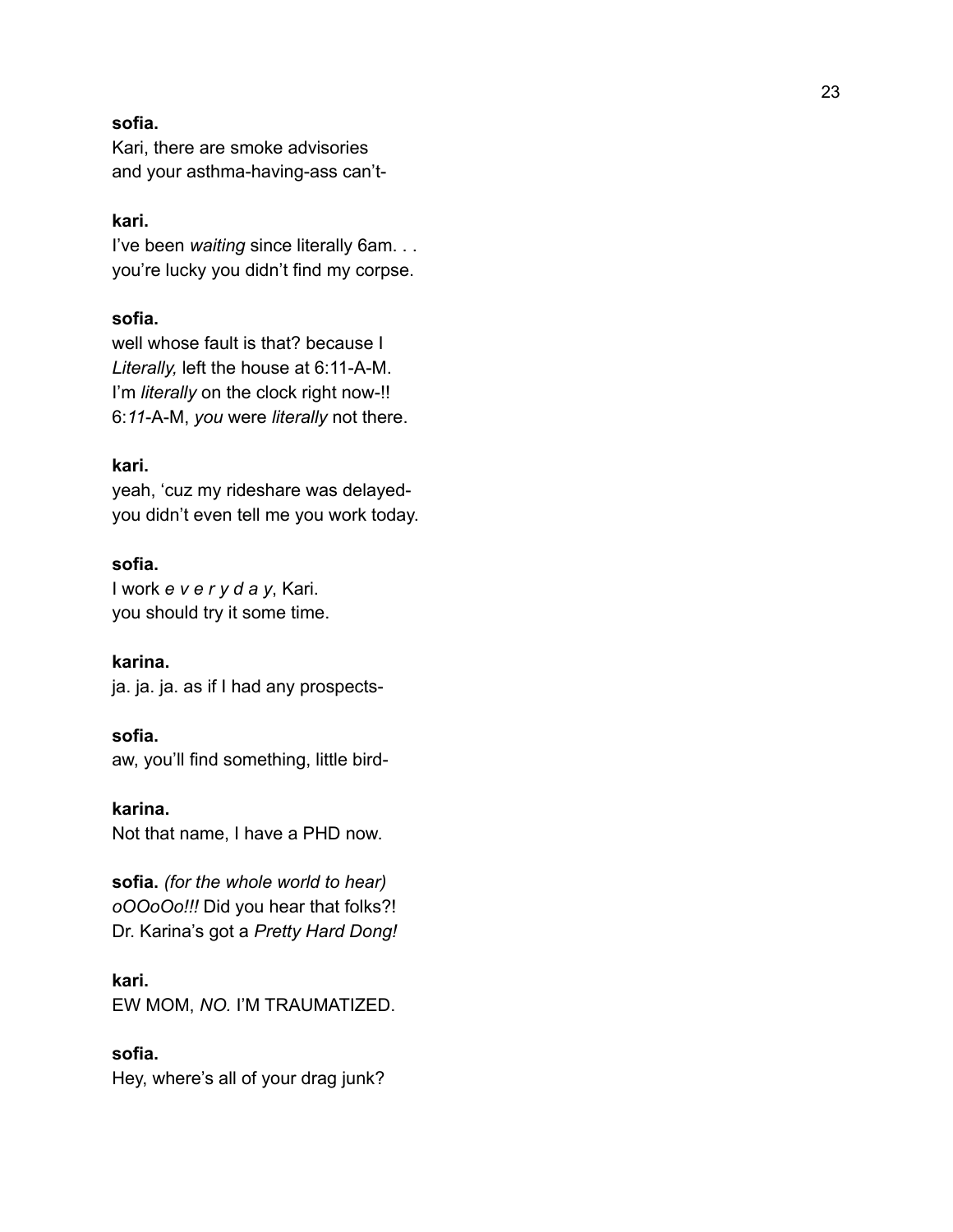## **k a r i n a .**

what?

## **s o f i a .**

Didn't you have a whole wardrobe? I thought you did so I cleared out a-

## **karina.**

no, no, no. it's fine, I sold most of it i didn't wanna be lugging so much *besides* if things get back to normal i was thinking-*planning* on getting a -

#### **s o f i a .**

You won't be able to afford your own place, Kari, seriously! This economy?

#### **k a r i .**

No, yeah, no. That's not what I was Saying, I meant, if I sold the old car-

#### **s o f i a .**

the one granpa left you? good luck.

## **kari.**

but i mean even with few thousand, I can get a newer car, maybe a van or a hatchback with a twin mattress -

#### **s o f i a .**

You're joking right? Are you seriously-?

#### **k a r i .**

I KNOW what it sounds like, but there's a lot of people buying campervans and like tricking out their subarus to like *live* -

## **s o f i a .**

You have got to be fucking kidding, Kari.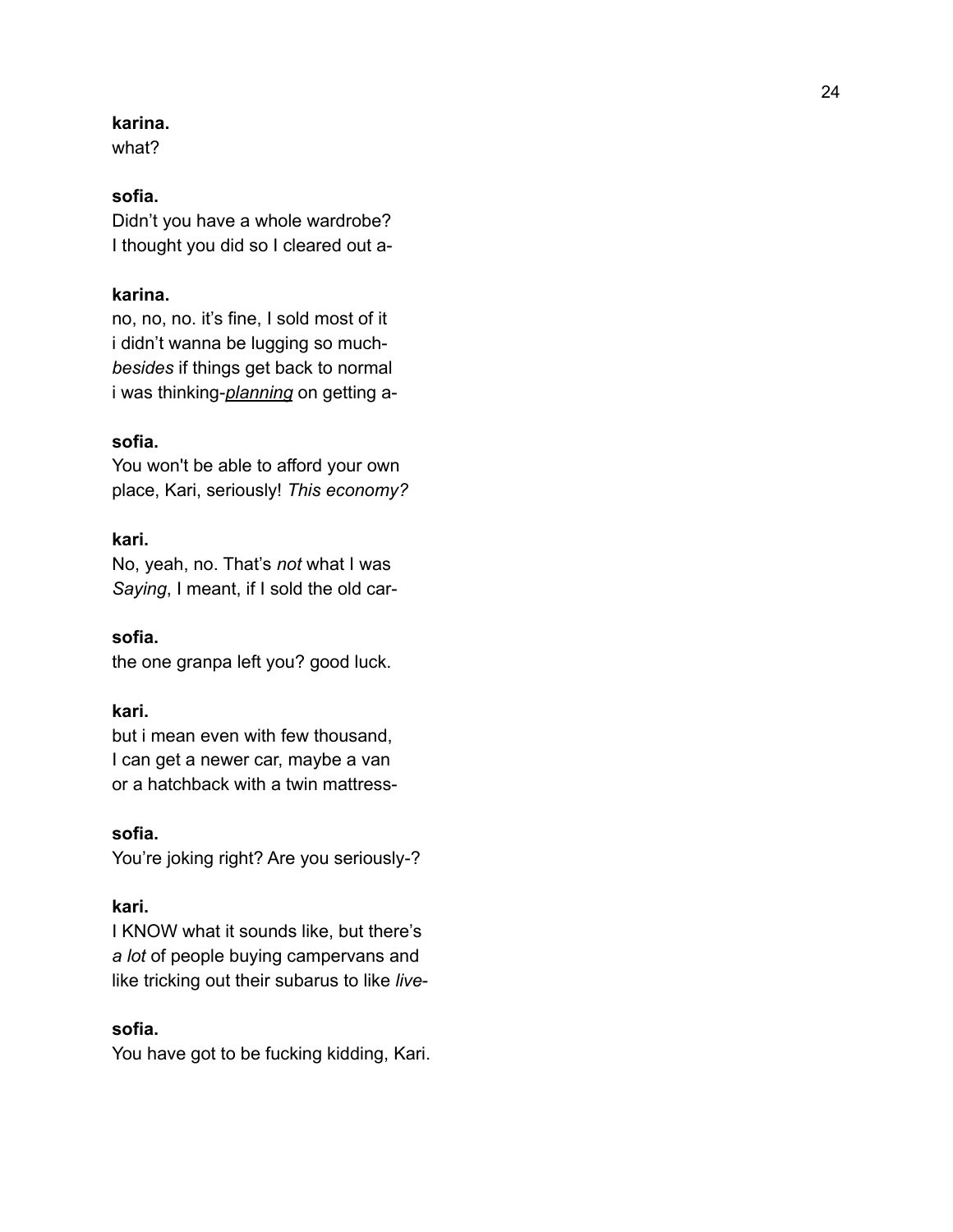#### **kari.**

nooooooo, it's like you know #VanLife-

#### **sofia.**

Kari, that's absurd! / You see how that's fucking absurd right? You already have-That's not even a smart investment! K-I *told* you, I'd empty some of gran'ma's-I'm not having this fuckin' conversation right now- *I'm on the clock.* Jesus, youacting all high an' mighty now, Mx. PHD. *Selfish.* You're so selfish you know that?

# **kari.**

/ You're Not Even Giving Me a Chance to Explain; I have it worked out, If I save up-NO. *No.* I told you I am NOT living in there. I don't give a shit about investing, this isn't-Well, it isn't a *Conversation* if you don't let the other person Finish A Damn Sentence-Mom can you seriously for just one second-Fine! *Fiiiiinnnee!!!* Whatever.

## *No one is breathing*

# **sofia.**

You have a place to stay, Kari, and I *know* this place isn't an LGB Promise Land like-

#### **kari.**

*LGBTQiA*- this is exactly why I'd rather sleep-

#### **sofia.**

Oh *wow*, so you'd *rather* sleep in a car? Check your privilege, theydie. Go ahead! Walk over to Valley Boulevard. I dare you. Try knocking on a couple of car windows first and ask some of the folks living there "How are you enjoying your #VanLife?!"

# **kari.**

You seriously think I'm that much of an idiot-

#### **sofia.**

*No,* 'cause I didn't *raise* you to be ignorant-

#### **kari.**

I literally can't- it hasn't even been a DAY-

## **sofia.**

Okay, *Literally* you're letting smoke inside-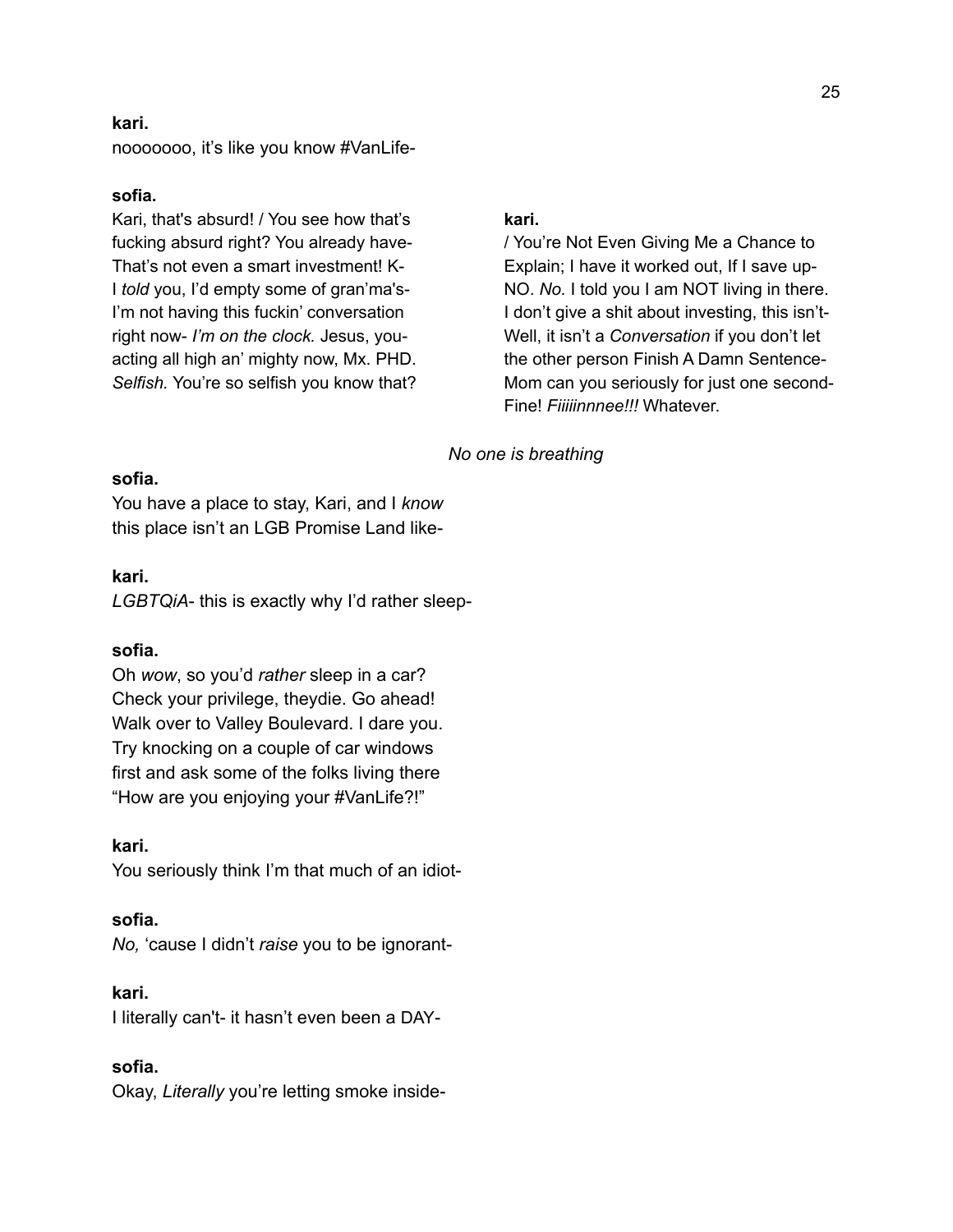#### **sofia.**

So, instead of *literally* wasting my time-Since I'm still *literally* clocked in at work to *literally* put a roof over your bald head-

**kari.** OK. SO *LITERALLY* GO. I'M NOT BALD.

# **sofia.**

I'm *Going.* / 'Keys are in the lock. / Do Not Lose Them Again / or you get to pay / to replace them

#### **kari.**

ok. / uh-huh. / yea mom- / I KNOW, just go, bye!

#### **sofia.**

Make sure to close the door so that the smoke d-

# **karina.**

OKAY BYEEEEEEEEEEEEEEEEEEEEEEEEE-

#### **sofia.**

Don't think I forgot how you like leaving doors op-

#### **karina.**

*That was literally one time!!!*

| sofia.  |  |
|---------|--|
| ThankVA |  |

*KARI shuts the door.*

*Thank You! SOFIA leaves.*

*KARI checks their phone. A voice message:*

*"Hi Karina, thank you so much for your interest in our position. While we were thoroughly impressed by your application. . . unfortunately—"*

## **kari.**

"Unfortunately, you're still a stupid dumb-dumb- who's literally about to call their ex." We. Are. *Winning.* Mae! Hi. it'sa me, Kariii. . .na, um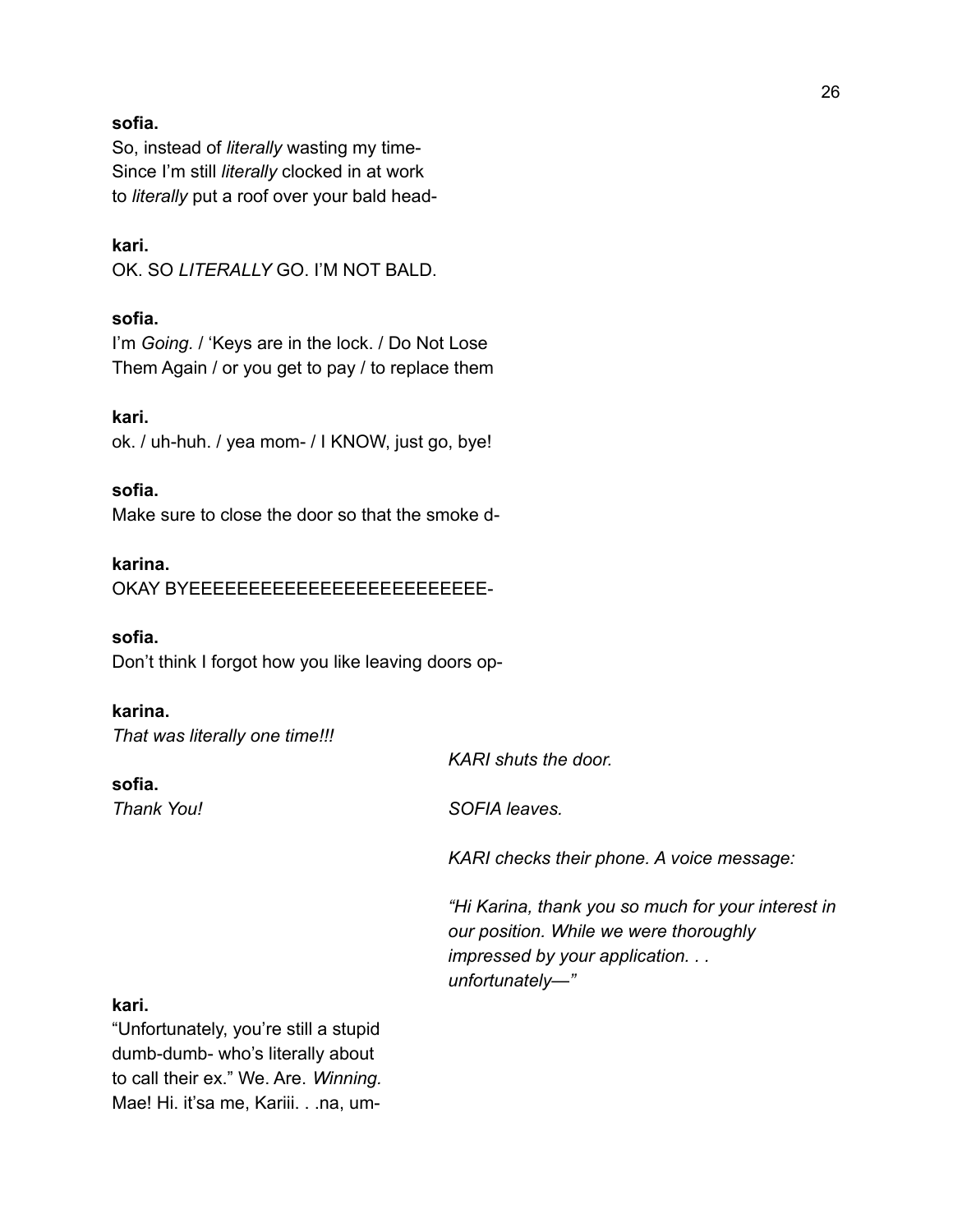I was just calling. . . 'cause i was, uhwanting to let you know that i landed- 'cause i remembered you had asked me, i think, to call you when i got heexcept, i'm realizing that was *before* we- and- so- but i've been thinking. . about- you- a lot- and so i hope that you are well and doing good and. . . yea- OK. Take care, be well. ok-bye. *. . .*

*Shit.*

#### *EULALIA materializes.*

#### **eulalia.**

Aaa, I see you found "Sonkies"! I take them so you don't lose it-

#### **kari.**

ok.

#### **eulalia.**

ok.

. . . *KARINA sinks.*

ay ay ay, my tweetie pie! ¿qué es? [what is it?]

## **kari.**

i'm such an idiot-

**eulalia.** Karina, you can never say this!

**kari.** *but what am i even doing here?*

**eulalia.** . . .¿no estás contenta con algo? [you're not happy with something?]

**kari.** i don't know. . .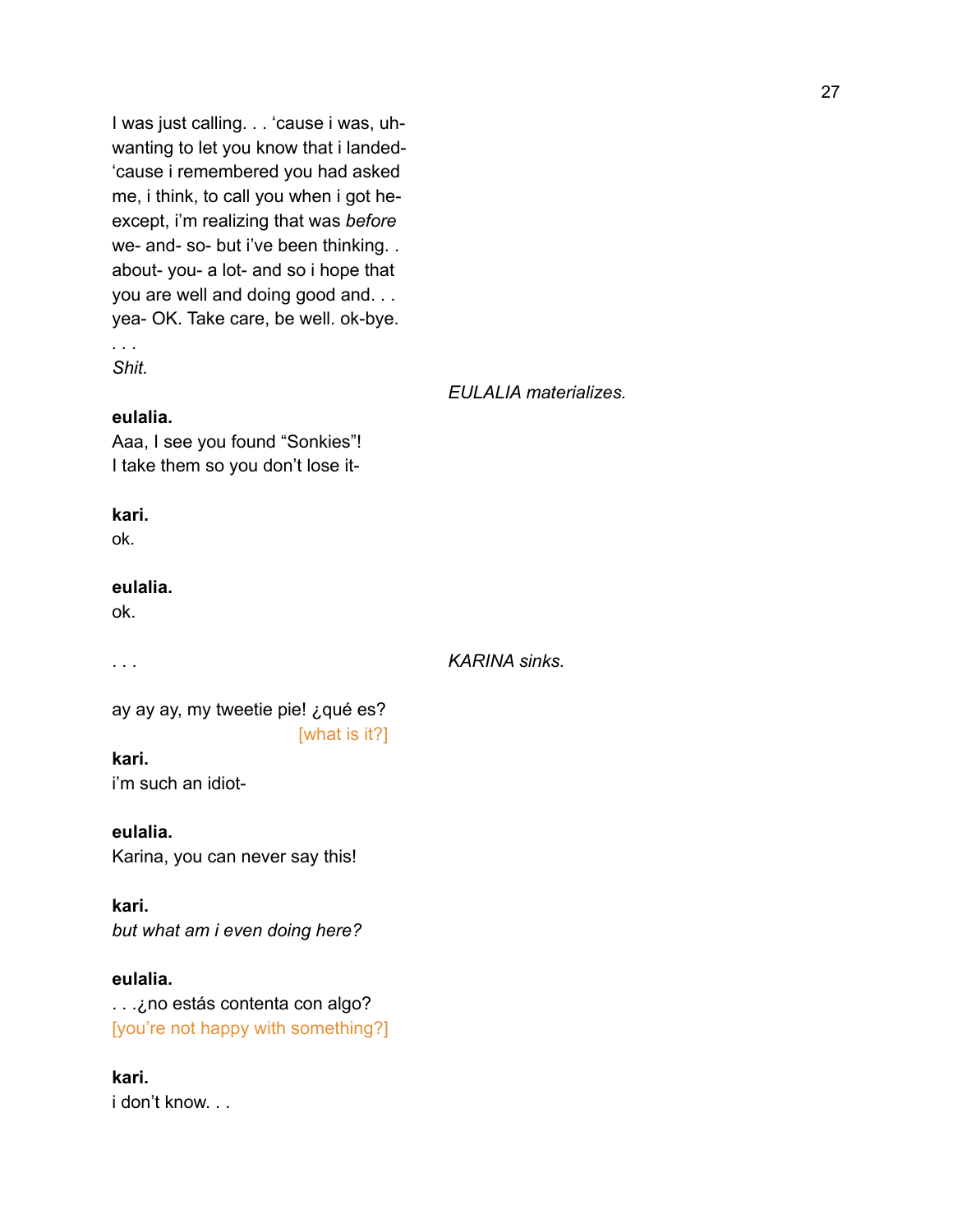#### **eulalia.**

ok.

## **kari.**

. . .what are you doing?

#### **eulalia.**

you are sad about something. . . What it is? ¿Algo de la escuela? [. . .Something about school?]

#### **kari.**

I'm not in school anymore, a'ue.

#### **eulalia**

o, si, you graduated. . .¿Un novio? *.* You never talk about the boyfriends. Peroo, aaa, yes! I think this is, no? Always the problem is them. I know I remember too when I was a girl. . . *Toys and treasures emerge as she digs.* All the things the mens say to you de tu cuerpo, de tu mente, de todo [and of your body, your mind, all of it.] "your body is wrong" "your thinking is wrong" *EULALIA pauses.* Making us feel like we have these. . . *Pests* all over our skin? On my own face, Kari, I began to seeing them everyday: las cucarachas y sanguijuelas y worms. . . [the cockroaches and leeches. . .] Digging into my eyelids and foreheads-Karina, I think the imaginación is very. . . Potente. Se puede manifestar la realidad. [Potent. It can manifest reality.] Y la ansiedad- like food for the worms! [And anxiety] My worry for about how they look at me You see? Now I have them everywhere wrinkly a la cara, que fea y arrugada soy. [...at my face, how ugly and wrinkled I am.]

*EULALIA digs into the fountain petals.*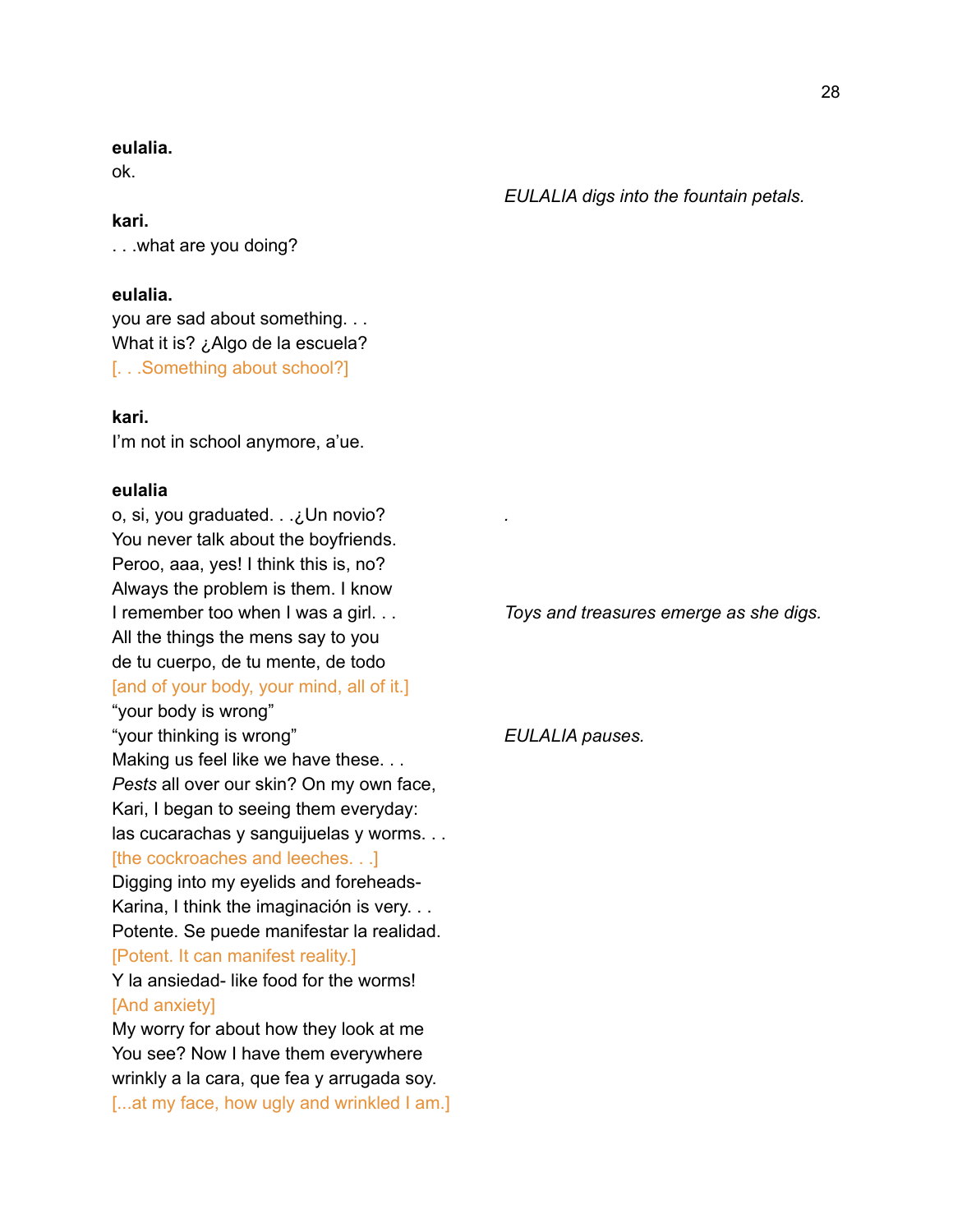**kari.** tengo. . . ansiedad- [i have. . . anxiety-]

**eulalia.** ¿de que mija? dime, por que. [from what my girl? tell me why.]

**kari.** no se. . . [i don't know. . .]

**eulalia.** ¿Me puedes decir en inglés? [Can you tell me in English?] You have anxiety from. . .?

Never imagine your fears, me entendés. Mejor, imagina tus sueños y fantasías. . . [instead imagine your dreams and fantasies. . .] ¡Aja! I find it!!! Come here, look, nena!

# **como enero // like january**

*EULALIA unearths a little tiara.*

*Like before except. . .*

*KARI is a captive participant.*

*EULALIA singing:*

**eulalia.**

*Sapo Verde To You! Sapo Verde To You! Sapo Verde! Sapo Verde! Sapo Verde to You! Yaaaaay!!*

*EULALIA places the little tiara on them.*

*¡¡Así* me gusta ver a mi niña, tan preciosa!! *[That's* how I like to see my precious girl!]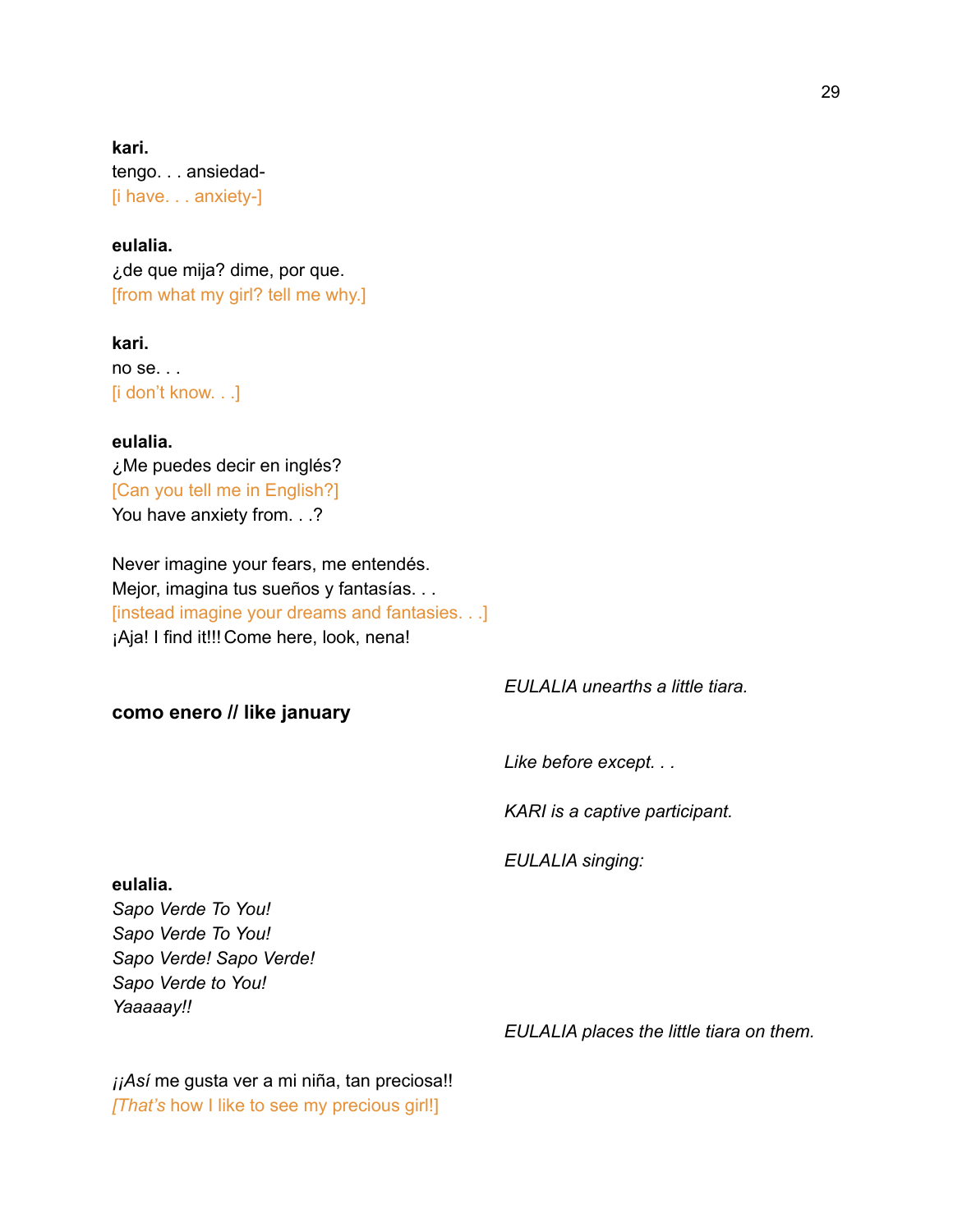¡Qué bonita cosa! ¿Te gustas, princesa? [What a pretty thing.'You like it princess?]

#### **kari.**

no gracias abuelita, i'm actually. . .-

## **eulalia.**

Ay mi Karinita, nieta tan pícara. ¡Cuidado! [My little Karina, silly grandbaby. Careful!]

#### **karina.**

no, a'ue- can you just gimme mom's keys?

# **eulalia.**

. . . Mami no can be here right now, nena-

## **karina.**

yea i know she's workin' that's why i wan-

#### **eulalia**

No se, nena, but maybe she come late?

## **karina.**

probably but- no, you took the keys, i saw-

#### **eulalia.**

Shh. . . no llores, my tweetie pie, no llores! [shhh, don't cry, my tweetie pie, don't cry!] OK, OK nena. Les' play some little music-

**karina.** i really don't want to, a'ue-

# **eulalia.** *gasps.* ¿No querés música? [You don't want music?]

**karina.** no, i'm really tired and*They try handing it back to EU, it drops.*

*EULALIA fixes it back on KARI.*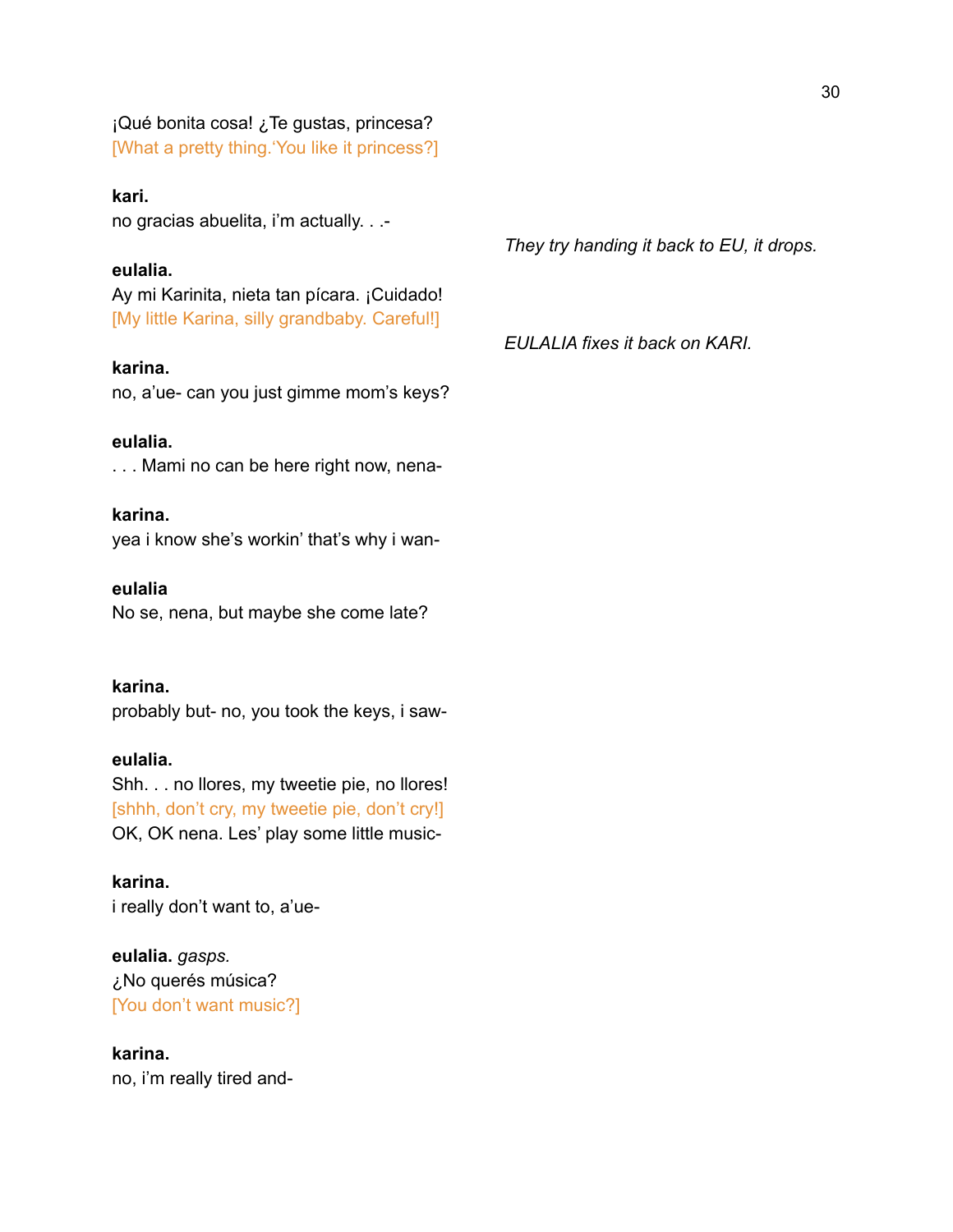# **eulalia.** ¿Estás segura, vos? [Are you sure?]

# **karina.**

*yes.* i've been outside in the smoke all-

# **eulalia.**

¡Ay qué lástima! 'Tenía cintas nuevas. [What a shame, I have new tapes!]

## **karina.**

no abuelita, i can't, i. . -wait, are these. . .?

*KARI regresses.*

*EU shows off a box of tapes.*

**eulalia.** ¡Sí, new-new! I wanted to let you pick first-

# **kari.**

i remember these. . . el Bigote guy-!

**eulalia.** *KARI hands EULALIA a tape.*

*KARI waves around another tape.*

¡Ooo, you want to hear Javier Solís! Si, Javier tiene un big bigote*- beard!*

# **kari.**

No, it's called *moustache* abuelita.

# **eulalia.**

Bueno, "mostache" como mostaza- [Very well, moustache like mustard.]

**kari.** wait no! can we play that other song?

# **eulalia.**

O, no Solís? No problem. . .

## **karina.**

i think it's on this one-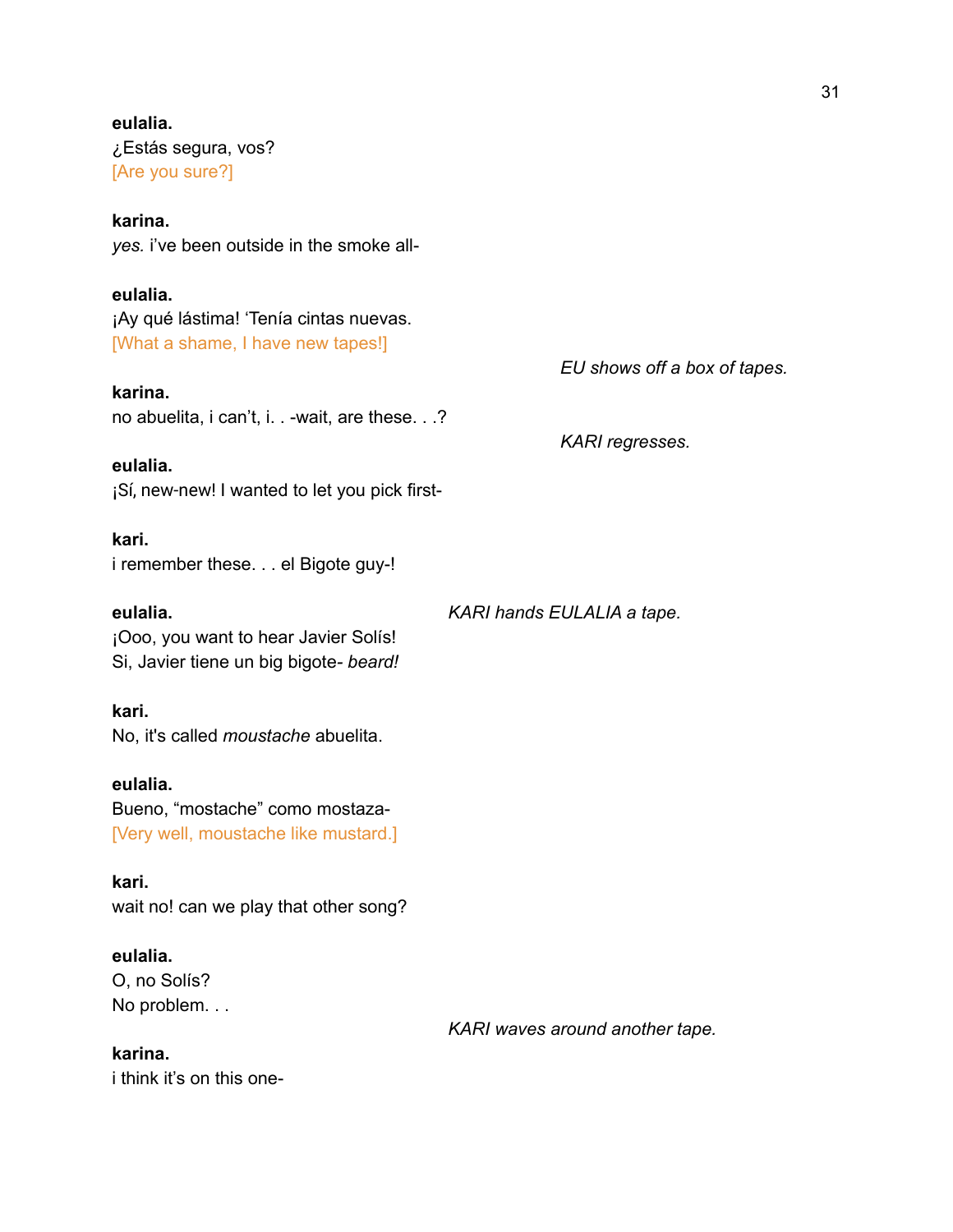**eulalia.** ¡Aa, Eydie Gorme!

**karina.** No, no, no, it's not her*. . .*

**eulalia.** ¡Okey. . . pa' fuera, Eydie y los Panchos! [OK! Eydie y los Panchos are out!]

**karina.** *annoyed.* ugh! i can't find it. but- oh, here's the key!

**eulalia.** *overlapping.* OK! OK, fine! I am picking the next song.

**karina.** no-no-no- not now abuelita, i have to get-

**eulalia.** *Chht!!* No sea malcriada, *Listen politely.*

**kari.**

*KARI heads for the door.*

[*Shhh!!* Don't be disrespectful. . .] *"Amémonos" by Lucha Villa plays. KARI freezes.* that's the one! i- i remember this. . . *EU spins, flourishing her machismo: A huuuge moustache! KARI delights in the surprise. EULALIA performs a drag waltz From their suitcase, KARI flourishes: A dazzling caballero jacket! EU and K perform their waltzes together. EU offers KARI her hand-*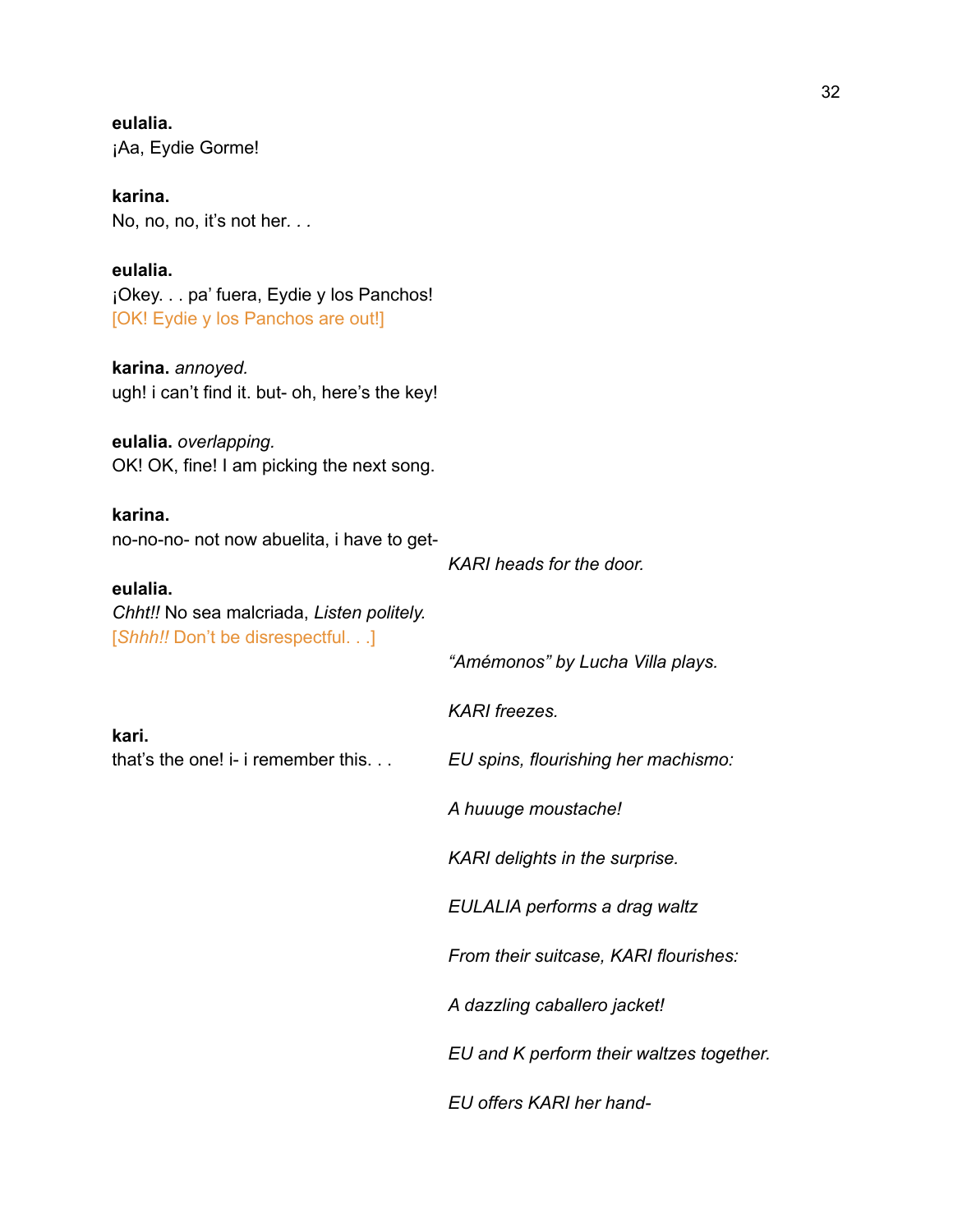*Then, MAE appears.*

*KARI is taken by her.*

*MAE offers her hand to dance.*

*KARI offers their tiara, coronating MAE.*

*They sway together, soft and slow.*

**//// mae.** what were we?

# **eulalia.**

Right foot for man. Left for girl.

## **kari.**

Our dances became steps that I kept *etched* over my palm, everyday after that night, so that every. day. i could read lines to another future, one that wasn't so steeped in uncertainty and-

## **mae.**

wait, but, i don't understand. . .

## **eulalia.**

You are the *girl*, Karina! Asi que-

**mae.** . . .can i see them?

# **kari.** what?

**mae.**

the steps? our steps?

# **eulalia.**

¡Ey! *¡Karina!* Come back here-!

*An urge to choke, KARI fights it.*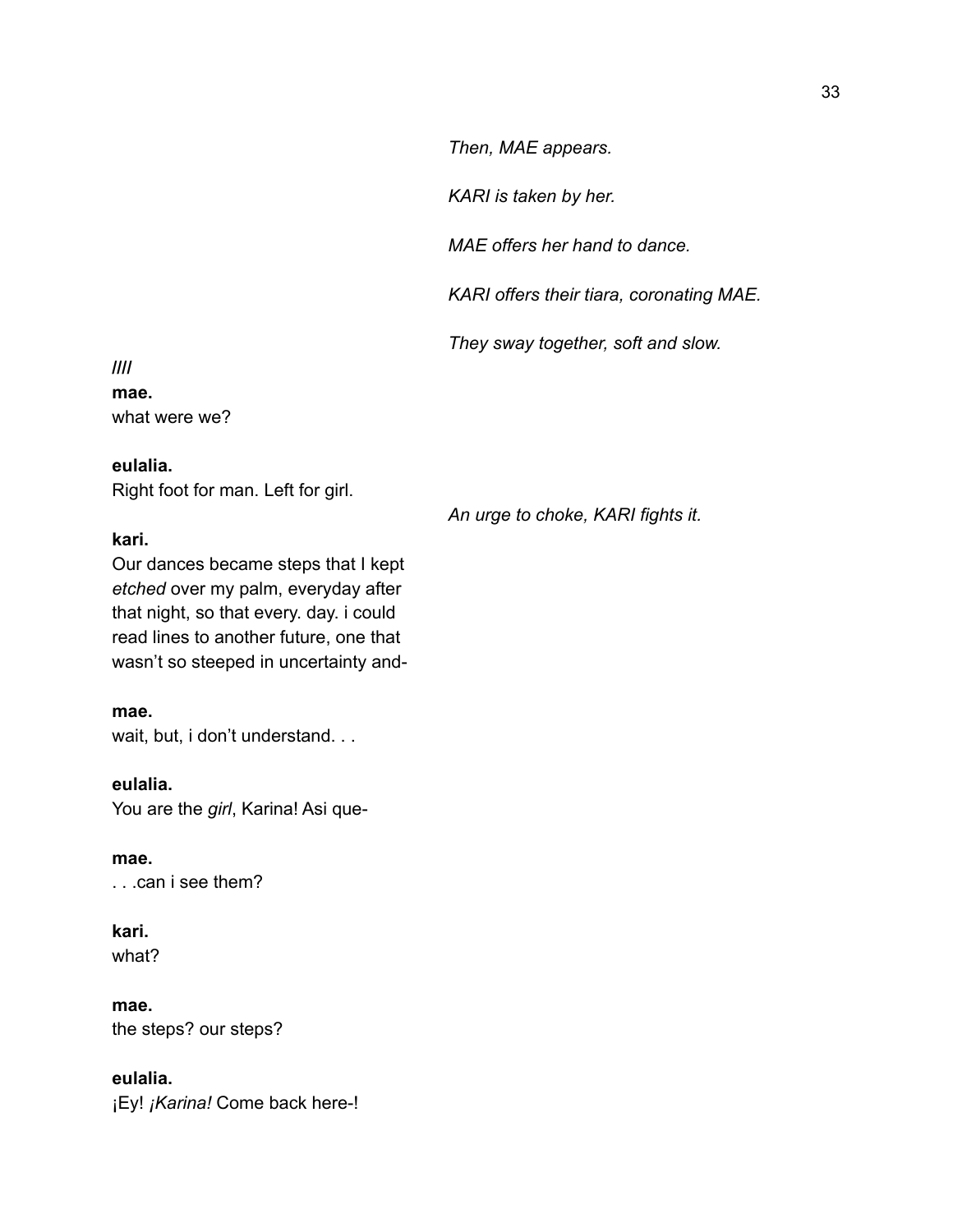**kari.** um, sure, i guess- sorry, i didn't expect**mae.** it's okay, it doesn't have to be perfect. **kari.** ok, well. . . we- or, i'll go like *this* and-*KARI tries to lead them into a spin***eulalia.** ¡No hija, no! ¡Karina! Aléjate de *esa-* [No, my girl, no! Let go of *that-*] *KARI chokes.* **kari.** shit! sorry, i'm scared of- no, i'm not rea**mae.** no worries, we can try again. . . is it like-*MAE tries to lead them in***karina.** no-no-no-no-i can't- can't- i don't know**mae.** ok, so let's count it, one, two, three and**kari.** one, two, three- uh- sorry- wait- is it-oh**mae.** let's feel the ground and breathe, slow. . . *Together they sink into the flower petals* **eulalia.** *No* me ignorés, Kari- *Karina, stop this!!* [*Don't* ignore me] *EULALIA tries to tear KARI away.* **karina.** *Ow, no!* Let go- A'ue, you're hurting me! **eulalia.** *defensive, like a child.*

No es mi culpa, I can't control my shaking!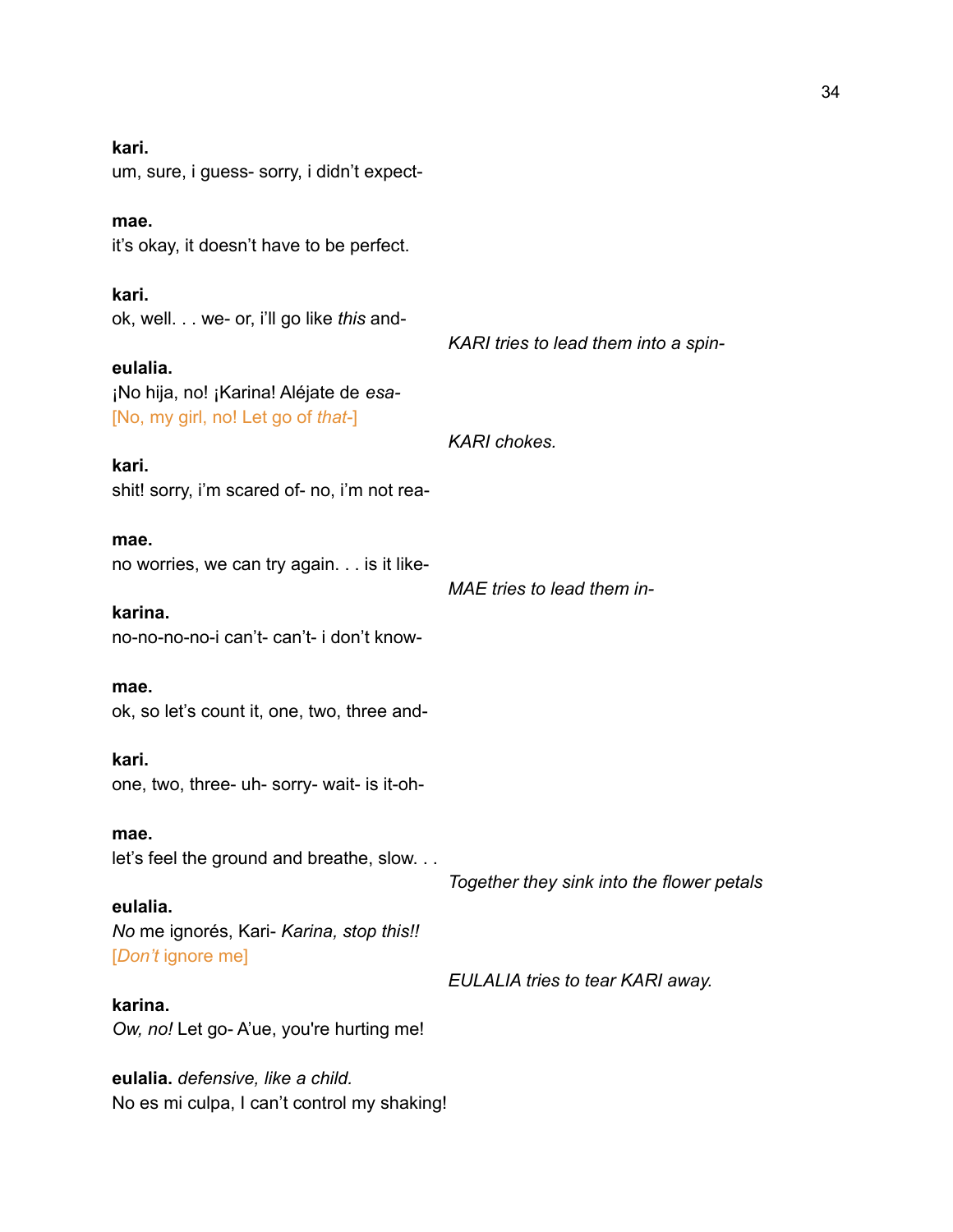# [It's not my fault,]

#### **mae.**

just soften your hands a little, like this. . .

*EULALIA pulls away.*

*MAE guides EULALIA's hands.*

# **eulalia.**

Sígame, ya, Karina. No more playing! [Follow me now, Karina.]

## **kari.**

but why?!

## **mae.** the body remembers more than the mind.

## **eulalia.**

I am teaching you the *right* way Karina.

# **karina.**

You're gonna make me fall on the ground!

# **eulalia.** *the first threat.* Karina Celia Inés. Mírame directamente.

[Karina Celia Inés. Look straight at me.]

#### **mae.**

look at me and let go of everything else.

*KARINA looks up.*

**eulalia.** *holds up three fingers.* Karina escucháme, ya! / Or I count to three. [Kari, listen to me now!]

#### **mae.**

I'll count to three: / just fall and I'll catch you.

**kari.** *why is there so much smoke?*

# **eulalia.**

Uno!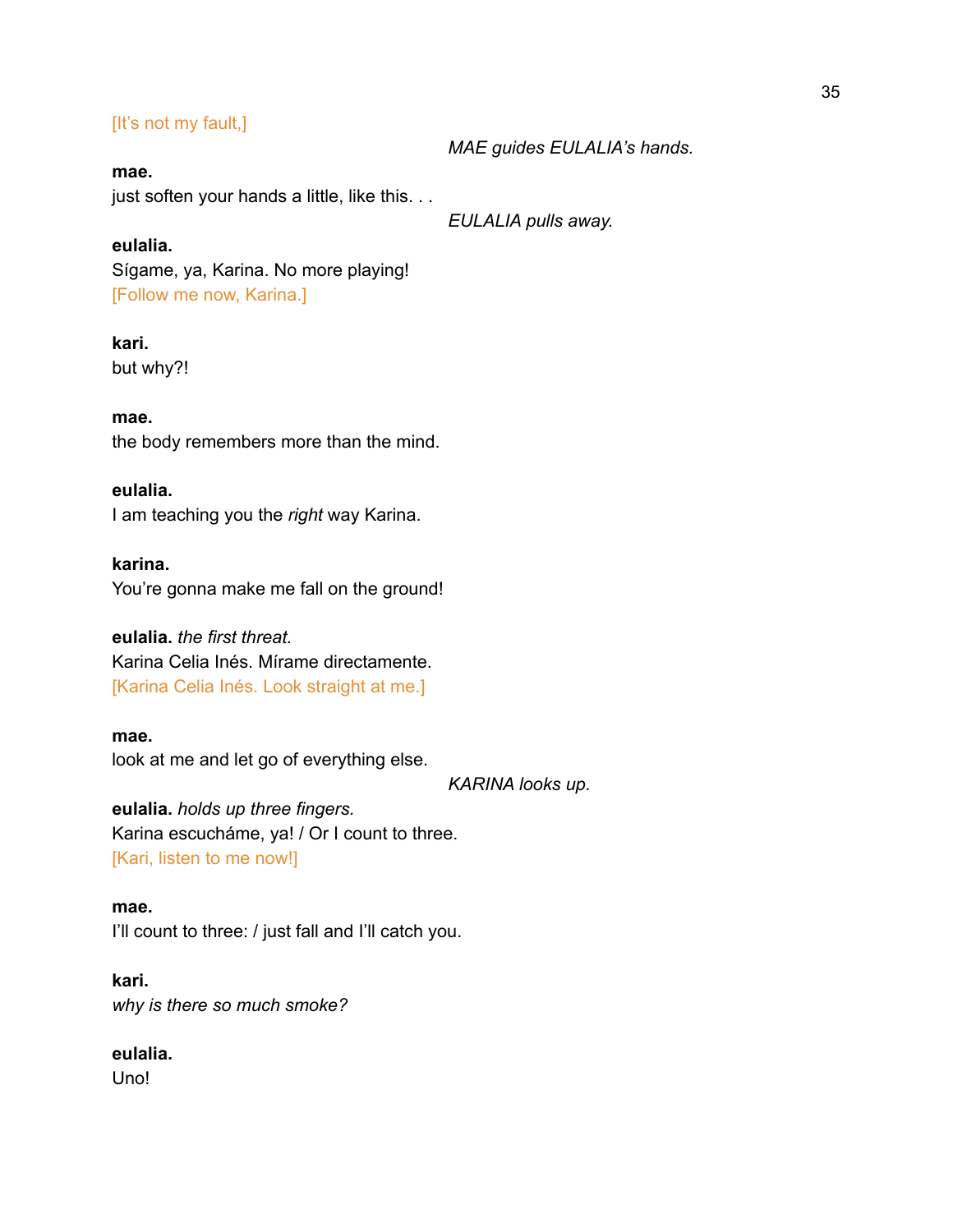**m a e .** Do you trust me?

### **k a r i n a .**

i-

### **eulalia .**

Dos!

### **mae .**

j u s t *b re a th e.*

### **karina.** *gasp in g.* i can't-

**eulalia.**

Tres! *Th*

*e s u n s in ks.*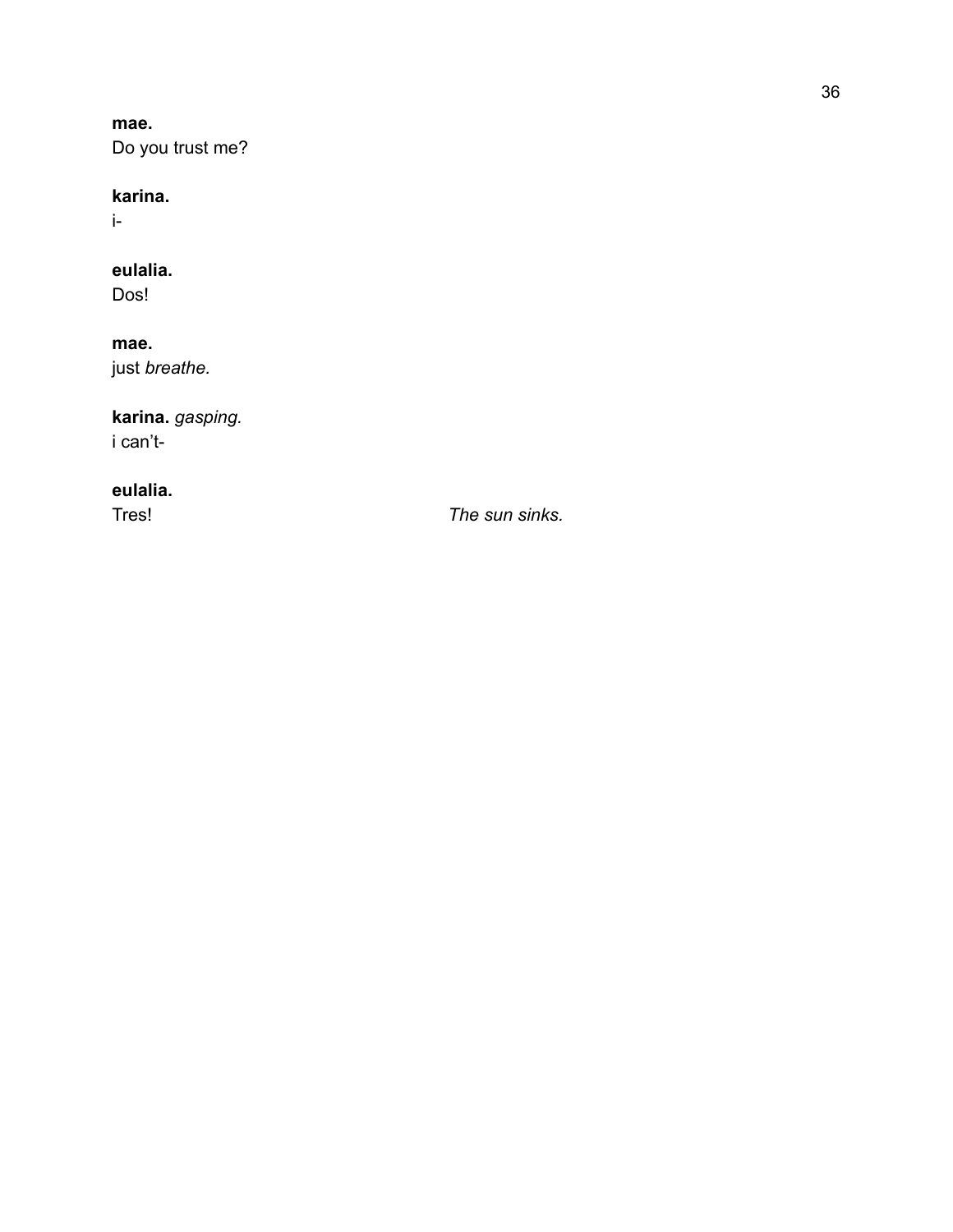### **tres, otra vez // three, again**

|                          | June 2020. Again. 3pm. Again. AQI 150. Again.                                                             |
|--------------------------|-----------------------------------------------------------------------------------------------------------|
| kari.<br>fuck-!          | Over the fountain, KARI wakes into a fit.                                                                 |
|                          | Inhaler, again, two deep breaths.                                                                         |
|                          | Another newscast:<br>".As Southern California Wildfires once<br>again rage across record-breaking lines-" |
| kari.<br>shut up, phone. |                                                                                                           |
|                          | Rooster caws.                                                                                             |
| not again-               | SOFIA enters.                                                                                             |
|                          | CA-CA-CA-CAAA!!                                                                                           |
| sofia.                   |                                                                                                           |

SHUT! UP!

**kari.**

*Shhh!!!*

### **sofia.**

you shushing me or the bird?!

### **kari.**

both of you jesus frickin' christ-

**sofia.** don't swear.

**kari.** like you care-

**sofia.** I called the cops on them-

**kari.** *hella judgey.* Why would you do that?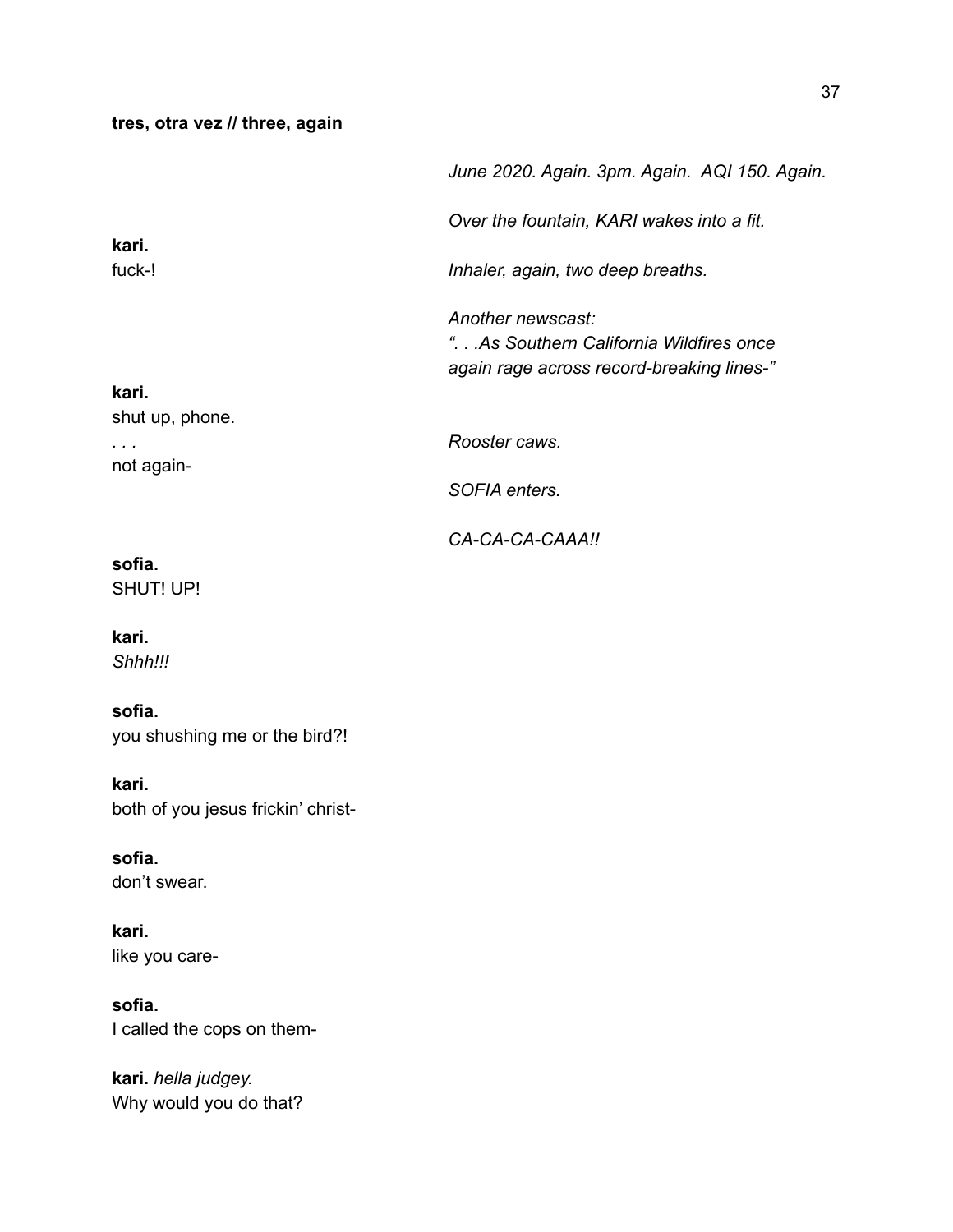### **sofia.**

For having that noisey ass bird-

### **kari.**

*mOm-*

### **sofia.**

*At-at-at!* You don't get to do that. You don't live here anymore, Kari. You don't wake up to that thing-*CÚ-CURU-CÚCÚ! CÁ-CARA-CÁ-CÁ!* Every damn morning, at 3 in the-

**kari.** I know! I heard it! It woke *me* up too.

### **sofia.**

Every. Damn. Day. Karina. *I work!* 3am? *CÚ-CURU!* 3pm? *CÁ-CARA!* I've freakin' had it with this goddam-

*OH don't you dare- CÁ-CÁ-CÁ-CÁ!*

### **kari.**

Mom shush!! *this so is embarrassing.*

### **sofia.**

You know what's embarrassing? ROOSTERS WHO CAN'T TELL DAY FROM NIGHT, *DUMBASS!*

### **kari.**

now *they're* gonna call the cops on *you*- *crUnch. cruNCh. CRROncH. Oh my god, Mom! What are you doing?*

### **sofia.**

Will you get grandma's little shovel?

**kari.**

*. . . CÁ-CARA-CÁ-!*

*Sofia starts stomping around the petals.*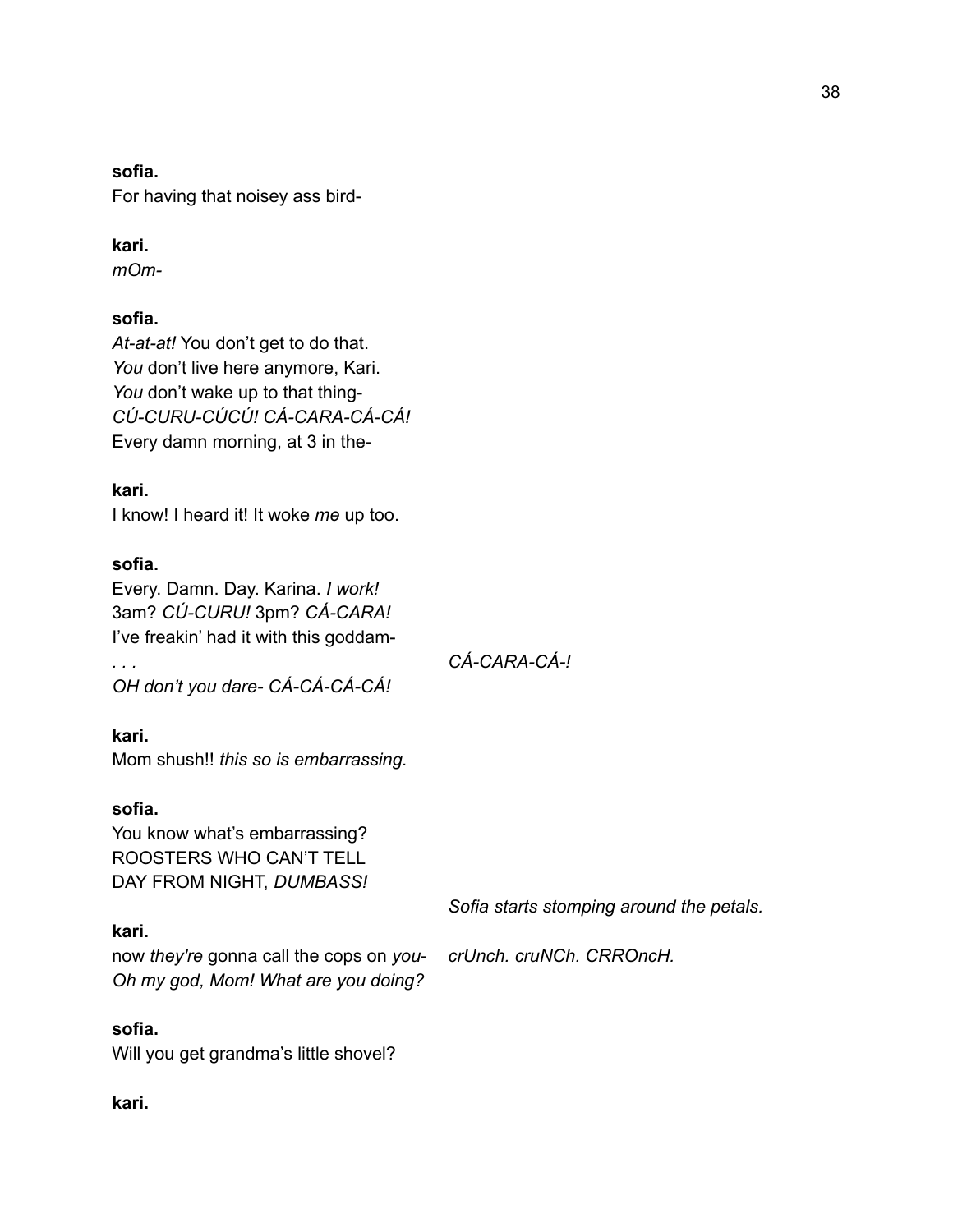Uh. Sure. . . what are you gonna-?

### **sofia.**

Oh and bring her gardening gloves.

### **kari.**

*Why?*

**sofia.** what d'you mean *why?* Just get it.

**kari.** for what?

**sofia.** it doesn't matter what.

**kari.**

. . . why?

**sofia.** *because!*

**kari.** because *why?*

**sofia.** Just Because. *can you just go!?*

**kari.** . . .not until you tell me why.

**sofia.** Fine!

*SOFIA exits, fuming.*

*SOFIA returns, m a d.*

**sofia.** *Can you just get it, Kari?*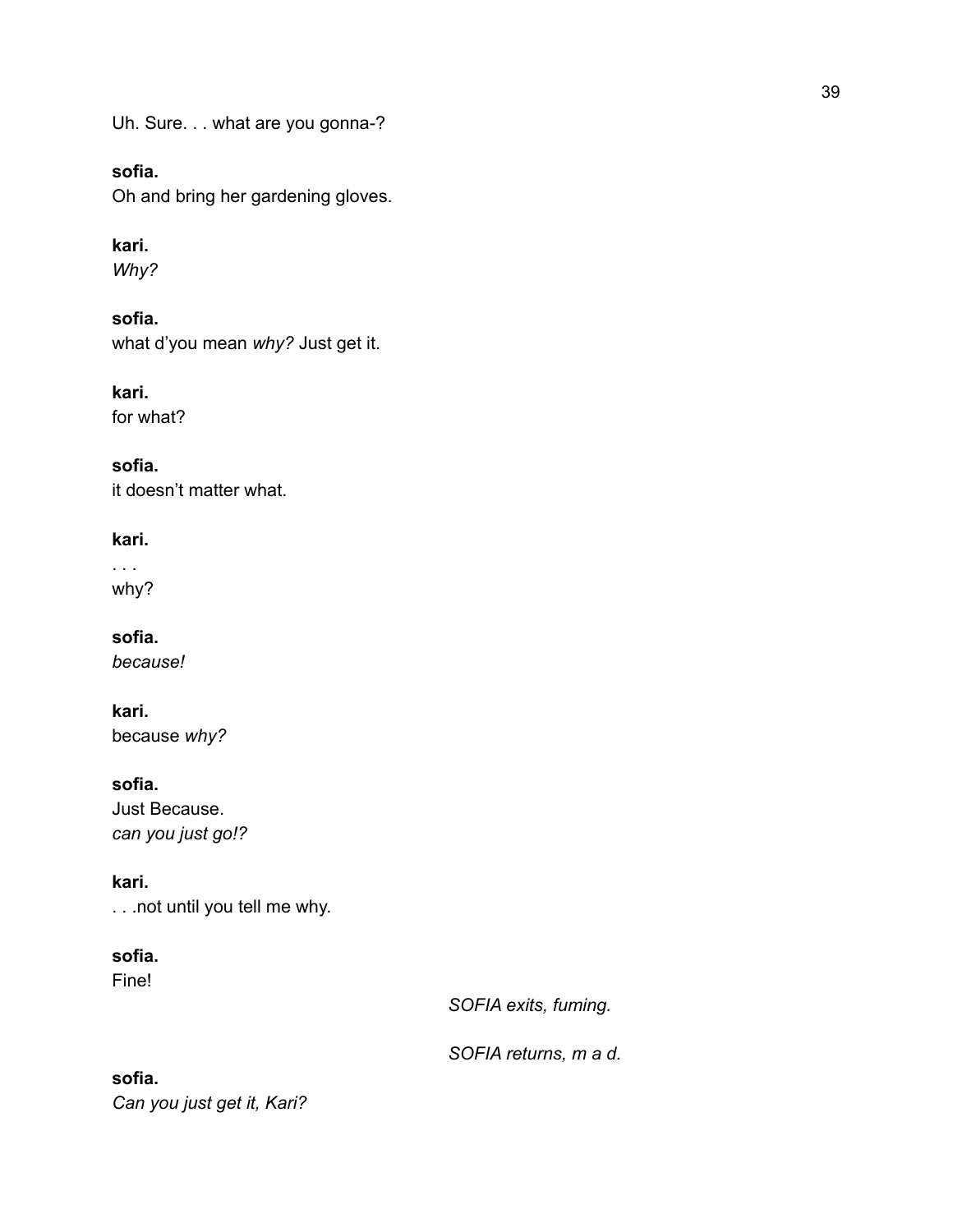I don't know where it is!! And if you say 'why' one more time I am going to murder you-

### **kari.**

how are you gonna bury me if you don't know where the shovels are?

**sofia.** *(raising chancla)* KARINA INÉS,

**kari.** *ha-ha-ha-ok-jk-i'm-going!*

*KARI runs away.*

*SOFIA's chancla pursues.*

### **sofia.**

Who raised that kid..

*Then, SOFIA steps into the fountain.*

*On an exhale she sinks to the bottom.*

*Armfuls of petals get strewn across the floor.*

**kari.** *Re-enter KARI.*

Woah.

### **sofia.**

Yea.

**kari.** ..whatcha doin'?

### **sofia.**

'You remember that garden gran'ma wanted? Desert flowers and cactus inside the fountain. 'member when the super said we couldn't run water in it anymore? Mom was like *¡Nopales!*

**kari.** Nopales!!! *yes!*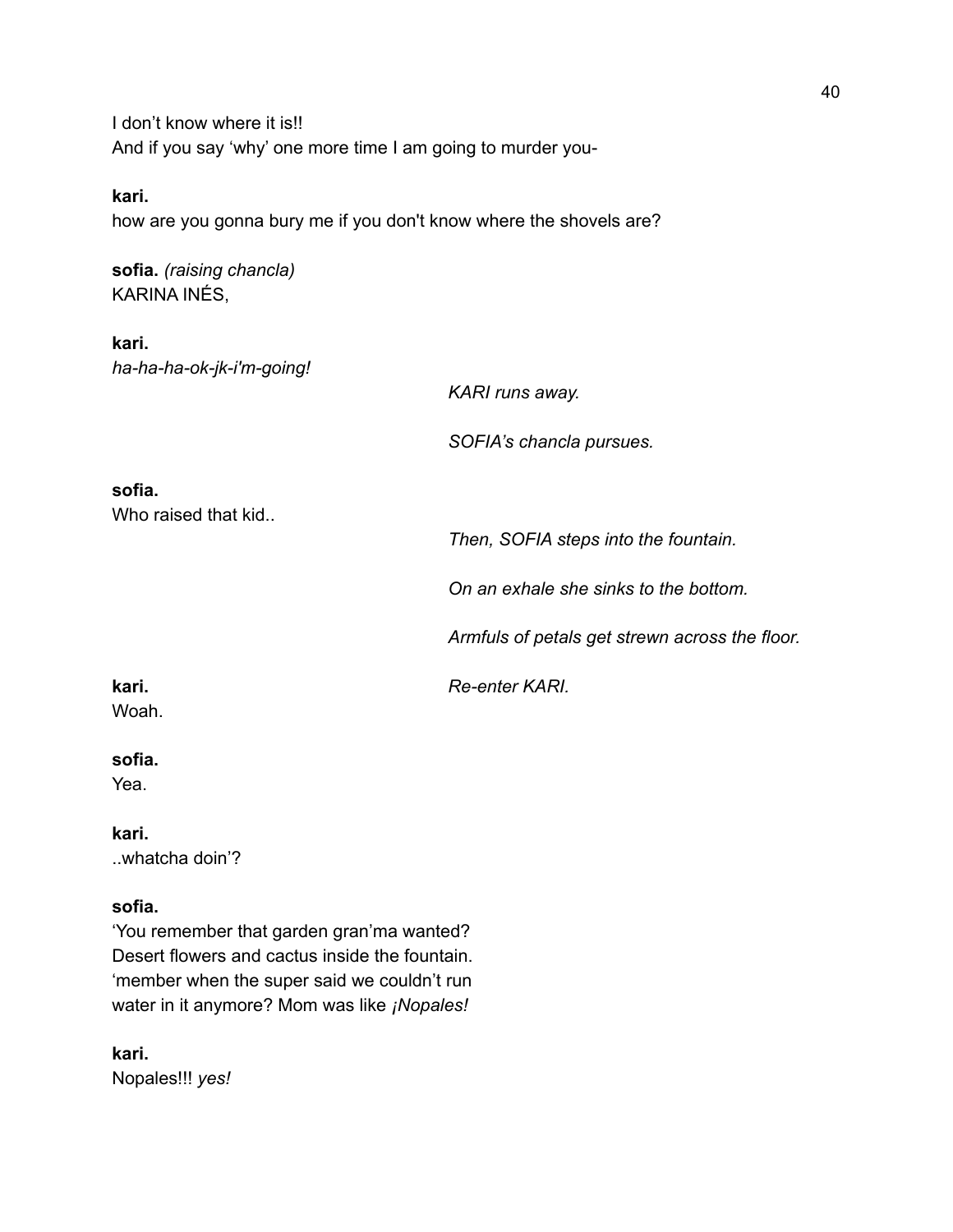### **sofia.**

And look, there's a ton of dirt in here already.

### **kari.**

Oh wow. . .

### **sofia.**

Mhm.

| i'll be right outside  | KARI nudges the door shut.                    |
|------------------------|-----------------------------------------------|
| mom?<br>uh.            | No answer.                                    |
| kari.                  |                                               |
|                        | KARI tiptoes toward the door:                 |
|                        | A long pause.                                 |
|                        | SOFIA disappears into the house.              |
| thank you. -           | A stoic grief seizes her.                     |
| sofia.                 | SOFIA is fifteen again.                       |
| kari.<br>i found them. | KARI sets Eulalia's gloves over the fountain. |
|                        | They look over the basin.                     |

### **eulalia.**

Está asustada, tu mamá no? [Your mom, she's scared, huh?]

### **kari.**

. . .

### **eulalia.**

. . . ¿y vos? [. . . and you? ]

### **kari.** why would i be scared?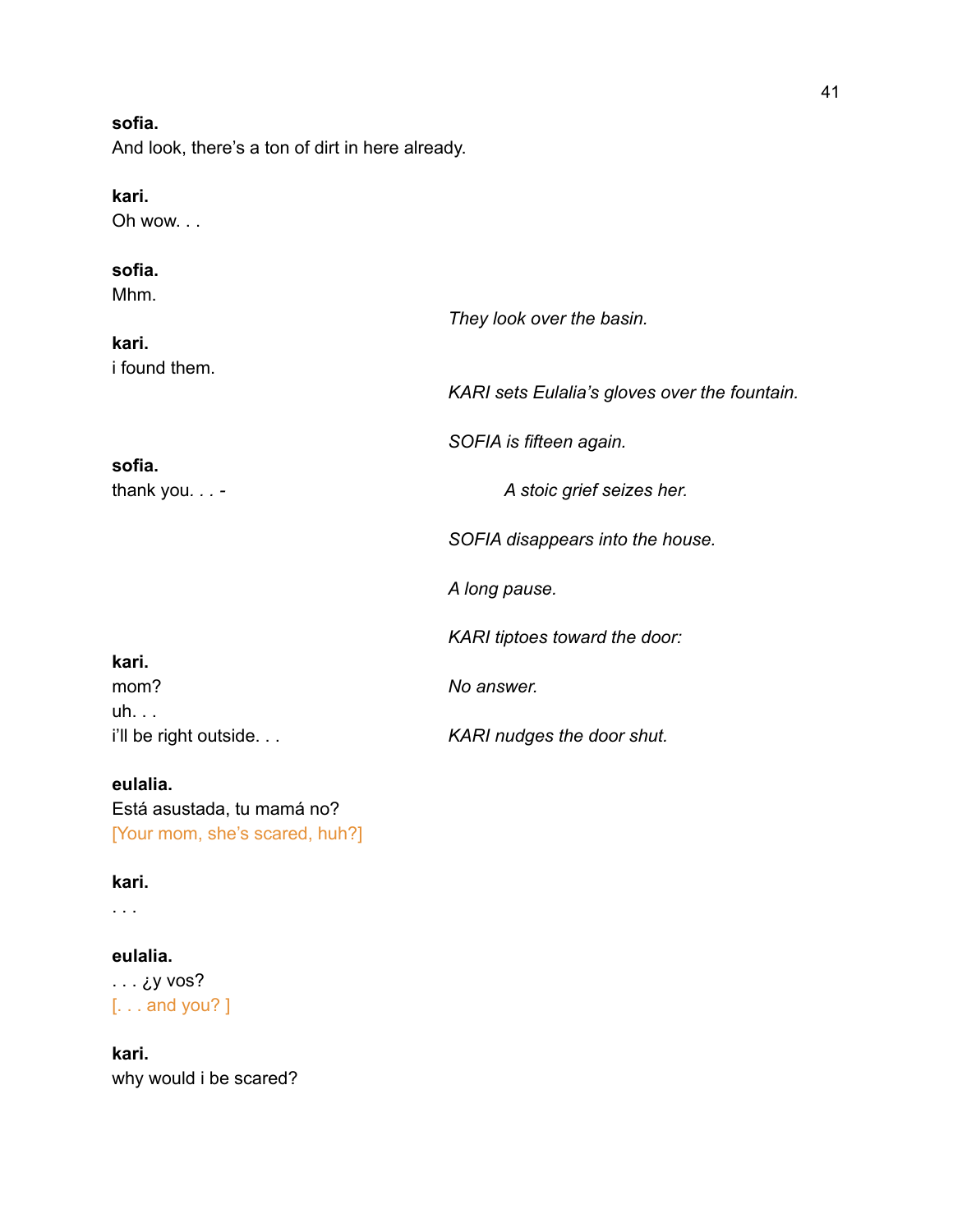### **eulalia.**

if  $i$  . . .go?

**kari.** but you won't.

### **eulalia.**

pero están pensando. . . preparando. [but you're both thinking. . . preparing.]

**kari.** abuelita that's not funny! *EU picks up her little shovel, waving it around-*

### **eulalia.**

*if* i do. . .

# **kari.**

you won't.

### **eulalia.**

. . .do you think you will miss me?

### **kari.** of *course,* i'll miss you-!

### **eulalia.** *melodramatic.*

¡Ay dios! but it take so long for you toto come back from school. "*Six años?"* I think, "ooo she don't miss me anym-"

**kari.** grandma-!

### **eulalia.**

¡Estoy engañando! i'm kiddings Kari! Estoy pulling tu-tus brazos- no! *Legs-*I am just pulling on your legs, mija. . .

### **kari.** what are we doing?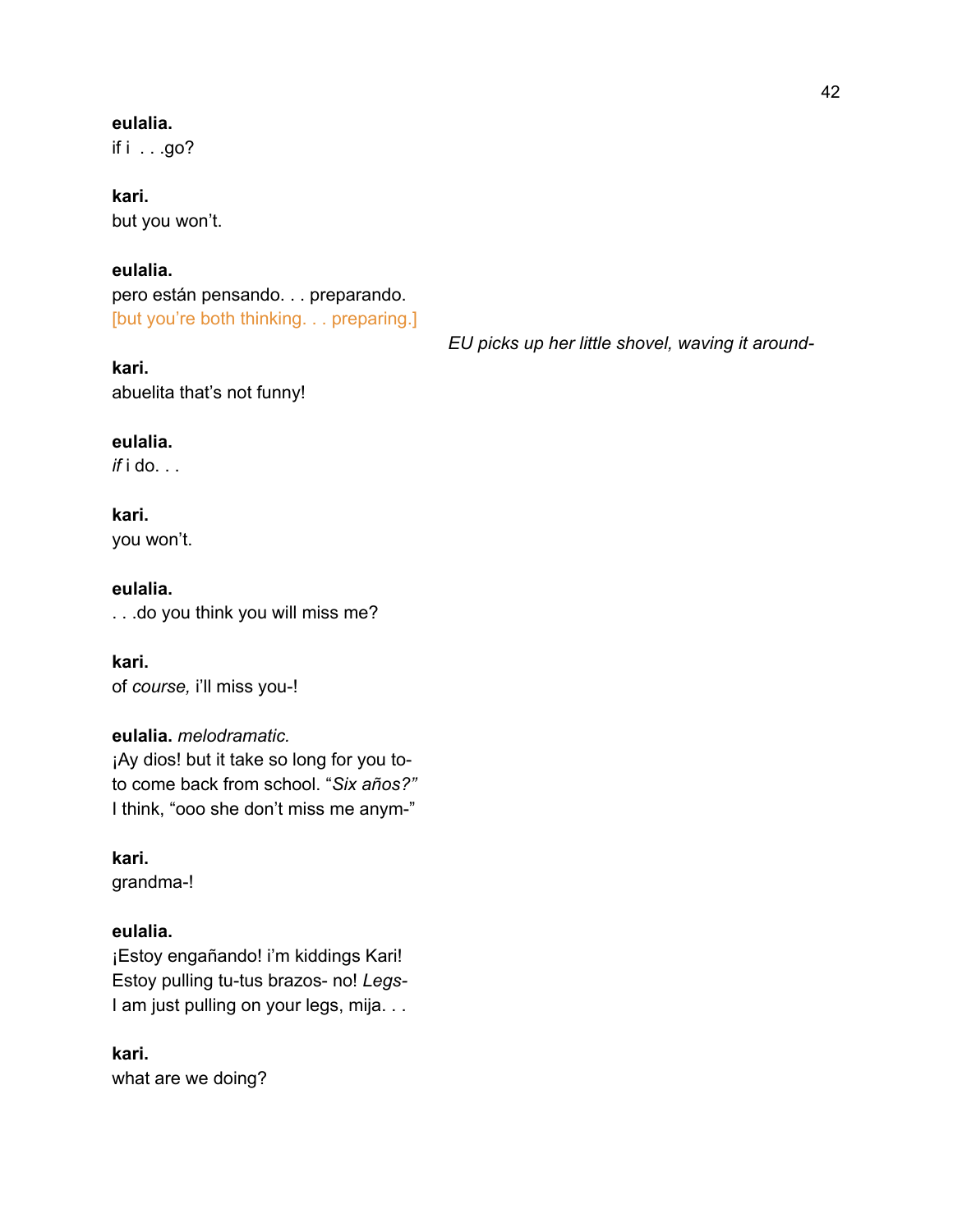### **eulalia.**

*el jardin!*

| kari.                         | They settle into the dirt. |
|-------------------------------|----------------------------|
| ok.                           |                            |
|                               | They dig. They sow.        |
| It's so cold under the dirt.  |                            |
|                               | A clang.                   |
| that's the concrete isn't it? |                            |

### **eulalia.**

si. **kari.** oh no! What about the roots?

### **eulalia.**

¿o no, que? [oh no, what?]

### **kari.**

won't it keep the plants from growing?

### **eulalia.**

*nooo,* just look at esas bugambilias. . . see where they come from? esa rajahow you say it? en el cemento, hija.

### **kari.**

um. . .

### **eulalia.**

mira! the roots of the flores, pick up the whole floor, ah? maybe later on in something like ten, twenty yearsit breaks the whole building in half.

**kari.** and then we can get a new house!

**eulalia.** ojalá. . . recta, kari.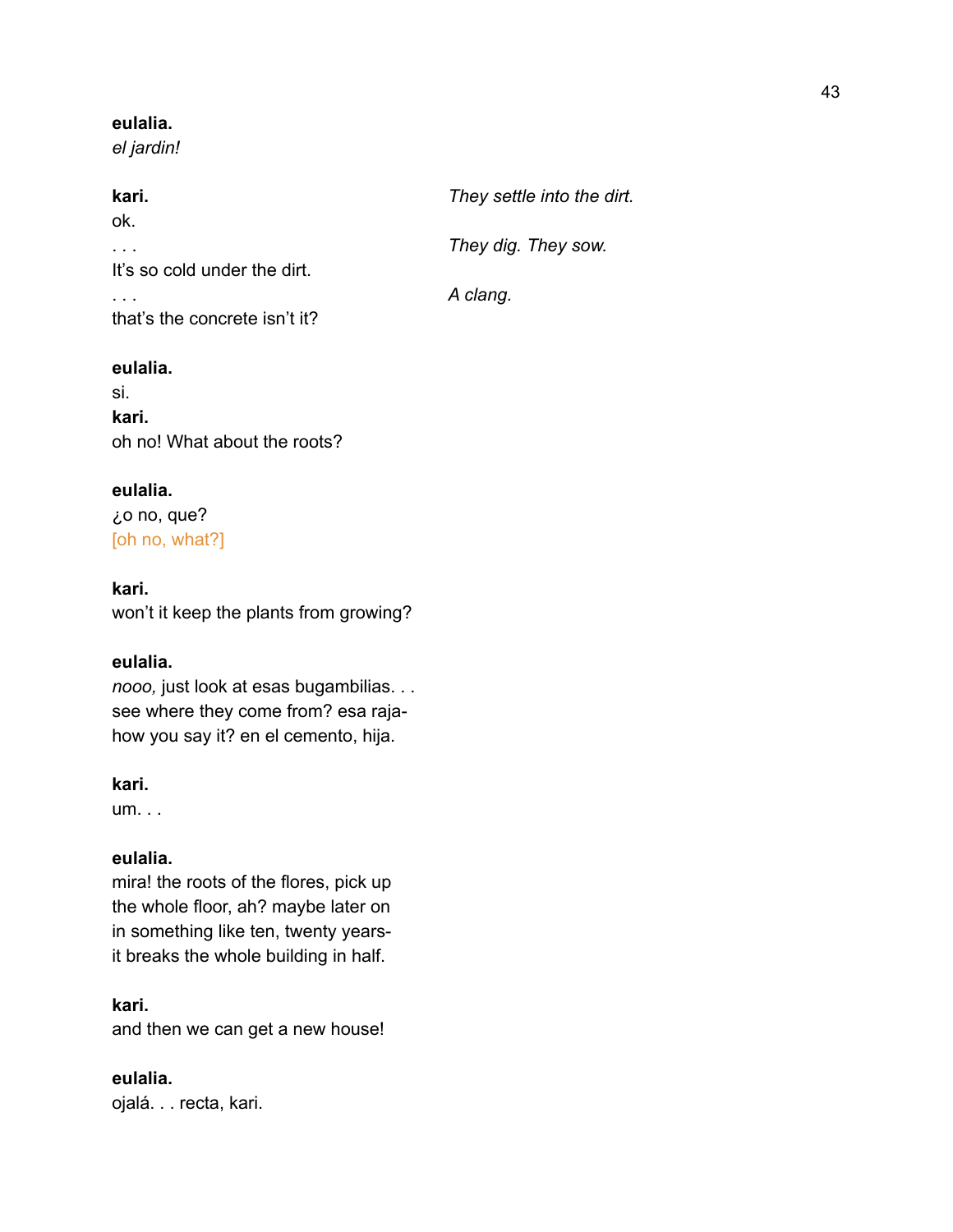[let's hope. . .straight, kari]

**kari.**

what?

### **eulalia.**

sentáte bien recta con tu espalda. [sit well, with your back straight.] remember i always teach you to how to sit correct- como señorita.

### **kari.**

oh gross, i'm getting dirt in my nails. . .

### **eulalia.**

Hay mas guantes dentro de la casa- *KARI gets up.* [There are more gloves in the house-] *Don't bring dirt inside the house, mija!*

**kari.** o- I don't have the keys, can you give-

### **eulalia.**

Better if I go inside, you stay here, Kari. Saca las malas hierbas for me please- *EU tosses KARI her own gloves.* [Pull out the weeds. . .]

**kari.**

Take out the what?

# **eulalia.**

[Bad. Herbs.]

Malas. Hierbas. *MAE appears.*

*KARI stops at the door.*

### **kari.**

huh?!

### **eulalia.**

Pull the bad plants- like this: Useless.

### **kari.**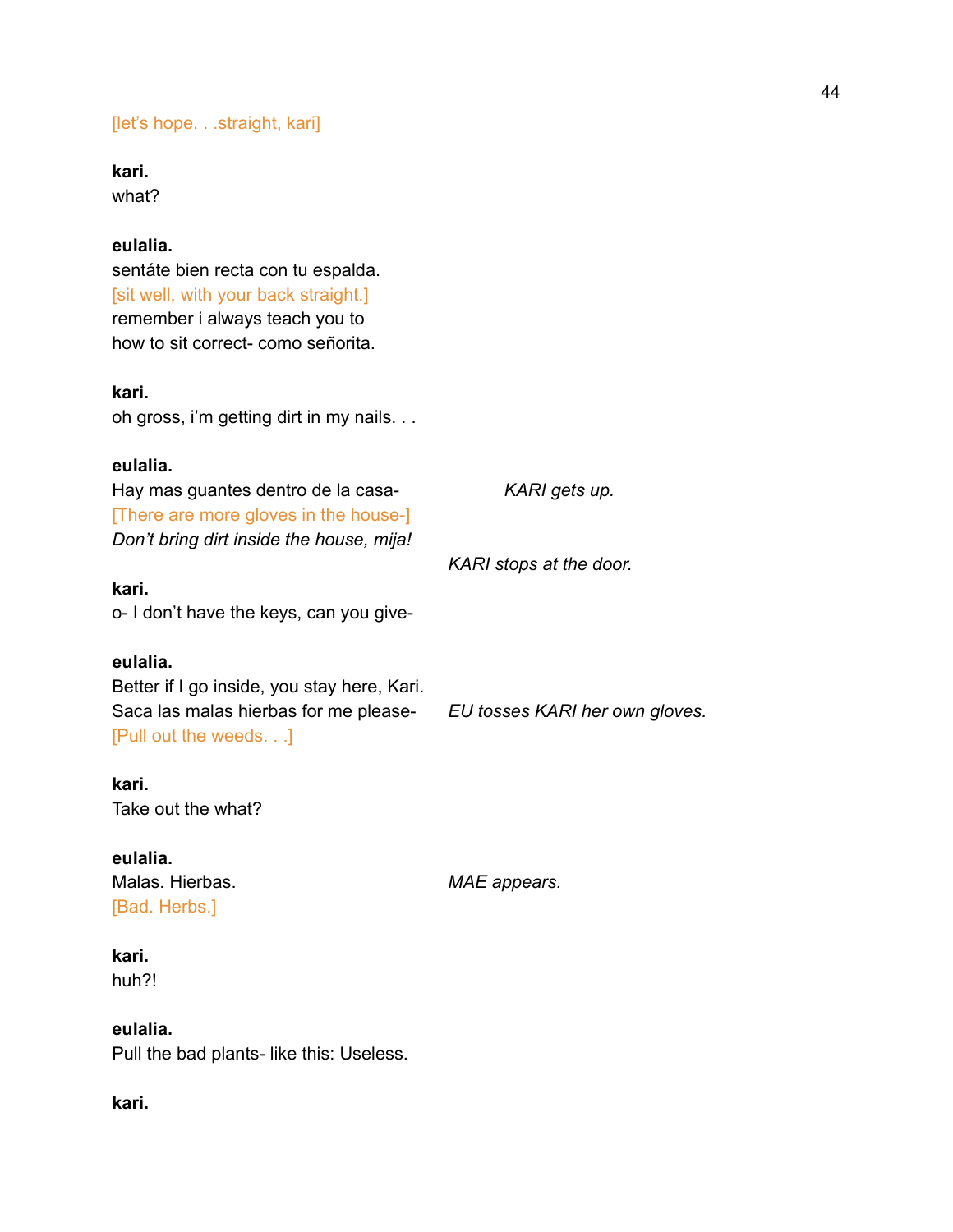ooo, the weeds-

### **eulalia**

OK. I come back-

### **mae.**

. . .want some weeeeeeeeed bro??

### **kari.** *shut up!*

*They start pulling weeds, while MAE teases. . .*

### **mae.** i got that gush-kush, that stanky-dank-

**kari.** *MAE pulls out thee BIGGEST blunt.* oh my gooooddddd-

### **mae.**

that lil devil's letty, aka mary-jaaaaay-

**kari.** *cackling.* "devil's letty"?!"

### **mae.**

-juana?-u wanna?-u wanna?-u wanna? *K keeps pulling weeds:*

# **kari.**

*i'm working- rrrrriiiiiiipppp-*

*EULALIA leaves.*

*KARI giggles.*

**mae.** you're pulling your hairs out, is what.

### *RRRRIIIIIIIPPPP-*

**kari.** yea. . . can. you. tell-

### **mae.** *RRRRIIIIIIPPPPP-*

that you're stressed as hell? YUP. Hence: thee Blunt. or also, a bong-

### **kari.**

. . . mmm. . . fine, gimme the bong.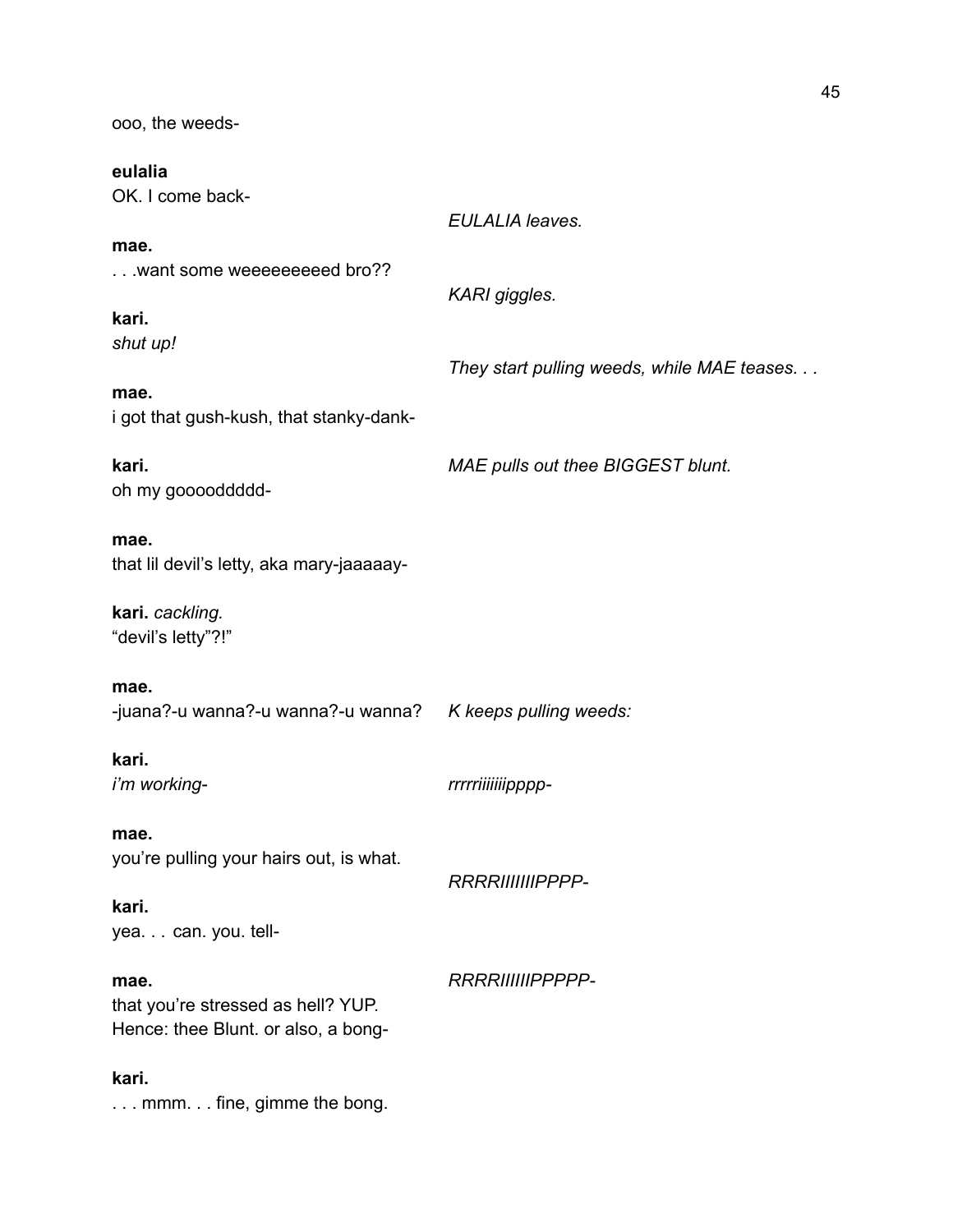| mae.                               |                                 |
|------------------------------------|---------------------------------|
| pre-packed bb, whatcha working on? |                                 |
|                                    | KARI rrrrriiiiiiiipps the bong. |
| kari.                              |                                 |
| $\ldots$ my thesis.                |                                 |

| kari.<br>yoikes.                                     | Riiiiiiiipp                                        |
|------------------------------------------------------|----------------------------------------------------|
| mae.<br>yócky.                                       |                                                    |
| kari.<br>suuuuuper yocky.<br>interludio // interlude | <b>RRRRRIIIIP!</b>                                 |
|                                                      | MAE and KARI stare at each other                   |
|                                                      | The most quietest-intensest staring                |
|                                                      | Then, it Hits.                                     |
|                                                      | MAE and KARI cackle and howl until they hurt       |
| kari.<br>ohmygodican'tbreeeeeeethe!!!                | They're Literally: Rolling On Floor Laughing high. |

**mae.** suuuuuuuuuper yooockyyyyy. . .

**kari.** *exhaling tears and joy.* holy shit, i needed that, aaaah!!

**mae.**

Seee? How about some music? *"telepatia" by Kali Uchis hits the airwaves.*

*MAE stands, she begins with a sway. . .*

**kari.**

**mae.** yikes.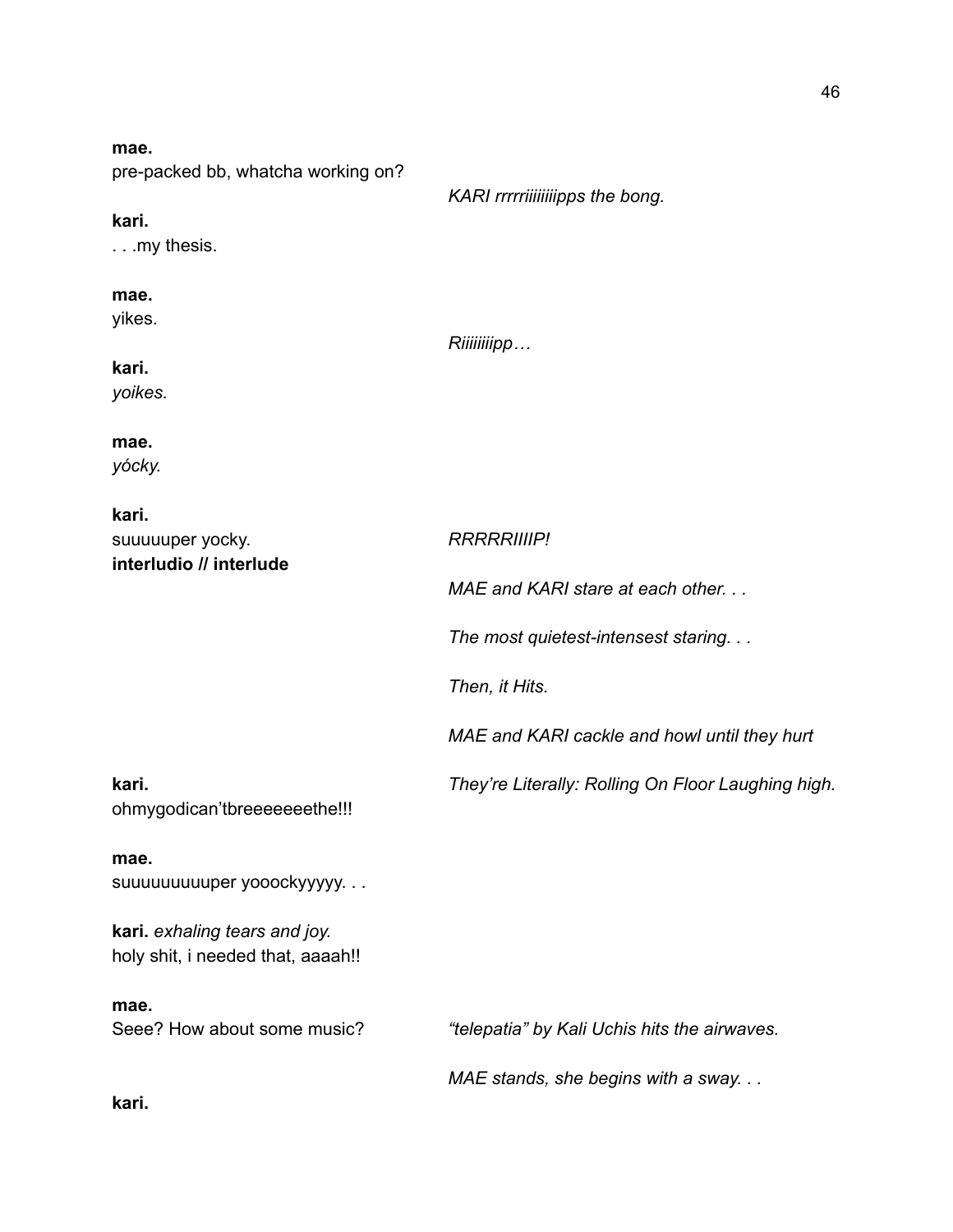what are you doing-?

**mae.**

shh. . .

*A dance on love. . .*

*A dance on fear. . .*

*A dance on body. . .*

*KARI is falling, hard.*

**kari.**

mae, i . . .

**mae.** *teasing. what?*

**kari.** *little gritos.* aaaay! ay! ay! aaaayyyyy! **mae.** gawd, you're such a clown! stand up-

**kari.** *totally fine with it.* o nooo. . . don't make me daaaance-

**mae.** yes. you. are. gonna. dance. with. me.

*KARI rises.*

**kari.** if you say soooo, but i'm really baaad. . .

*They try following along.*

**mae.** ok, ok, ok, ok, hold up, let me lead then.

**kari.** okaaaaay. . .

*MAE teaches them.*

**mae.**

*Then, teases them.*

*Toe to toe they mirror each other.*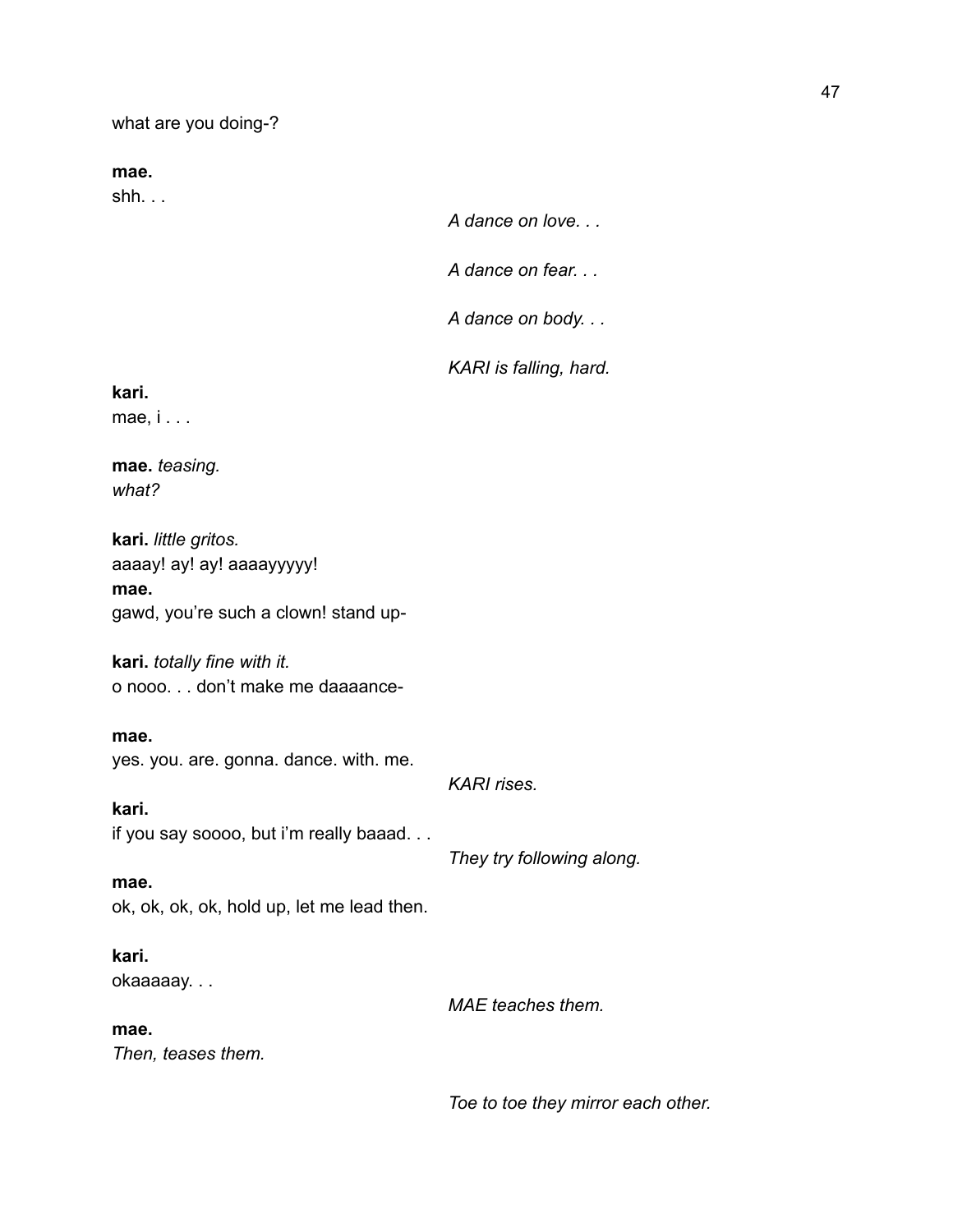*KARI leans back.*

*MAE leans in.*

*KARI leans back.*

*MAE further.*

*KARI drops.*

*A pause.*

*They cry-*

### **mae.**

K. . .

K?

|                          | <b>KARI</b> panics. |
|--------------------------|---------------------|
| No, <i>They Breathe.</i> |                     |
| mae.                     | KARI chokes.        |
| <b>When K Breathes-</b>  |                     |

*They Breathe Everywhere.*

### **kari.** what am i even doing here?

**mae.** it's okay.

**kari.** i shouldn't have come back.

**mae.** if you have to go, K, then go.

**kari.** why is this still happening?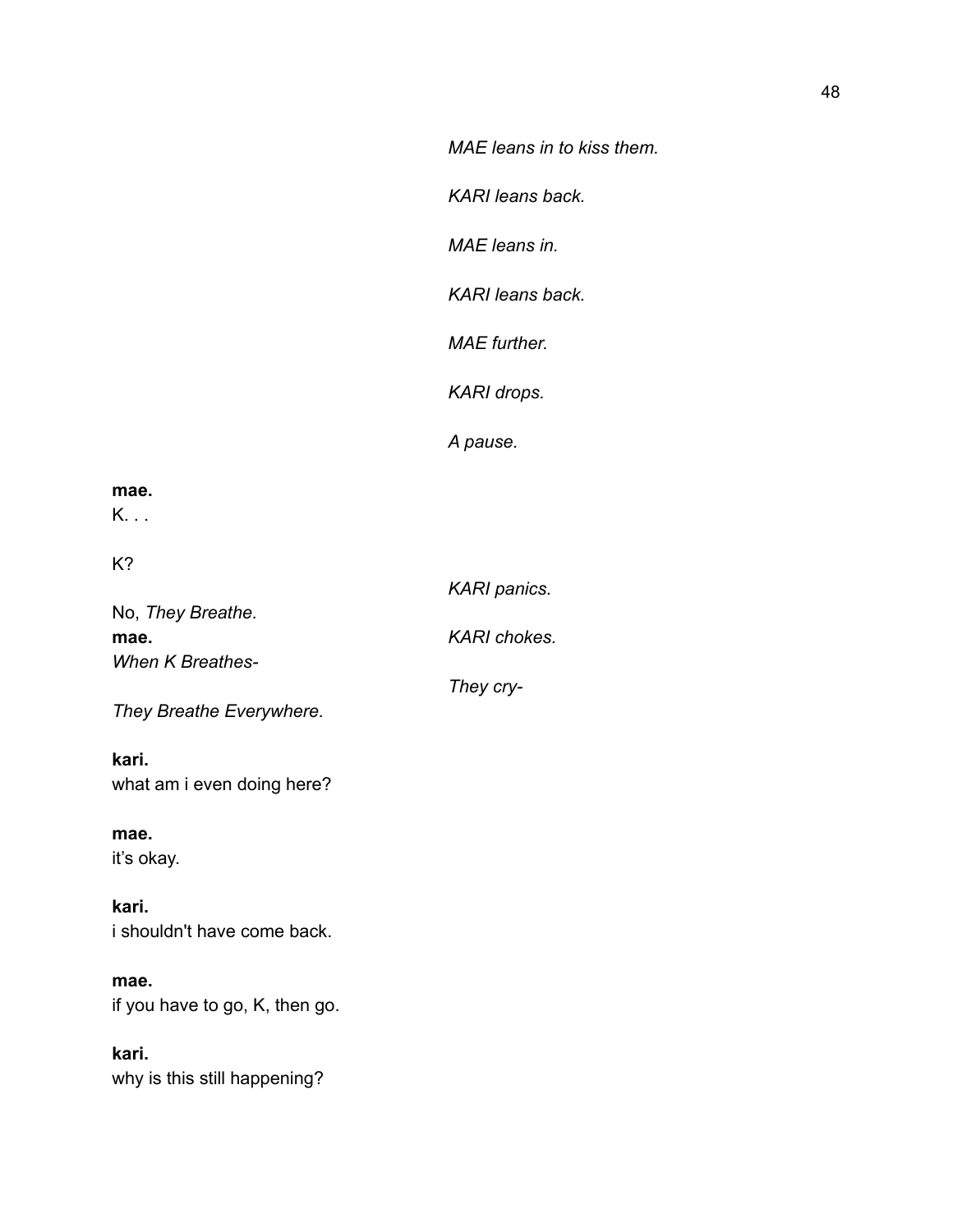### **mae.**

we are okay. i am okay. are you?

### **kari.**

it's this thing in my chest that wrests me away from this. . .

### **mae.**

i know.

### **kari.**

i never wanted to leave but-

### **mae.**

. . . K? *MAE rises.*

### **kari.**

where am i supposed to be?

### **mae.**

call me when you get there?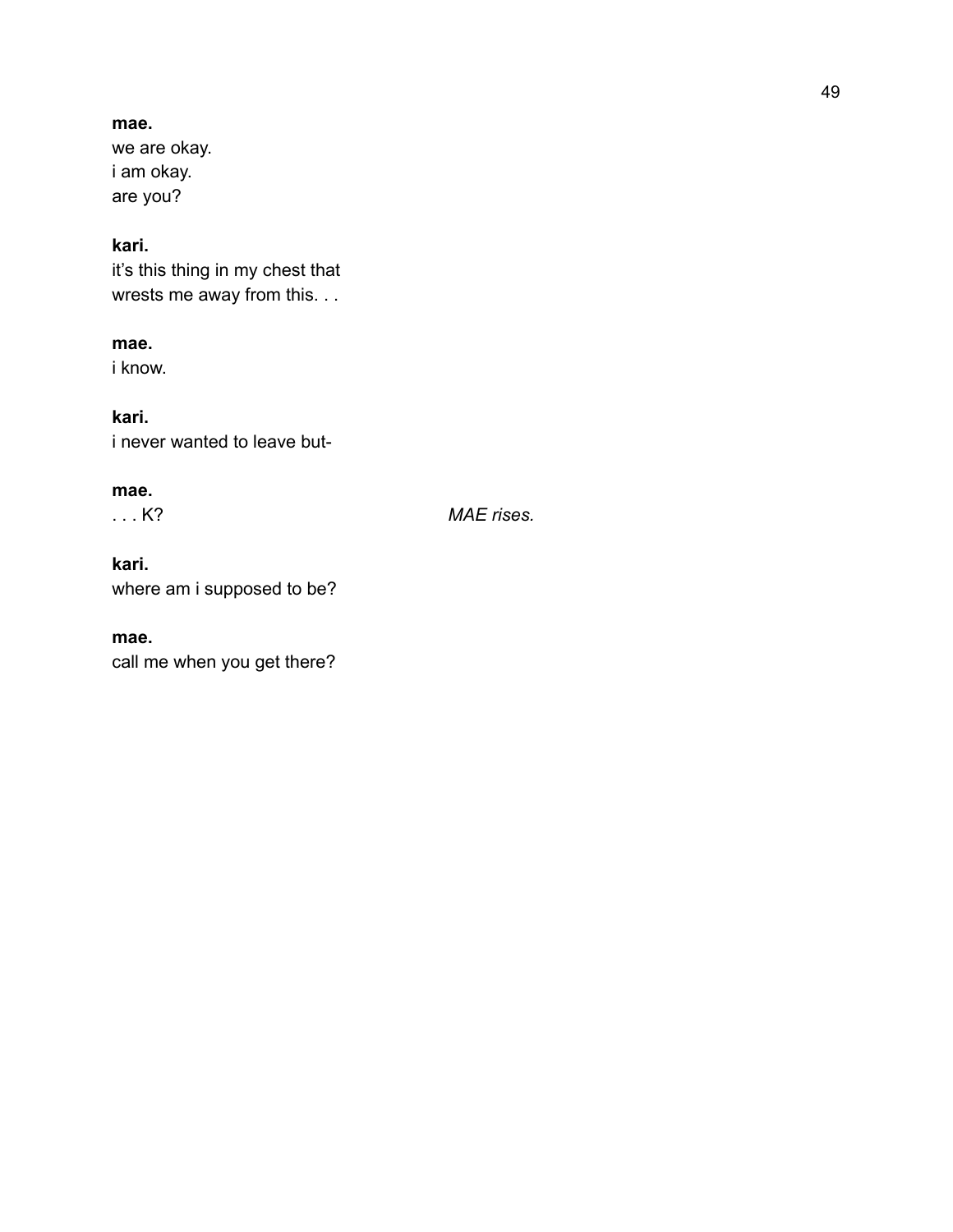*11:57pm. January 1997. AQI 310.*

*A memory. A silent terror.*

*The court is pitch black with the exception. . .*

*Of a soft red glow in one of the windows. . .*

*An ember suspended in darkness.*

*Midnight bells chime quietly, peacefully.*

*Then a rooster starts shrieking.*

*It shrieks louder,*

*and louder,*

*EULALIA bursts out the door.*

*Smoke billows throughout.*

### **eulalia.**

¡Ayuda! ¡Ayuda! ¡Alguien! [Help! Help! Anyone!] no no no no.. ¿Qué hice? [no no no no.. What did I do-?] Karinita? Ay Kari despiertate! [Karinita? Oh Kari wake up!] Respira, mija, por favor- [Breathe my girl, please-]

Seño, please help mi niña- [Sir, please help my girl-] Está bien Kari, you can go. My name es, Eulalia Inés, Eulalia Inés, y Karina Sa-Eulalia. E-U-L- en Inglés? N-no, I don't know, señor.

. . . *Light glares over EU's face. It's the police.*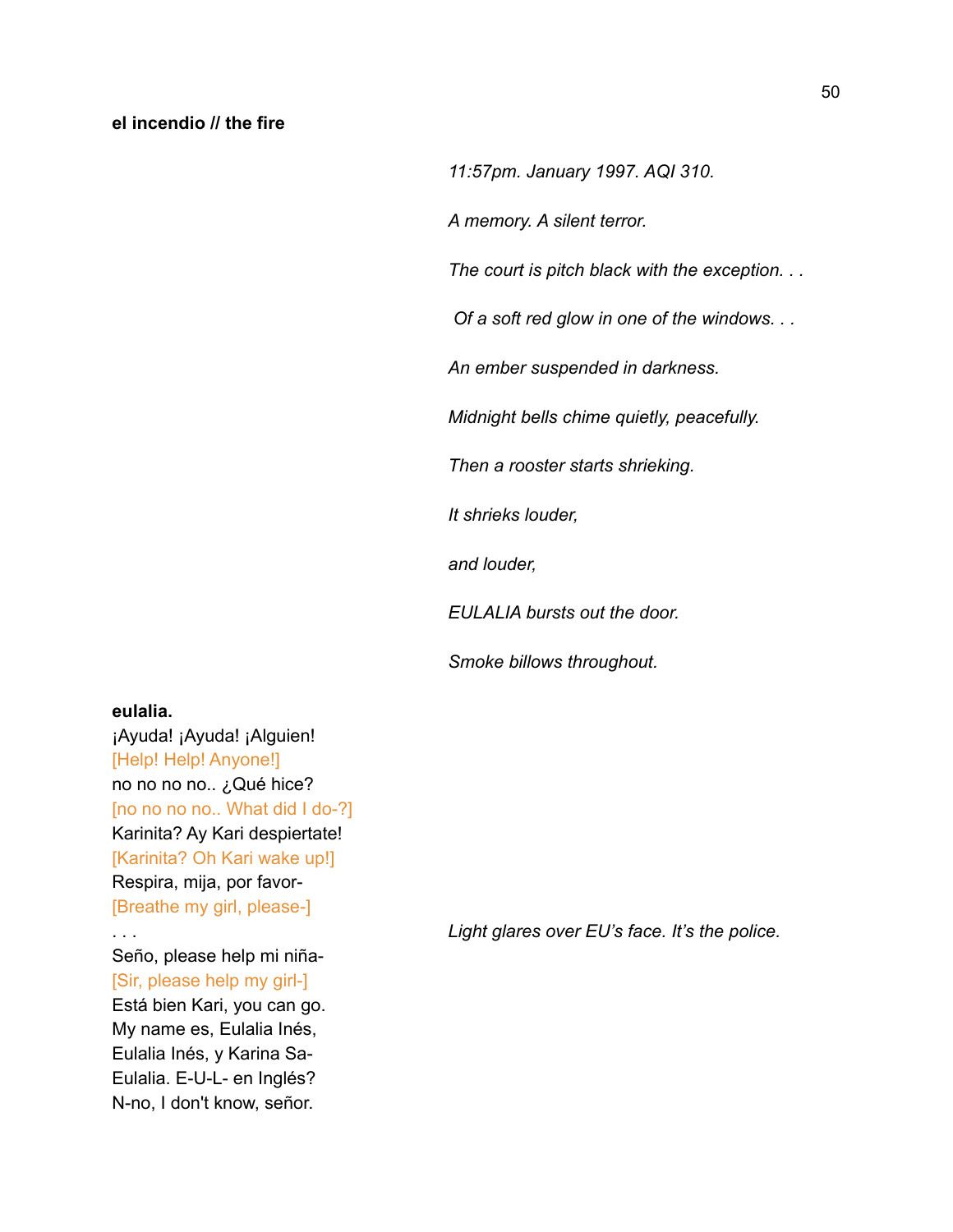I am grandma to Karina. No, she- I take care her-Her mami is no here yet-I don' know how to say-Español? Hay alguien que? [Spanish? Does someone?] You no have- nobody speak? I don' know why happen! I don' know. I don' know! We was, just. . . We was sleeping, but I waked up fast- maybe 11? from this smells, . . .Humo- How to say? No se- [. . .Smoke- How to say? I don't kn-] Humo, smell, we was just sleep for maybe 20-30 mines- La parilla!! Santo Dios, the parilla, I leave onla parrilla es- because es so cold! usamos la parrilla para- No, No. . [we just use the grill- the grill?] es for cooking, es muy little, like- [it's for cooking, it's really small.] We no have gas righ' now so I plug it en to heated the- casa. . No. . .- ¡Aa! Tu hablas Español! Gracias, muchisimas gracias-Si, usamos un parilla chiquita [Yes, we used a mini grill to heat] para calentar- sí un grill, little grill- ¡Ay, no, dios mío! ¡No señora! [Oh, no, my god! No ma'am!] Toda la casa? No? Solo donde la cama- [The whole house? No? Only where the bed-] No puede ser. Yo no sabía que la parrilla- [That can't be. I didn't know that the grill-] OK, gracias, gracias, muy amable señora. [Ok, thank you, thank you, so kind of you.]

. . .

*The bugambilias glow pink over the yard.*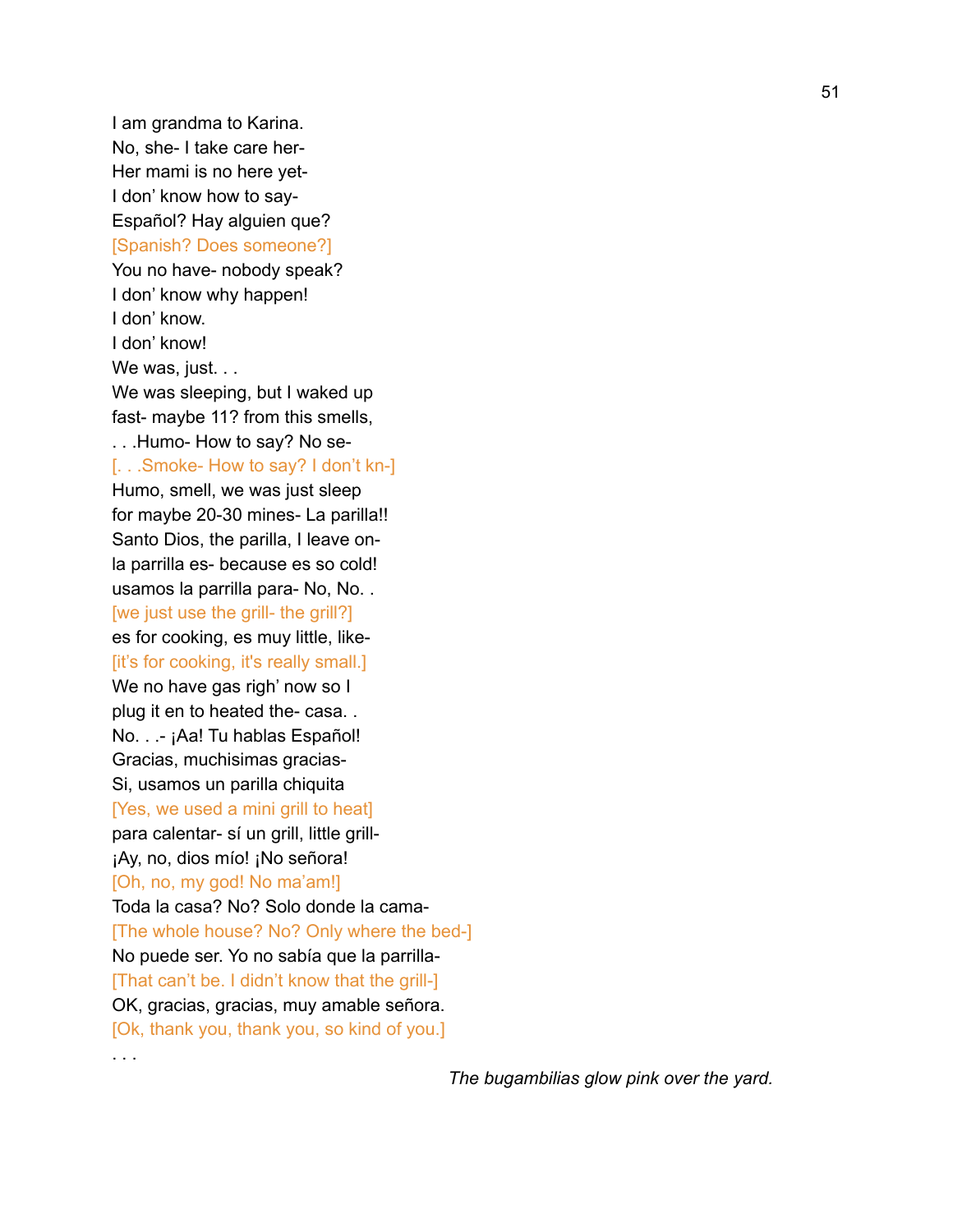### *KARI returns, wrapped in a safety blanket.*

### **eulalia.** Kari? Karina, perdoname mija- [Kari? Karina, forgive me child-]

**karina.** are we dead?

**eulalia.** no, mija-

**karina.** am i dying?

**eulalia.** no. .

**karina.** is mom dead?

**eulalia.** no, mija, tu mama-

**karina.** where is she?

**eulalia.** no se, mija.

**karina.** did she leave again?

**eulalia.**

si, mija.

**karina.**

why?

**eulalia**

. . .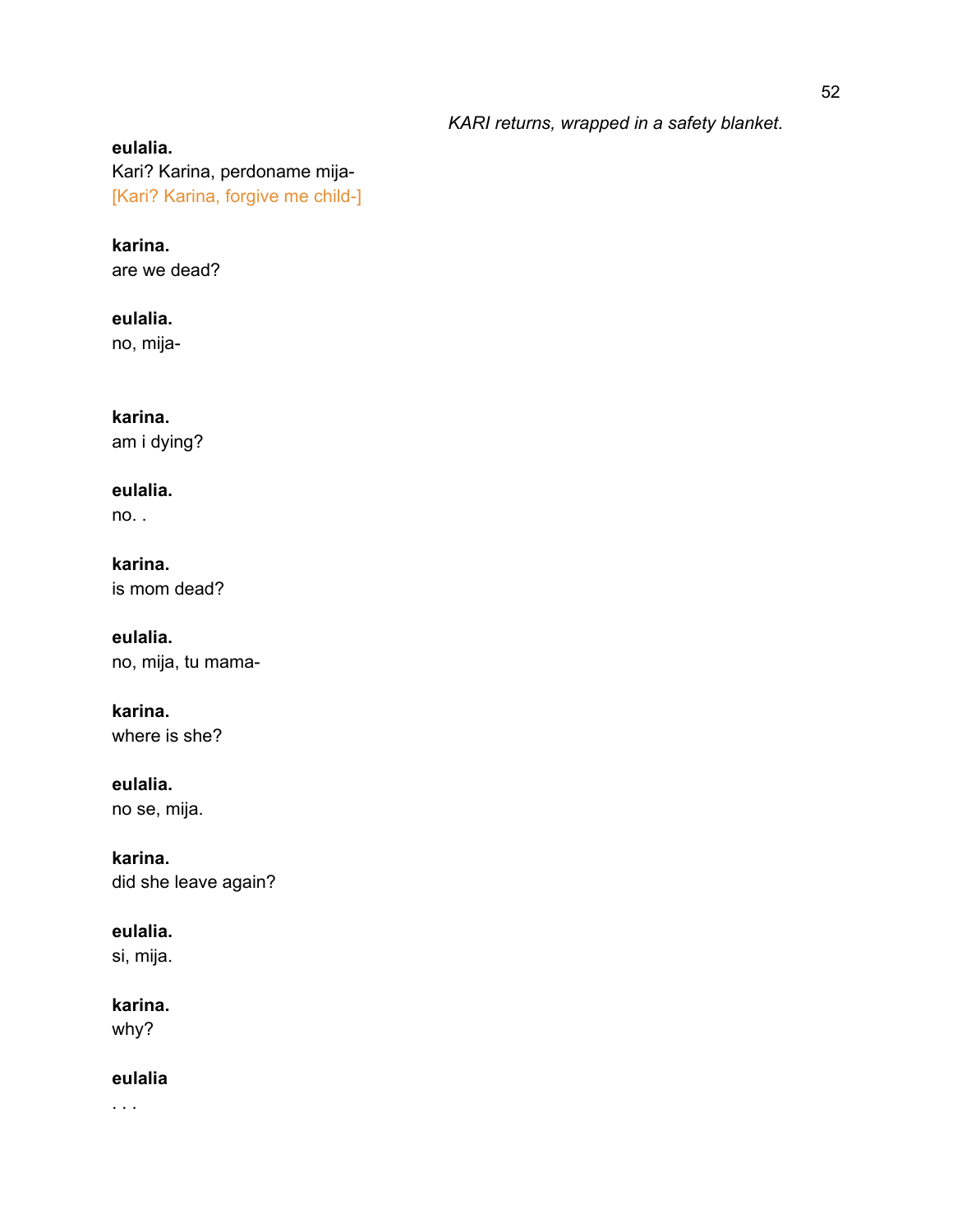**k a r i .** she doesn't want me-

**e u l a l i a .** n o, n o, n o, n o, mij a!

**karina.** she's coming back?

**eulalia.** pronto, mija. [soon, honey.] **karina.** tomorrow? . . . why did the police come?

**e u l a l i a .** tuvimos un incendio... [we had a fire. .]

**karina.** incendio?

**eulalia.** un fuego.

**karina.** fire.

**eulalia.** a la casa, si.

**karina.** . . was it the mini grill?

**eulalia.** si. .

**karina.**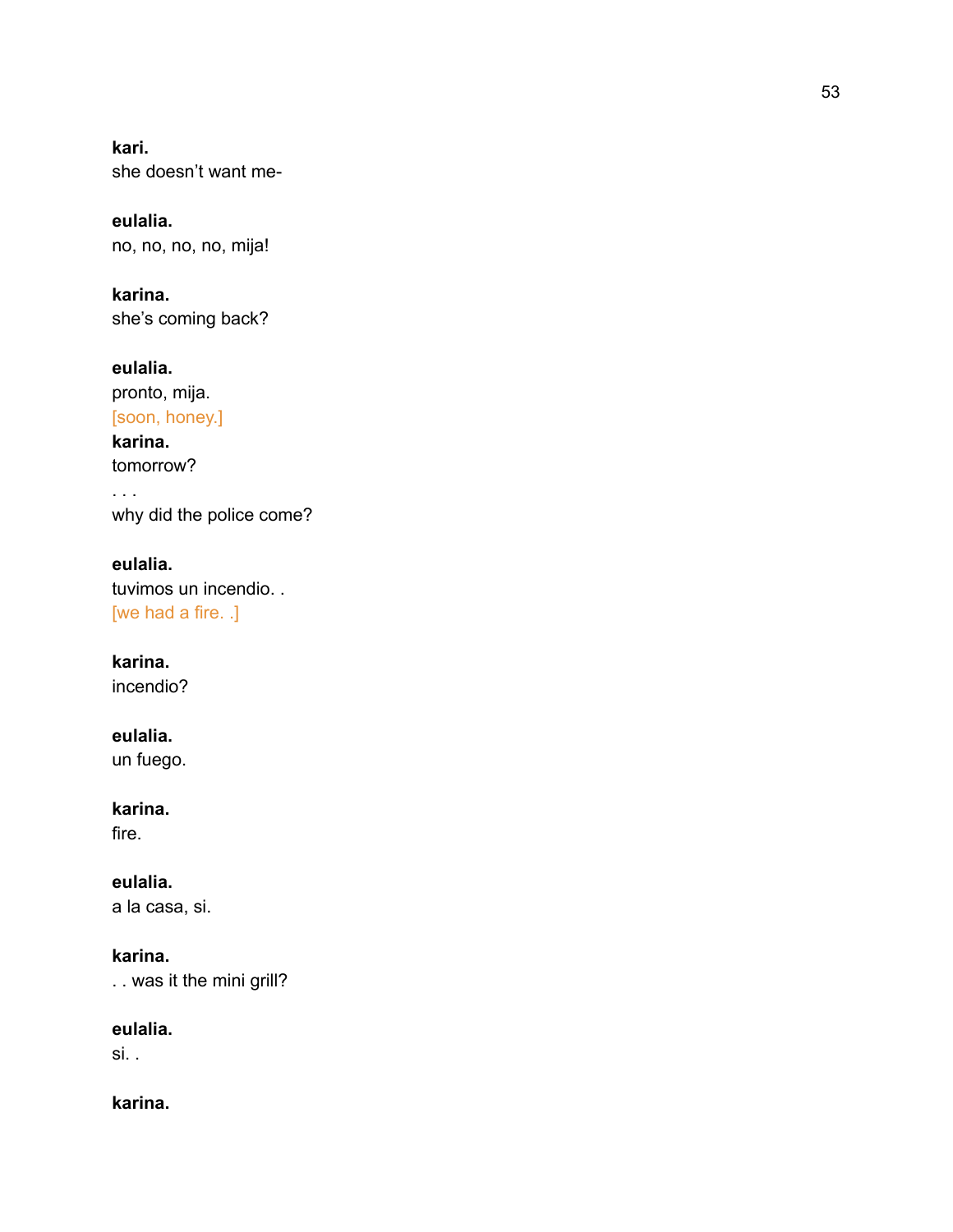**eulalia.** *checking the door.* un momentito más . . . [just a moment. . .] hasta que el humo se ventile. [once the smoke clears.] Karina, nena, i am so sorry.

**karina.** it's okay.

**eulalia.** y perdoname Kari. [and forgive me Kari.] **karina.** ok.

**eulalia.** 'estuve harta con tu mama [i was angry with your mom] and that's why she leave.

### **karina.**

. . . *KARI closes their eyes.*

**eulalia.** ¿tenés sueño, mija? [are you sleepy?]

### **karina.**

mhm.

### **eulalia.**

'venga. te quiero, mija. [i love you, my girl.]

**kari.** i love you too . .

[come.] *KARI lays their head on EULALIA's lap.*

*EU kisses KARI.*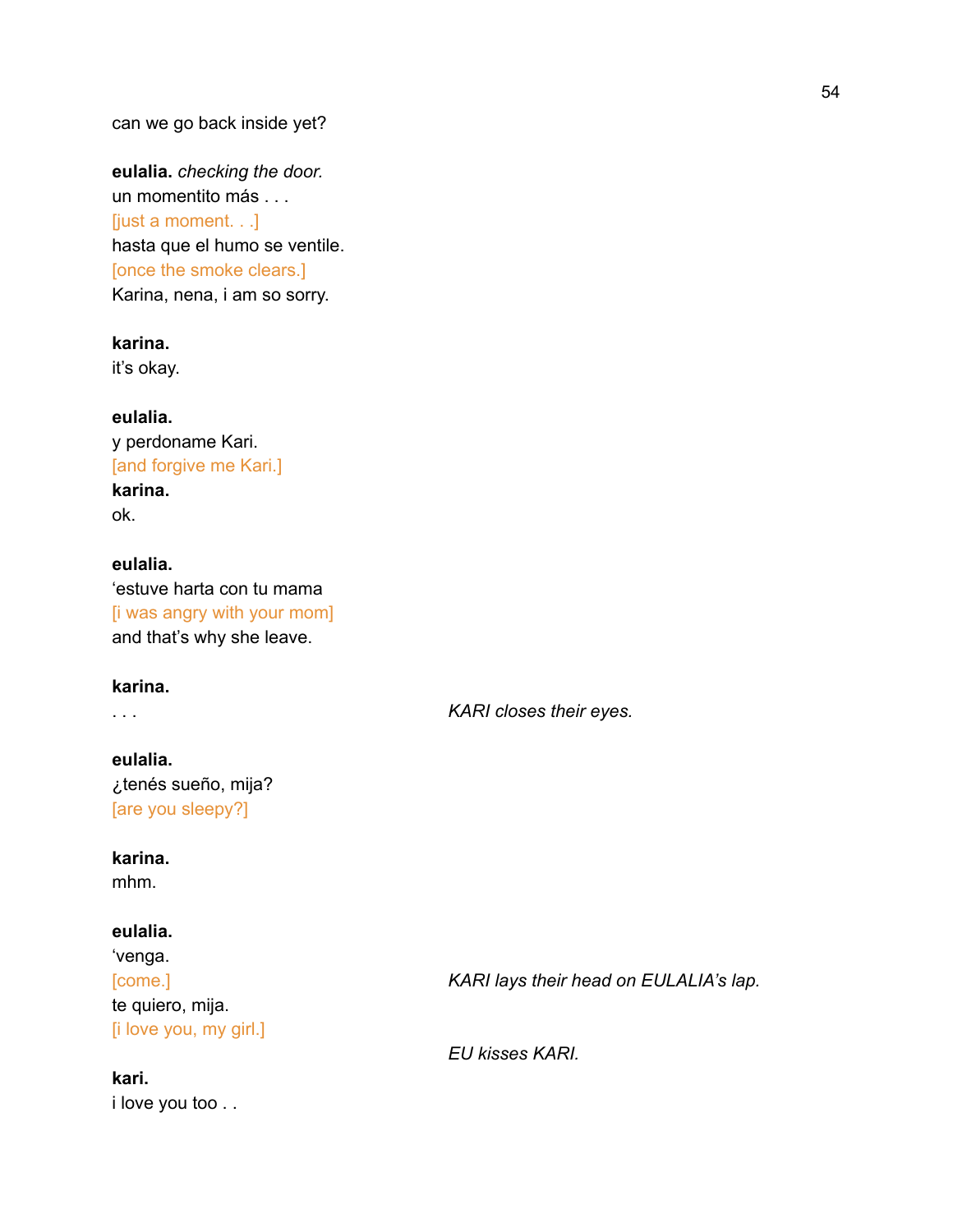### *They lay across the fountain.*

**eulalia.** nena, recuerdas tu bautismo? [child, do you remember your baptism?]

### **kari.** my baptism?

**eulalia.** i just remembering it now. . .

**kari.**

i don't know, i was a baby *MAE enters with oil and cross.*

**eulalia.** me valió mucho [it meant a lot for me]

**kari.** but i always wondered

**eulalia.** yo creí [i thought]

**kari.**

if it stuck to me *EULALIA anoints KARI.*

**eulalia.** que algo malo [something bad]

**kari.** or not

**eulalia.** *dress.* [something incorrect touched you]

algo incorrecto se tocó *EULALIA wipes the remaining oil on MAE's*

**kari.**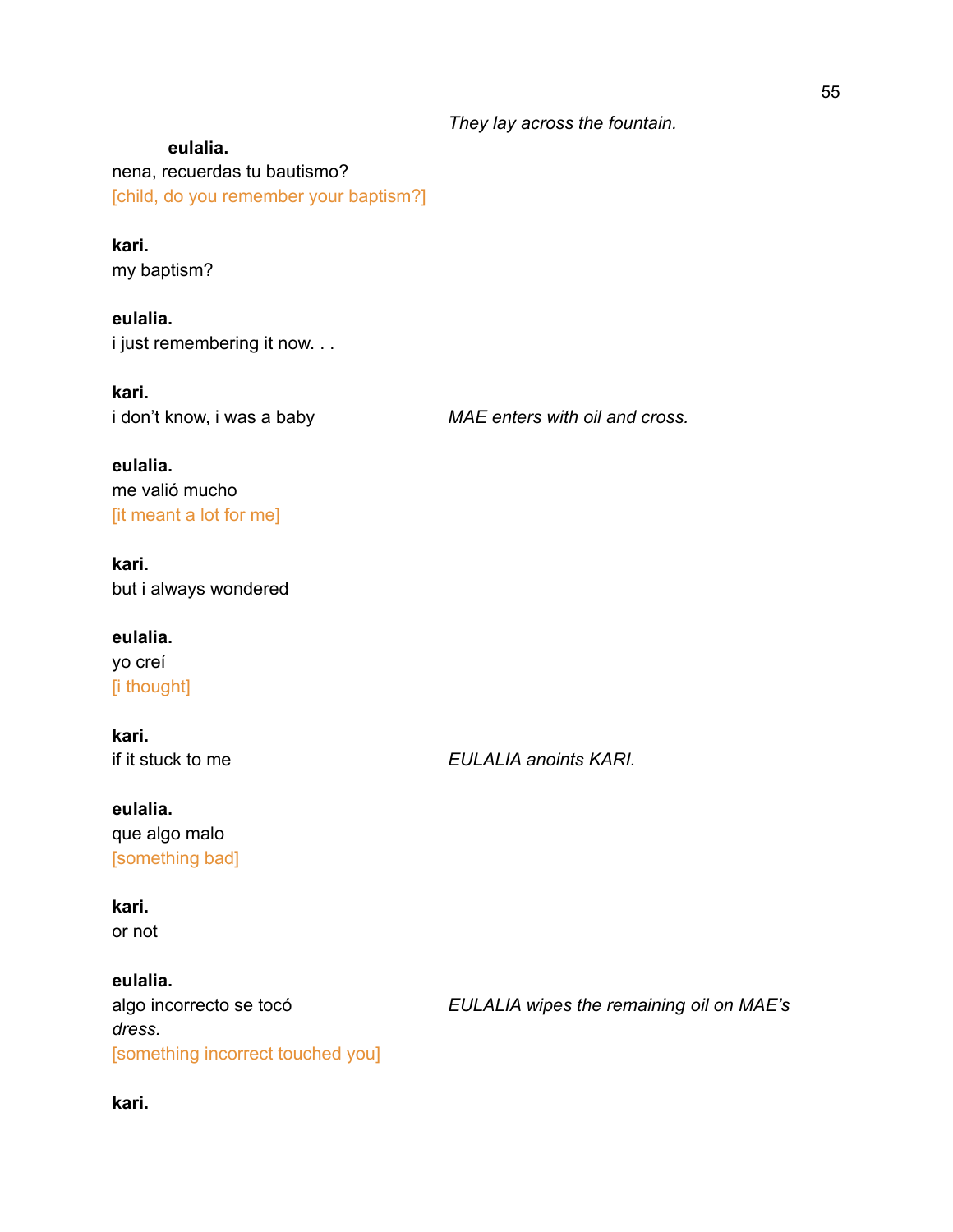it's supposed to

**eulalia.** [when the water passed you]

cuando el agua le pasó *EULALIA pour petals over herself and KARI.*

**kari.** because the water

**eulalia.** algo en el agua [something in the water]

**kari.** something inside it

**eulalia.** del bautismo [of baptism]

**kari.** changes you

**eulalia.** no te cambiaba [never changed you]

**kari.** it does, doesn't it?

**eulalia.** porque yo nunca me cambié [because i never changed]

**kari.** and i want that again

**eulalia.** if something changed

**kari.**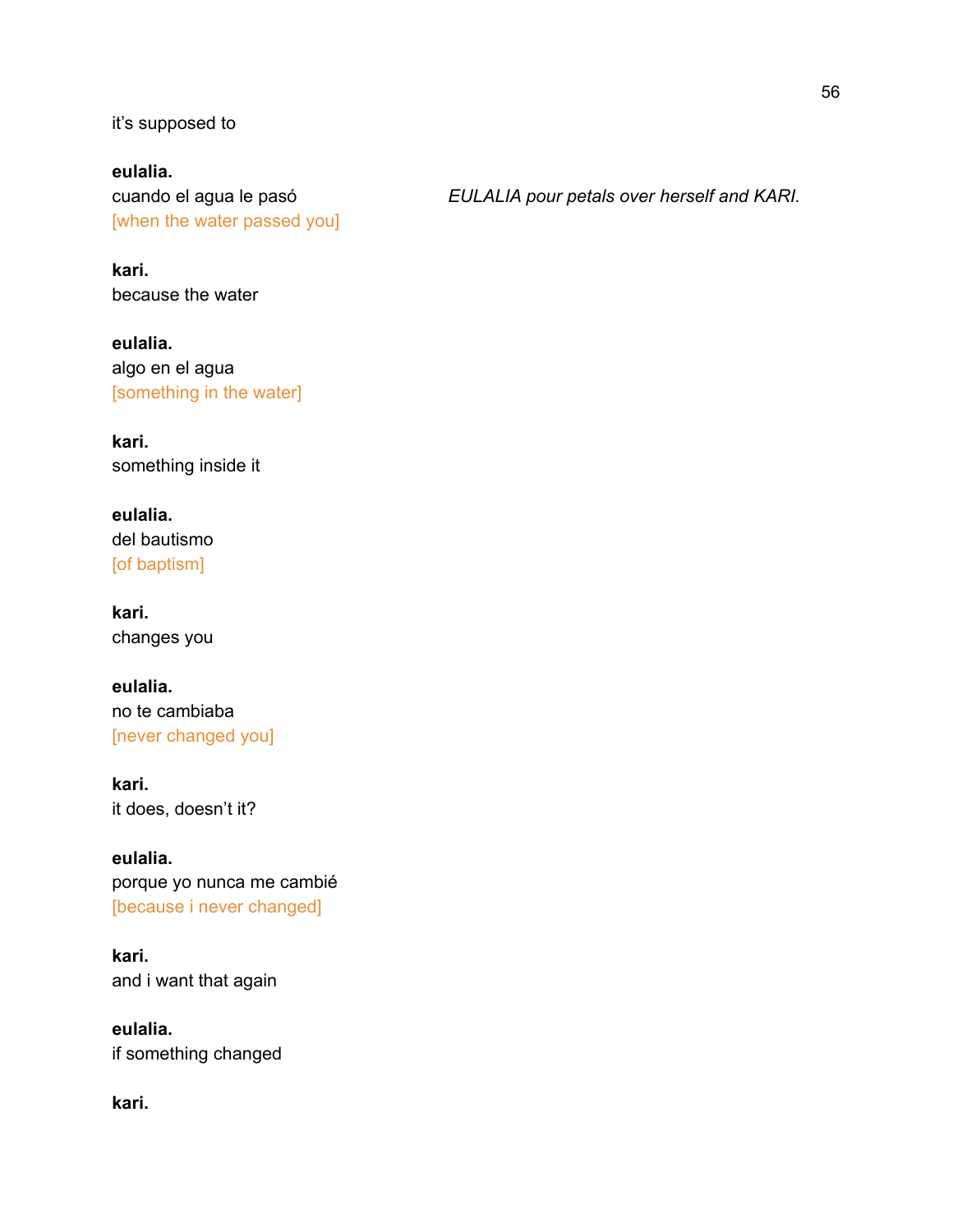for that thing inside me

**eulalia.** it wasn't me

**kari.** to feel changed. . .

**eulalia.** vamos a ver. . . [let's see. . .]

*EULALIA raises KARI from her lap.*

# **kari.**

que?

### **eulalia.**

let's see the air if is good now, o. . . mejor te quedas aquí. *EU* leaves. [better if you stay here.]

*EU heads toward the door.*

*K alone.*

*The rooster caws.*

### **kari.**

mae, hey, it's me again. i'm gonna ramble right now, i hope that's ok. since i landed and after everything it's all just sitting here, this *thing* in my chest and part of that, i'm sure is just the air- ash particles or, yea -the smoke is soo bad down here! like *why* did i even come back. . .it reminds me of that one night we got hotboxed and like hella cross-faded and um. . . *The rooster cackles.*

this fucking rooster. . .

i don't, uh, remember where i was going with that- about that night. . . i guess, i just wish i hadn't choked- 'cause, yea. . .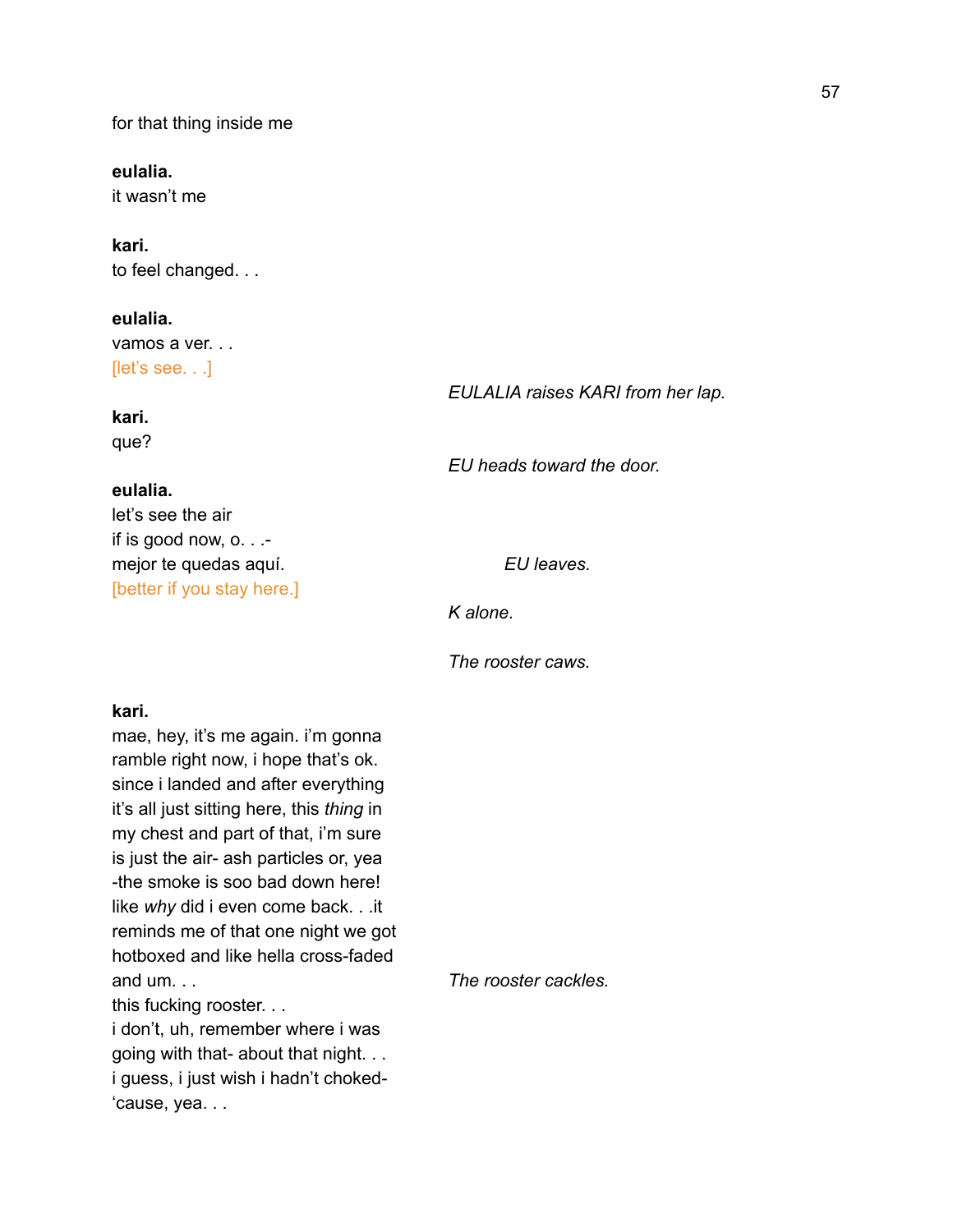i don't know how bad the smokeis up there but- anyway that's uhbesides the point, what i wanted to say, is I realized you didn't ask me to call when i landed did you? so, if it's not too late, then, this is me, calling you, because*. . .* i'm here.

*K lays across the fountain.*

*Turning on the newscast:*

*". . .So far this year, more than 5,700 wildfires in the state have burned at least 204,000 acres. Compare that to all of 2019, when nearly 260,000 acres of land were destroyed and three people were killed, according to Cal Fire. In 2018 — the state's worst year on record — 1.9 million acres burned, and 100 people died.*

*California has put more than \$1 billion in spending to prevent wildfires on hold as a result of the coronavirus crisis.*

*Elsewhere in the country-"*

*They toss the phone into the fountain.*

*The air hums, petals sizzle across the ground.*

*It's a deadly, thick heat.*

*EULALIA enters with gloves, a spray bottle and a handheld fan.*

### **eulalia.**

¿Qué hora es? [What time is it?]

**kari.** *half-asleep.* uh'uhno. . .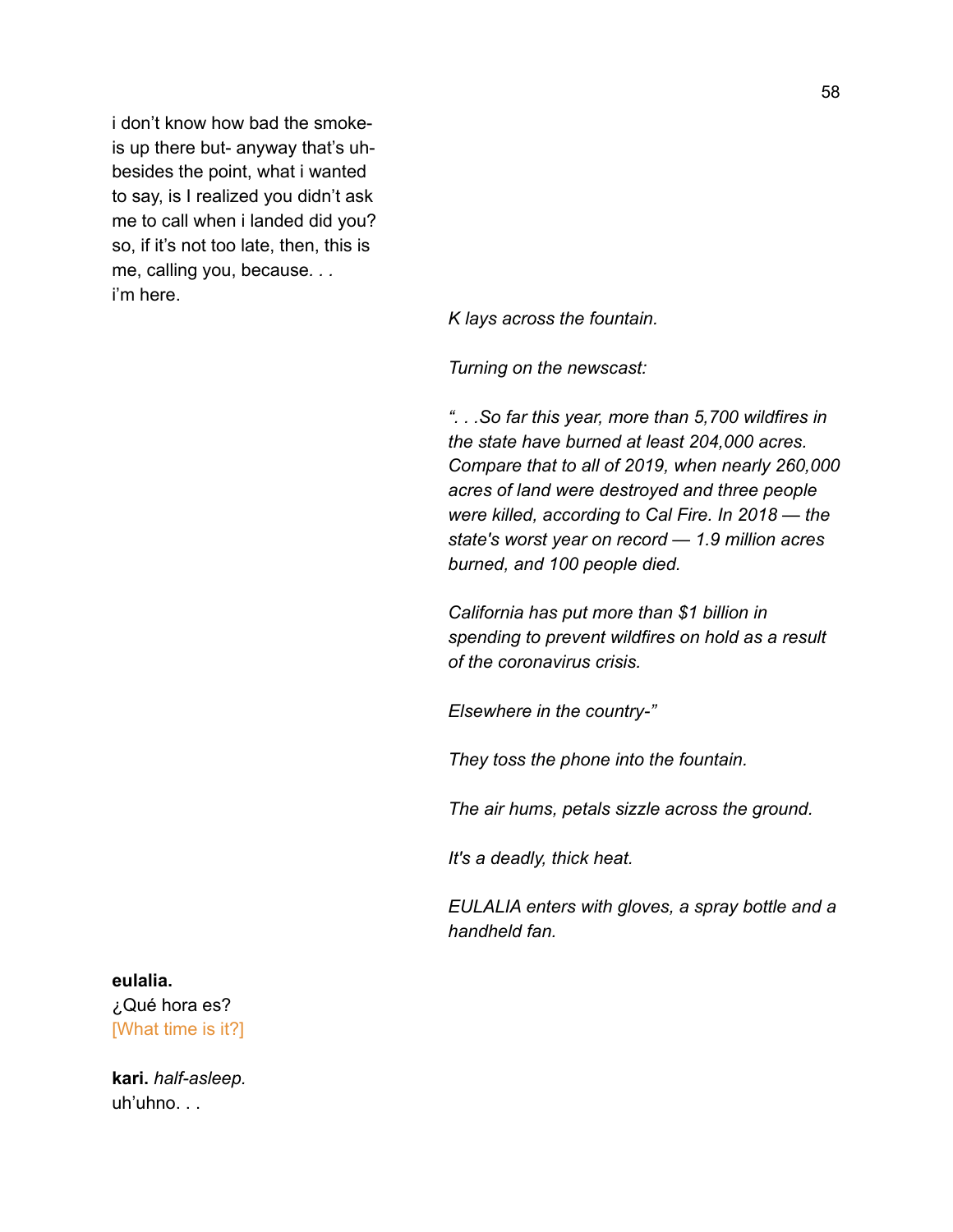### [i don't know.]

# **eulalia.**

Ay, you dying? Levantate- *EULALIA sprays KARI*

# **kari.**

abue!

# **eulalia**

I ask you: What time it is??

### **kari.** I don't know-!

**tres, ¿tal vez? // three, maybe?**

*August 2020. 3pm, maybe? AQI. . . b a d.*

### **kari.** what are you doing?

# **eulalia.**

el jardín.

**kari.** it's too hot.

### **eulalia.**

si los campesinos pueden, so can we. [if the farmers can]

### **kari.** jesus. . .

*KARI and EULALIA dig quietly.*

*SOFIA enters.*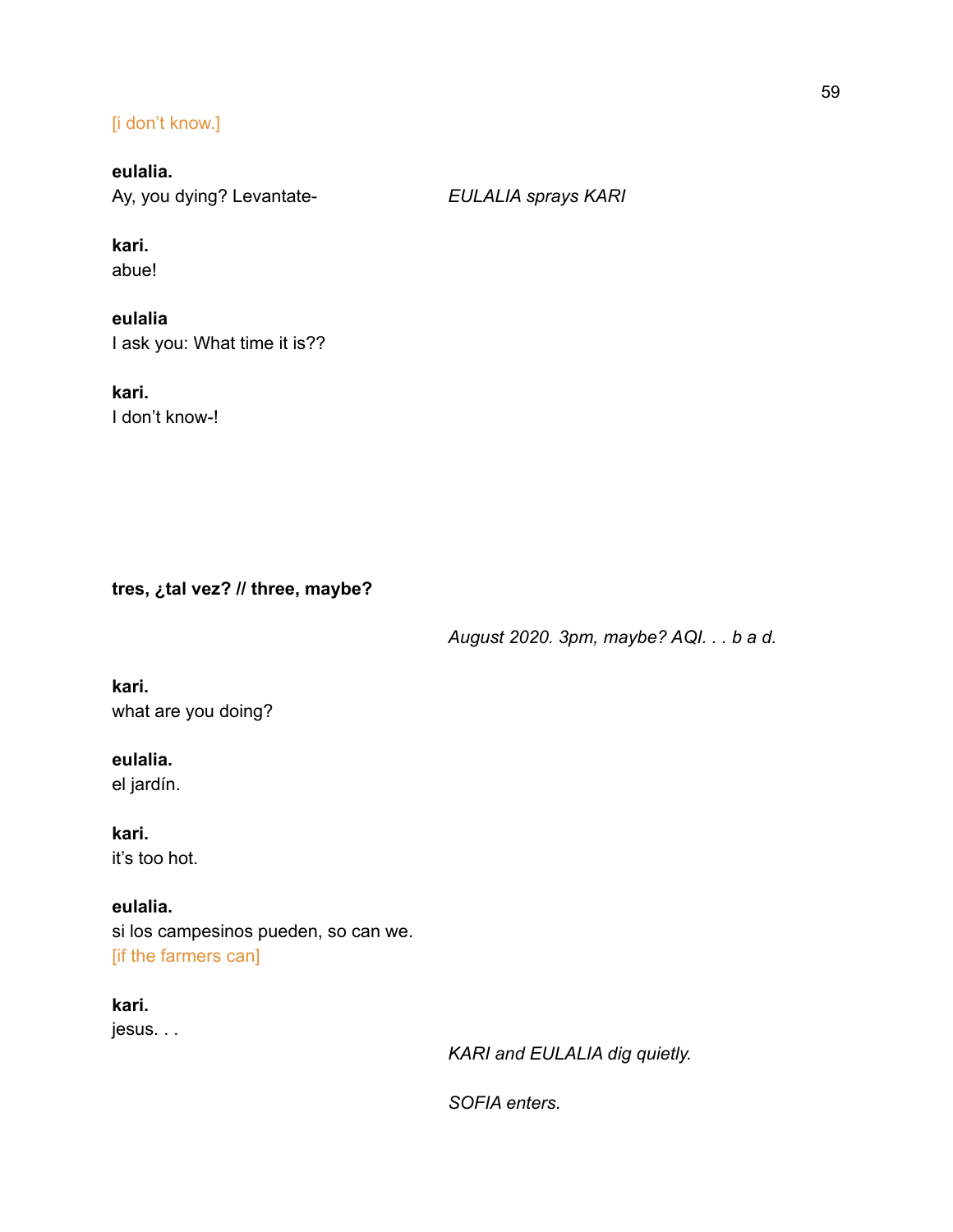*It's quiet. . . tooooo quiet.*

**sofia.** *testing. CÚ-CURU-CÚCÚ!*

**eulalia. / kari.** *Ay Dios Santos,* hija-! / Holy shit- mom!

**sofia.** *CÁ-CARA-CÁ-CÁ!!!*

**eulalia.** Sofia, que'stas haciendo!? [Sofia, what're you doing!?]

**sofia.** *jubilant.* Creo que se murió ese pollo bruto!! [I think that stupid bird died!!]

### **eulalia.** Va pues. [Well then.] **kari.** what??

**sofia.** *dancing.* The chicken's dead! The chicken's dead!!

**eulalia.** Congratulations.

### **sofia.**

Peace at laaa-!! *CÚ-CURU-CÚCÚUUU!!! GODDAMMIT, I KNEW IT-!!!* Stupid. . . *SOFIA excites her asthma-*Ass. . . Bruto, *malvado. . .* [Evil, brute. . .]

### **kari.**

jesus mom, you're gonna kill yourself.

*KARI hands SOFIA their inhaler.*

*Between two deep breaths:*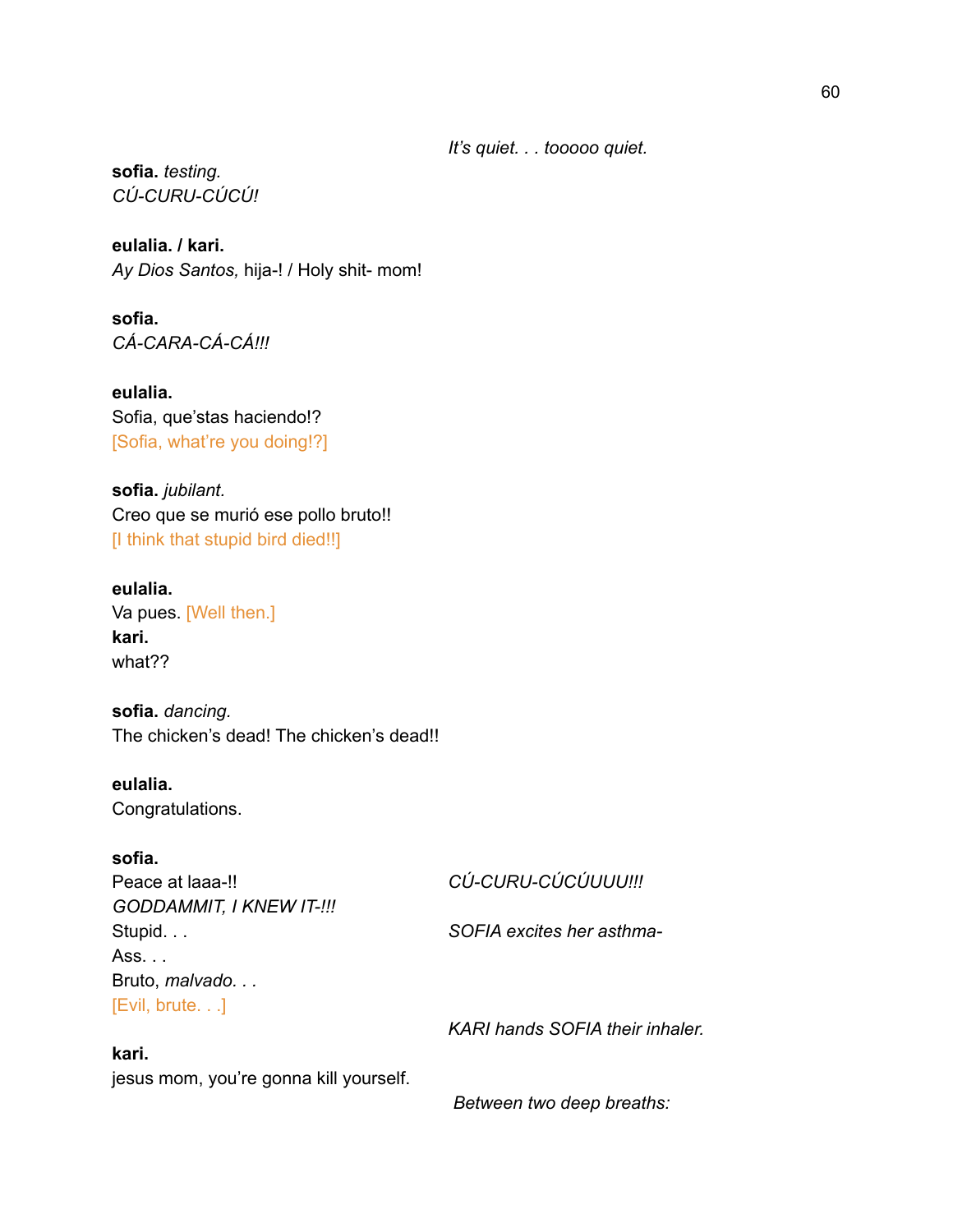### **s o f i a .**

i'm. . . fin e. . . Fuckin-dry-Pollo-Loco-ass-chicken-

### **e u l a l i a .**

pero por qué no llamaste a la policía? [but why don't you call the police?]

### **s o f i a .**

I called the police! y como me regaño Kari. . . [and the way Kari *scolded* me. . .]

### **k a r i .**

i'm right here.

### **eulalia.**

Mm! la persona nueva que se compró el... [the new person who bought the. . .] como se llama el. . . el propiedad, "Tom" [what do you call it. . . the property] he say, mira se me hablo asi: "Tom" say [. . . look she talked to me like this:] "ma'am, you live here?" -gringo viejo- He say "ma'am, i am the new propredie owner, you need to make whoever own this chicken, 'need to get call by police." I say, "Sorry sir, but I don't know many of this people around de neighborhood many of them new people, not friendly to us. I think maybe is no my business"

### **kari.**

And you shouldn't be calling the police! They literally abuse what are suppose to be *emergency* provisions, to uphold white supremacy over marginalized p-

### **sofia.**

What about our sanity?? We live here too! We all live in this shithole country together-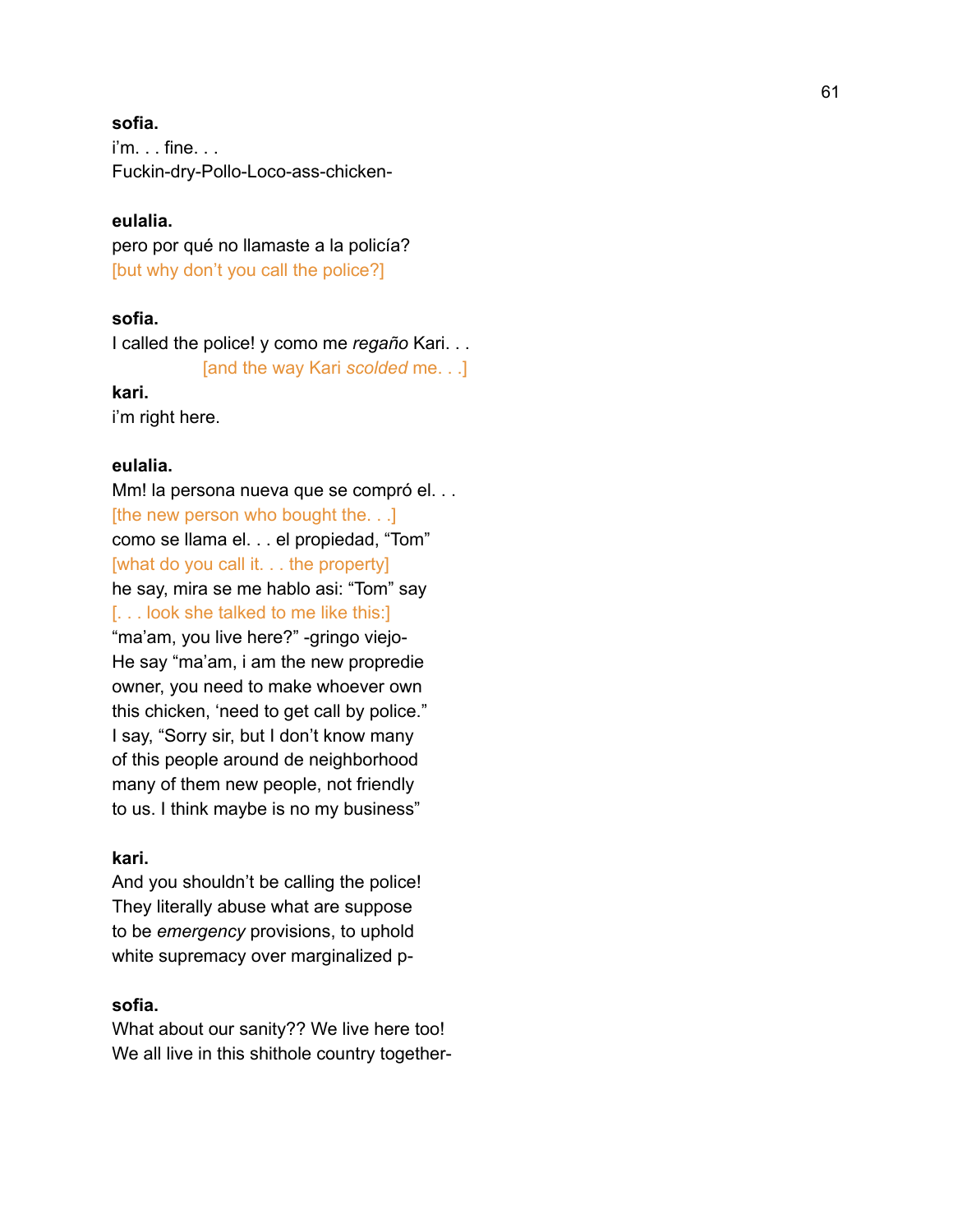### **kari.**

Mom!

### **sofia**

I mean it, Kari! I am exhausted. I'm *over* it. I haven't slept for *weeks*. It's inhumane! But I'm still expected to walk into my classroom everyday and act like I don't work two jobs on top of trying to teach these poor little kidsgiven- of course- we don't get another kid walking onto campus with a gun 'cause of poverty-slash-pandemic-slash-everyone's on-their-last-fucking-wits-end-trauma and*-*

### **kari.**

Well that should be even *more* reason to-!

### **sofia.**

I'm way past this "let's all love each other" mentality "oh community this, abolish that-" But no, you won't forgive me for trying to abolish this hood-ass-chicken instead of-

### **kari.**

"hood-ass-chicken" Do you hear yourself? Like, you are *literally* part of the problem-

### **sofia.**

Oh, so *I'm* part of the problem? But you're not? Oh! Cause you got a PHD now, right? You know what the problem is? I'll tell you: the *Problem* is, you haven't bothered to look for work since the week you moved back in-So the *Problem* is, you are still Unemployed and *I'm* paying for *two* rents and now *three* mouths to feed By. My. Self. So the ProblemAre you fucking kidding me right now? You're-The Problem is Me! It's always me! I *geeet* it! Why do you think-? I *HAVE* BEEN LOOKING-No. Body. Wants. to. Hire. Me. Nobody wants- 'cause I "followed my fucking Dreams" which New Flash are Fucking Useless in this econo-

**kari.**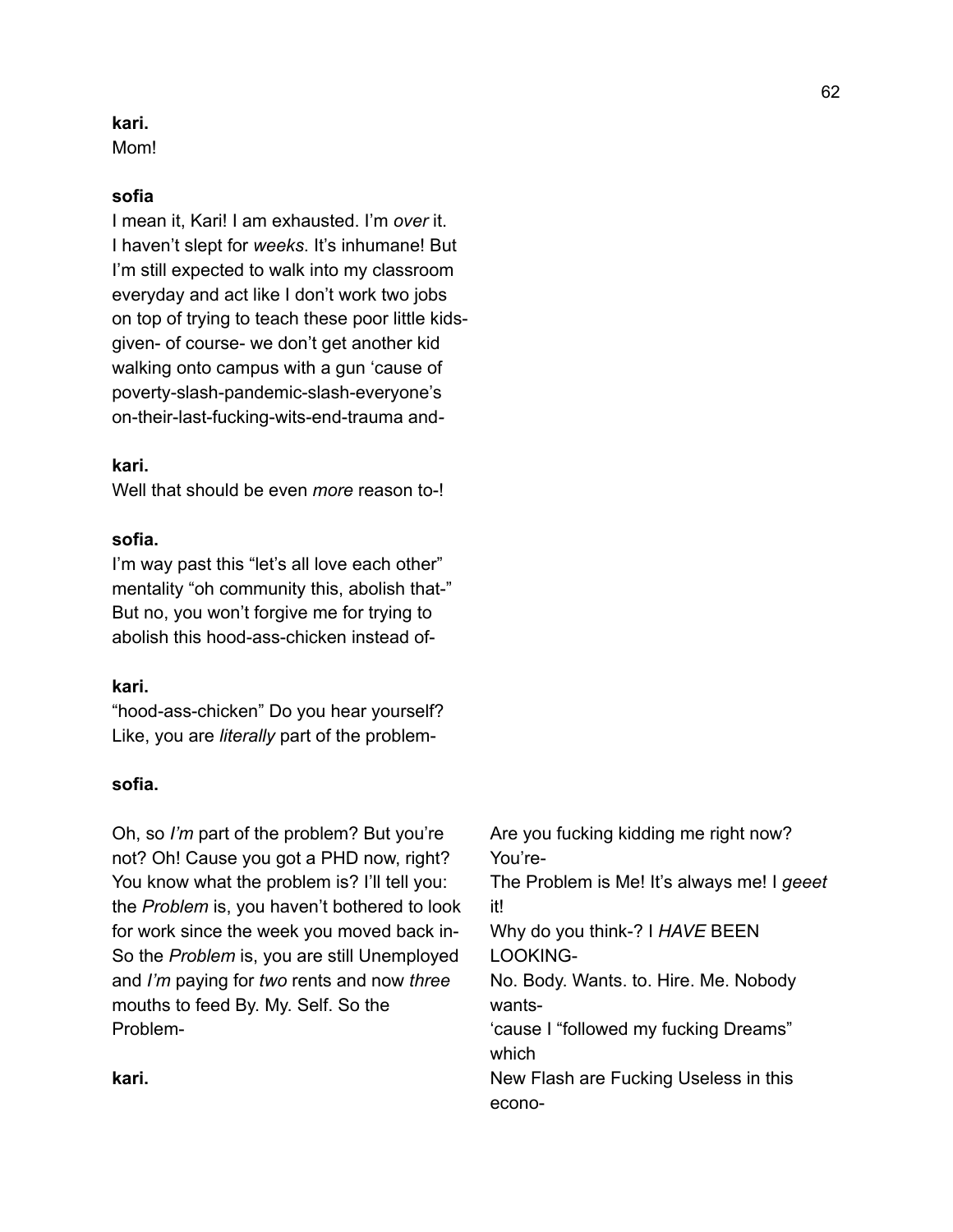you know what, fuck this-

### **sofia.**

Hey-! *shit. . .*

### **eulalia.**

this why she never came to visited us. . .

### **sofia.** *hostile.*

Que, mami? [What, mom?]

### **eulalia.**

nada. . .¿Te ayudo? [nothing. . . can I help?]

### **sofia.**

**eulalia.**

no. gracias.

*EU looks up.*

## . . .they going to tear down this.

**sofia.** que, mamá? **eulalia.** las bugambilias.

*EU tiptoes into the fountain.*

### **sofia.**

qué lástima. [how sad.]

### **eulalia.**

si, qué vergüenza. . . [yes what a shame. . .] Kari loves the pinky.

**sofia.** *incredulous.* No she doesn't.

### *KARINA leaves*.

You better leave the keys-! *KARI throws the keys, they fly into the fountain.*

Christ, where did they go? *SOFIA starts digging around for them.*

*KARI is gone.*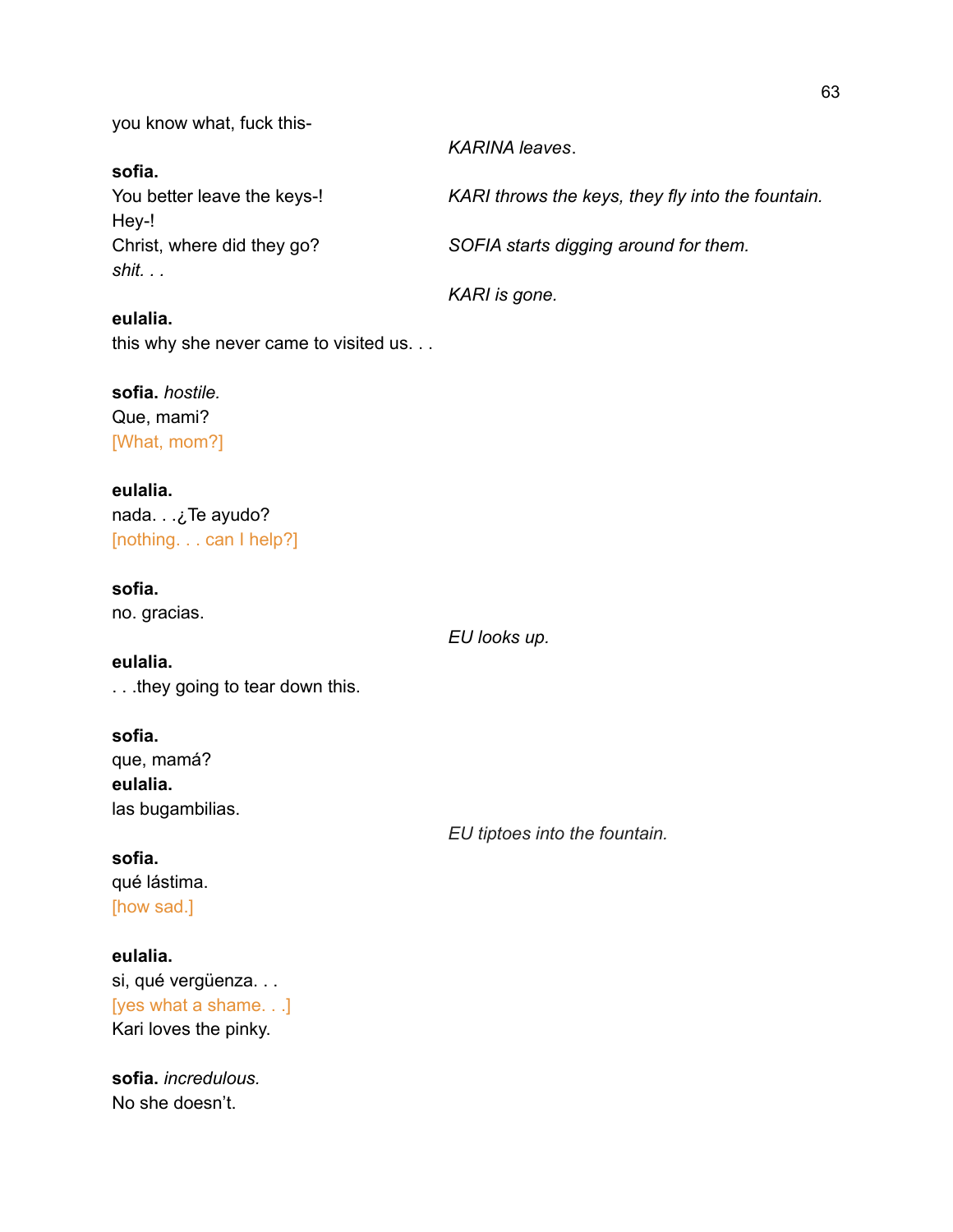**eulalia.** Yes, she does, she tell me.

**sofia.** Karina *hates* the color pink. Siempre se odiaba- [She's always hated it-]

**eulalia.** *coyish.* No, I don't think so. . .

**sofia.** ¿Cuándo se ha dicho eso? [when has she said that?]

**eulalia.** hay, algún tiempo pasado. [oh, a long while back-]

### **sofia.**

. . .

**eulalia.** What is your problem?

**sofia.** ¡Tan abusiva eres tú! Con mi, con Kari- [You're so abusive! With me, with Kari-]

**eulalia.** I. WAS. NEVER. ABUSIVE. TO. HER.

**sofia.** you'd leave bruises all over her and lie-

**eulalia.** Y la manera en que le gritaste ahorita? [And the way you just yelled at her?]

**sofia.**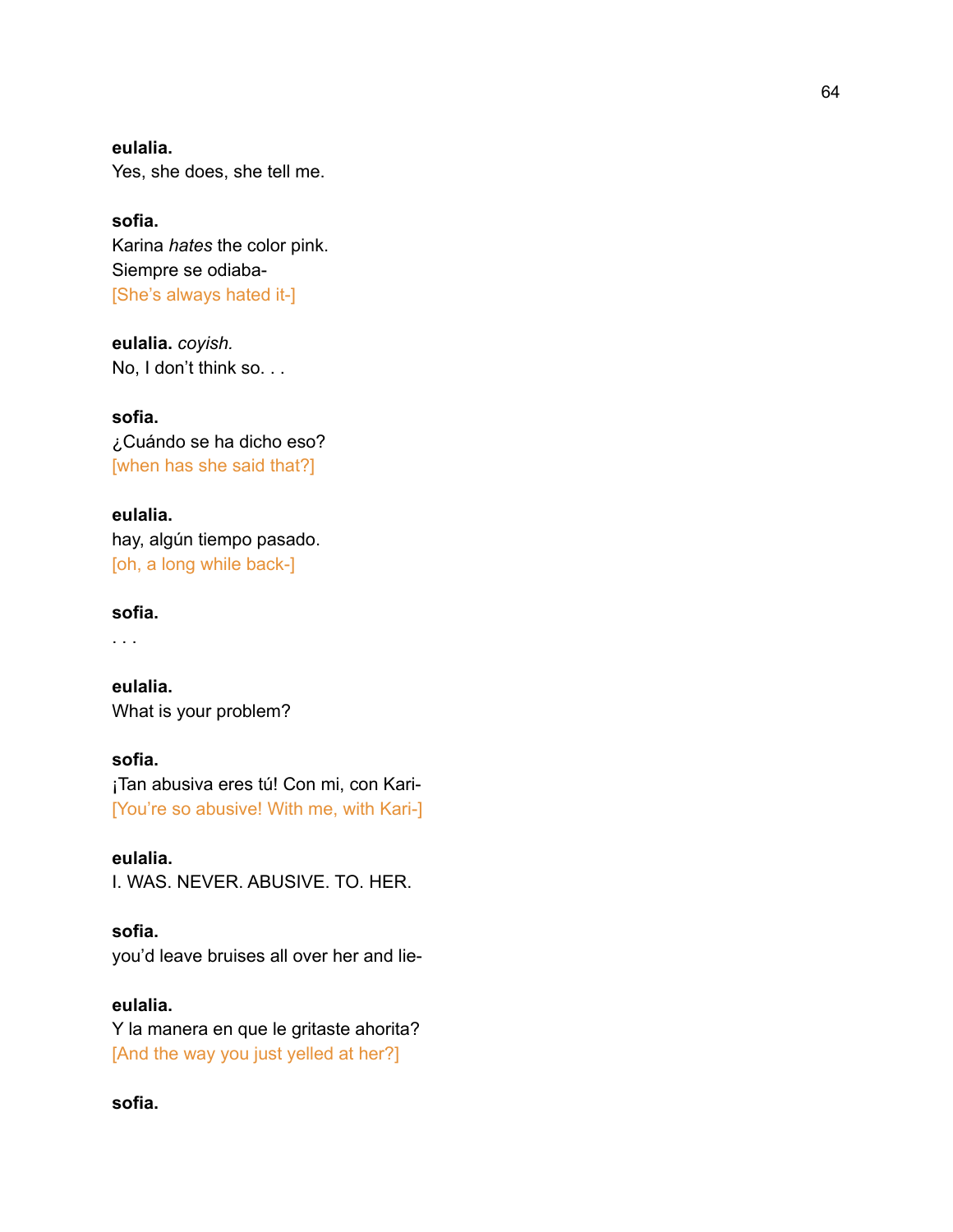Era mi derecho a cuidarle como yo quería- [It was my right to raise her how I wanted-]

### **eulalia.**

¿Cuándo? ¿Cuando no estabas en casa? [When? Tell me. When you weren't home?]

### **sofia.**

you nearly killed her, setting fire to the home!

### **eulalia.**

¡Fue un accidente! Uno! You never forgive. [It was one accident! One!] How many time she cry to me because you? "Mami no home! Where mami? I want mama!" Karina was like my baby- where you was? "I working today, I work tomorrow, yesterday" This why I tell you to take un vacation-!

*SOFIA throws a handful of dirt at EU.*

### **sofia.**

¡Callate ya, mama! [Shut up, mom!] Y deja de hablar Inglés. [Stop speaking English.] Que bruta suenes.

[You sound like a brute.] *SOFIA finds the keys, she stands.*

### **eulalia.**

¿A dónde vas, Sofia? [Where are you going?]

### **eulalia.**

Now I have to cleaned up all this mess. I don't see my gloves. Where they are? Sofía! ¿por dónde están mis guantes? [Sofia, where are my gloves?]

siempre tengo mis manos en pudre... [i always have my hands in rot. . .] una putrefacción que va hasta la raíz. [a rot that seeps far into the root.]

*SOFIA leaves.*

. . . *EU elects to dig with her bare hands.*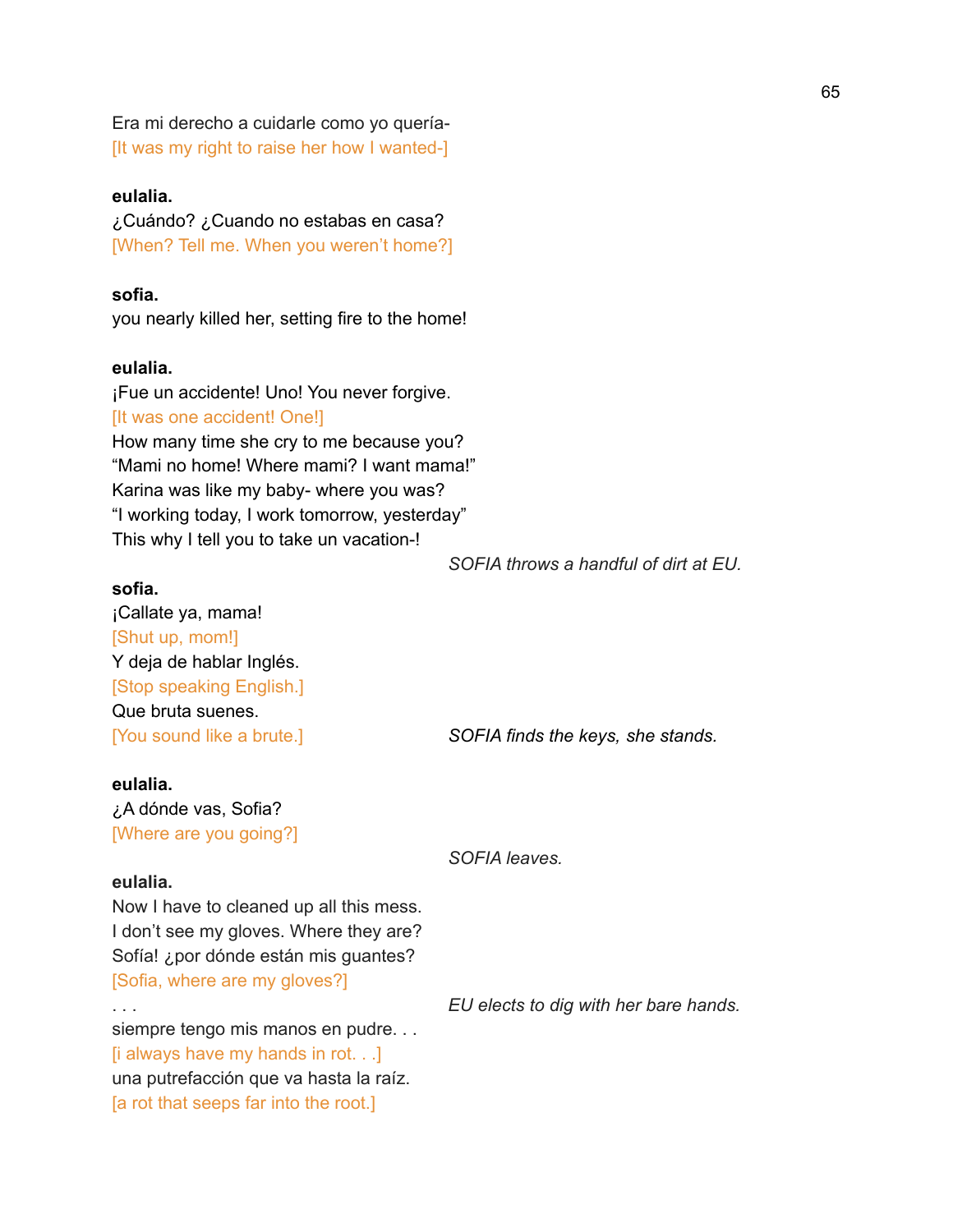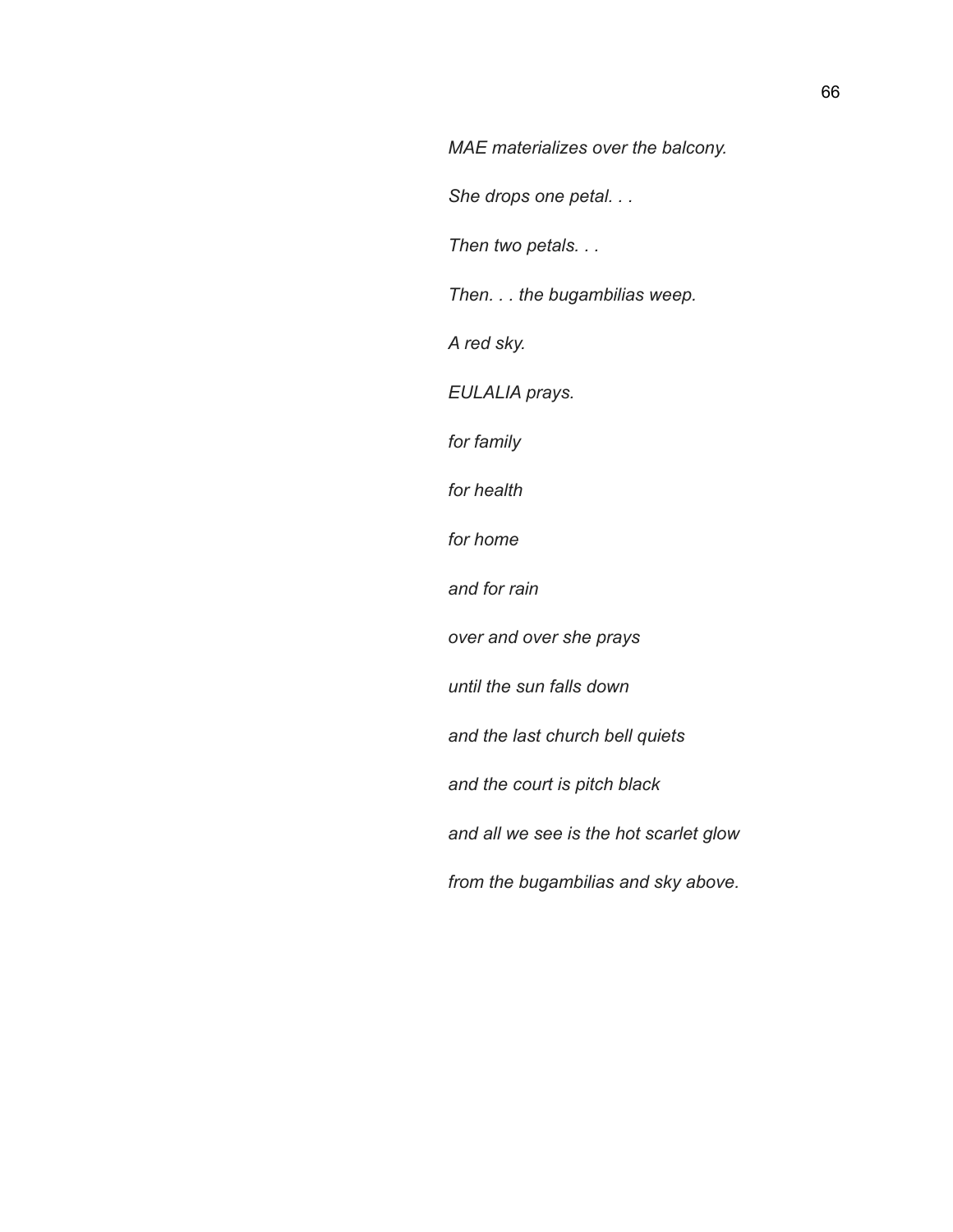| la oración final // the final prayer                                                       |                                          |
|--------------------------------------------------------------------------------------------|------------------------------------------|
|                                                                                            | A cathedral.                             |
|                                                                                            | Sometime between a dream and a future.   |
|                                                                                            | Two stained glass windows loom behind.   |
|                                                                                            | The fountain water runs.                 |
|                                                                                            | <b>EULALIA and KARI kneel.</b>           |
|                                                                                            | KARI coughs.                             |
| eulalia.<br>Shht!                                                                          |                                          |
| karina.<br>sorry                                                                           | A phone goes off.                        |
| eulalia.<br>Karina.                                                                        |                                          |
| karina.<br>sorry, sorry!                                                                   | KARI fidgets, EULALIA sends an evil eye. |
| $\sim 100$ km s $^{-1}$                                                                    | Finally, quiet-                          |
| a'bue?                                                                                     |                                          |
| eulalia.<br>¿Qué?                                                                          |                                          |
| kari.<br>. .do you have a favorite prayer?                                                 |                                          |
| eulalia.<br>un oración favorita? eh<br>[ a favorite prayer? uh.]<br>¿Porque?<br>[ $why$ ?] |                                          |
| karina.                                                                                    |                                          |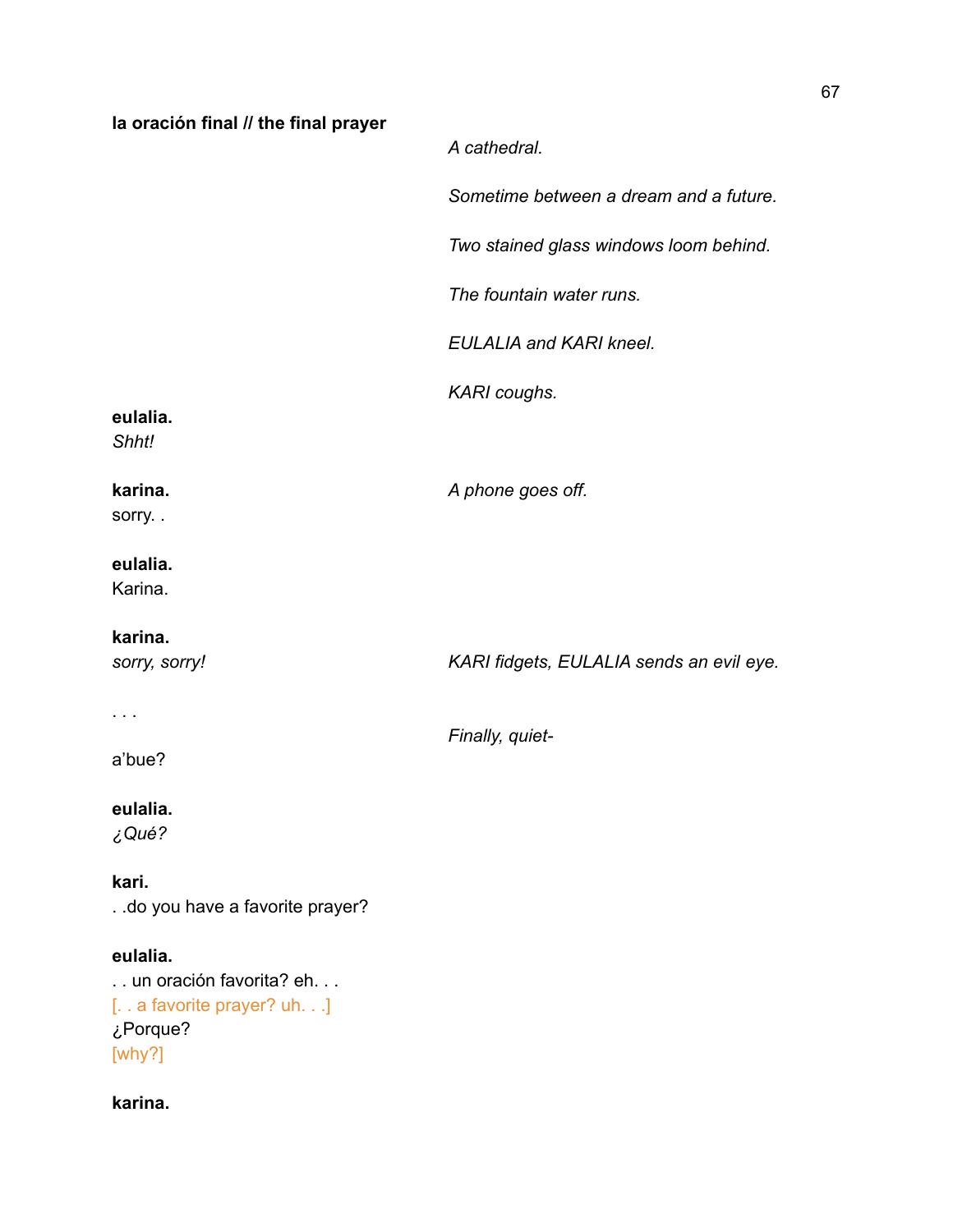i've been feeling guilty.

### **eulalia.**

. . .yo también.

### **karina.**

does it help? praying?

### **eulalia.**

a veces sí. [sometimes.] not always.

### **karina.**

i see.

. . .

**eulalia.** do you love her?

# **karina.**

what-?!

### **eulalia.**

. . .your friend on the phone.

### **kari.**

my friend?

### **eulalia.**

and sleeping, too you talk, i hear it-

### **kari.**

i do?

### **eulalia.**

mae?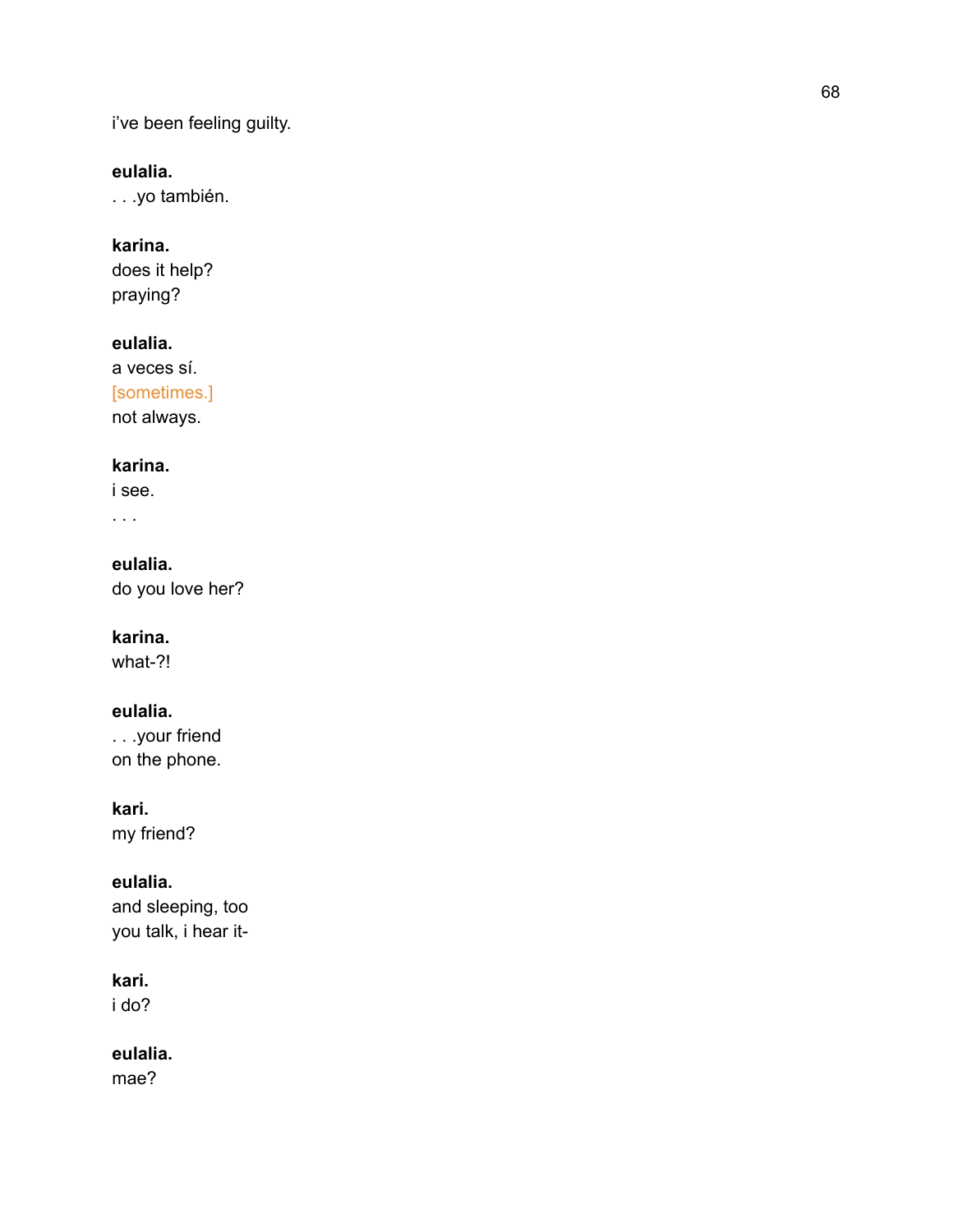**kari.**

yes.

*KARI reaches for their inhaler.*

### **eulalia.**

why?

### **karina.**

she protects me. she holds my soul. y en los momentos [and in the moments] cuando tengo miedo, ella- [i feel most afraid, she-]

### **eulalia.**

*se levanta tu alma al cielo. . .* [raises your soul to the sky. . .]

### **karina.**

she's like . . .my cathedral.

### **eulalia.**

catedral? *An attack, their inhaler is empty.*

### **kari.**

a'ue*. . . KARI chokes.*

### **eulalia.**

ay diosnena, nena, relájate, recta, y respira. . . *EULALIA holds KARI up.* [hun, hun, relax, sit straight, breathe. . .] uno. . . dos. . . tres. . . exhale lentamente [one. . .two. . .three . . . exhale slowly] uno. . .dos. . . tres. . . otra vez. . . [one. . . two. . .three. . .again. . .] Esto empieza con el trauma, yo creo. [this, i believe, begins with trauma.] se corroe la mente. . . [it corrodes the mind. . .] se hace pudre a los sentidos-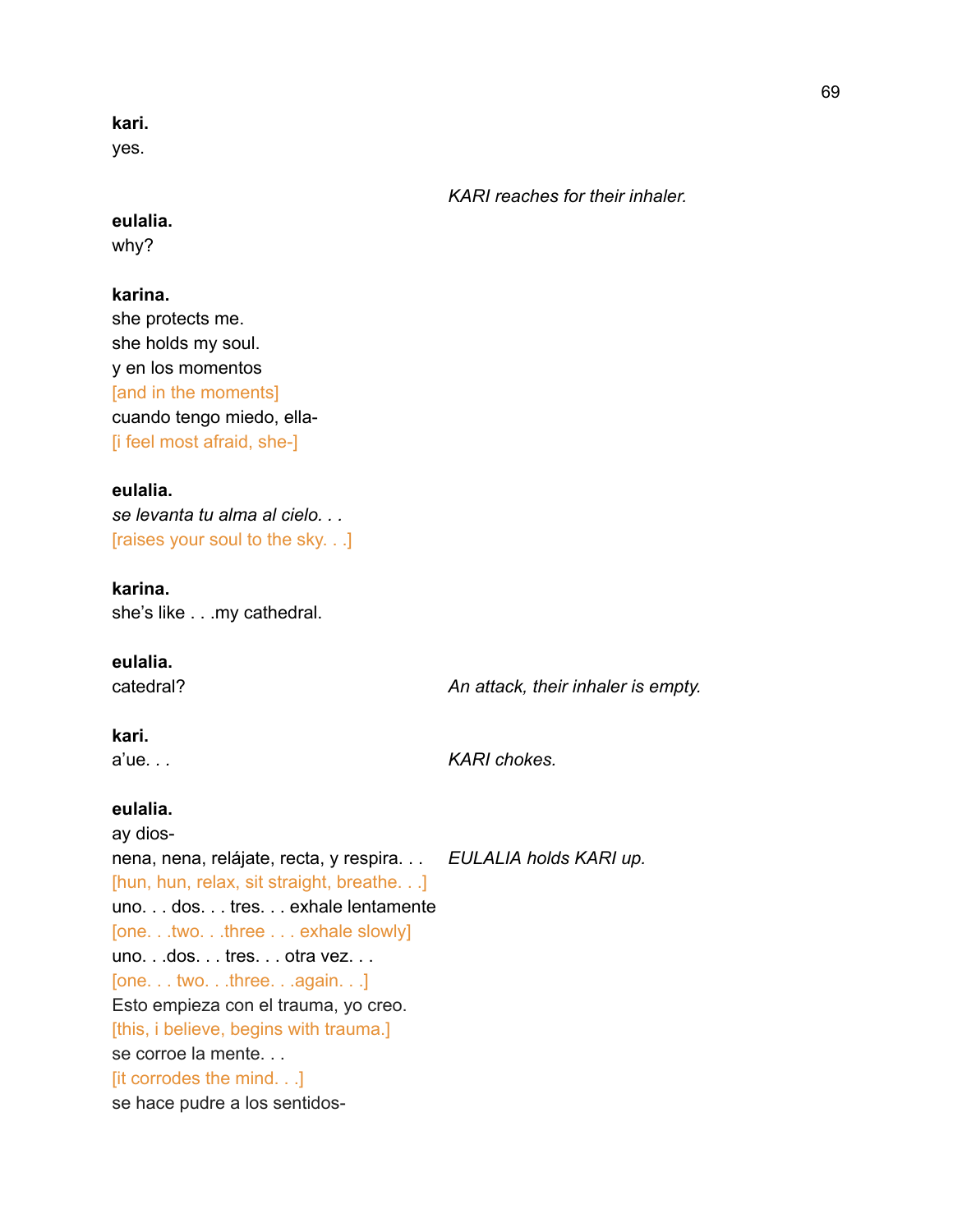[it rots away at your sense-] O como a ti, come todo su aliento. [Or like you, it eats all of your breath.] otra vez. . . uno. . .dos. . . tres. . . [again. . . one. . . two. . .three. . .]

*KARI stabilizes.*

**kari.** abuelita, i have always been so afraid-

### **eulalia.**

shh. . .mi'amor, no. no right now. pray.

### **karina.**

. . .then, when?

### **eulalia.**

pray.

### **karina.**

okay.

**eulalia.** y póngase recta. [and sit up straight.]

### **kari.**

what?

**eulalia.** recta, kari. [straight, kari.]

### **kari.**

okay.

**eulalia.** repeat with me: gracias Dios por mis hijas y nietas. . . [thank you God for all my children]

**kari.**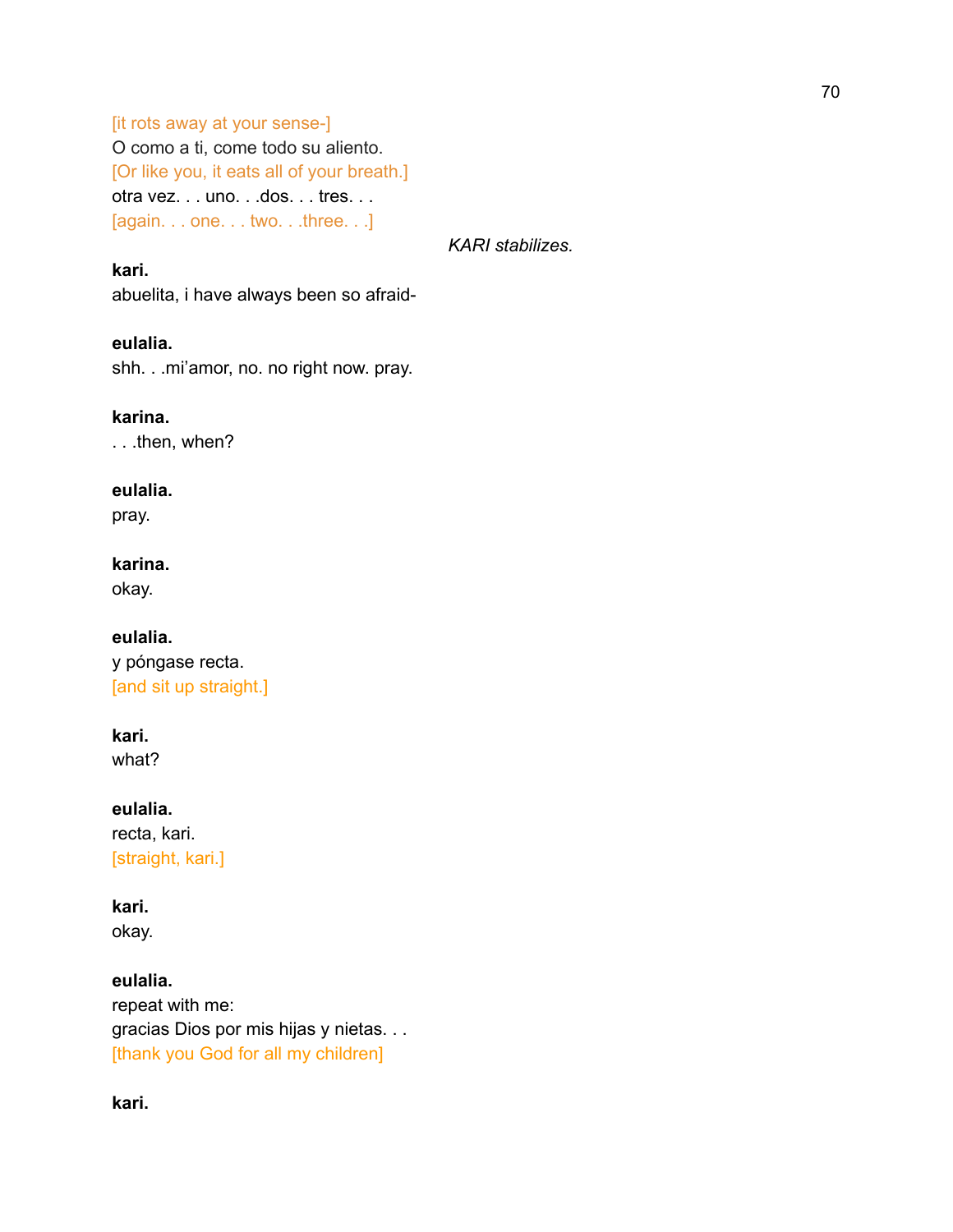Gracias Dios por mis...

### **eulalia.**

you can say mama o familia.

### **kari.**

por mi mama, abuelita. . . *MAE appears.* y mi familia. **eulalia.** *KARI may repeat each line quietly.* por sus preciosas vidas hoy te pido. [for their precious lives today i ask] que los protejas de todas maldiciones [that you may protect them from all evils] que seas un escudo alrededor de ellos, [that your spirits may shield them all around] que sean librados de peligros, [that they may be free from harm] de personas con malas intenciones, [from those people with malintent] malas palabras y mala reputación. [from cursings and bad reputation.] Con todo mi corazón te alabo [with all of my heart, I praise you] y te bendigo porque eres mi Dios [and bless you, for you are my Lord y mi salvador. Amen. and my savior. Amen]

# **kari.**

what did that mean?

### **eulalia.**

do you feel better?

### **kari.**

i think so.

### **eulalia.**

then that's all it has to mean.

*Church bells ring. 3pm.*

**kari.**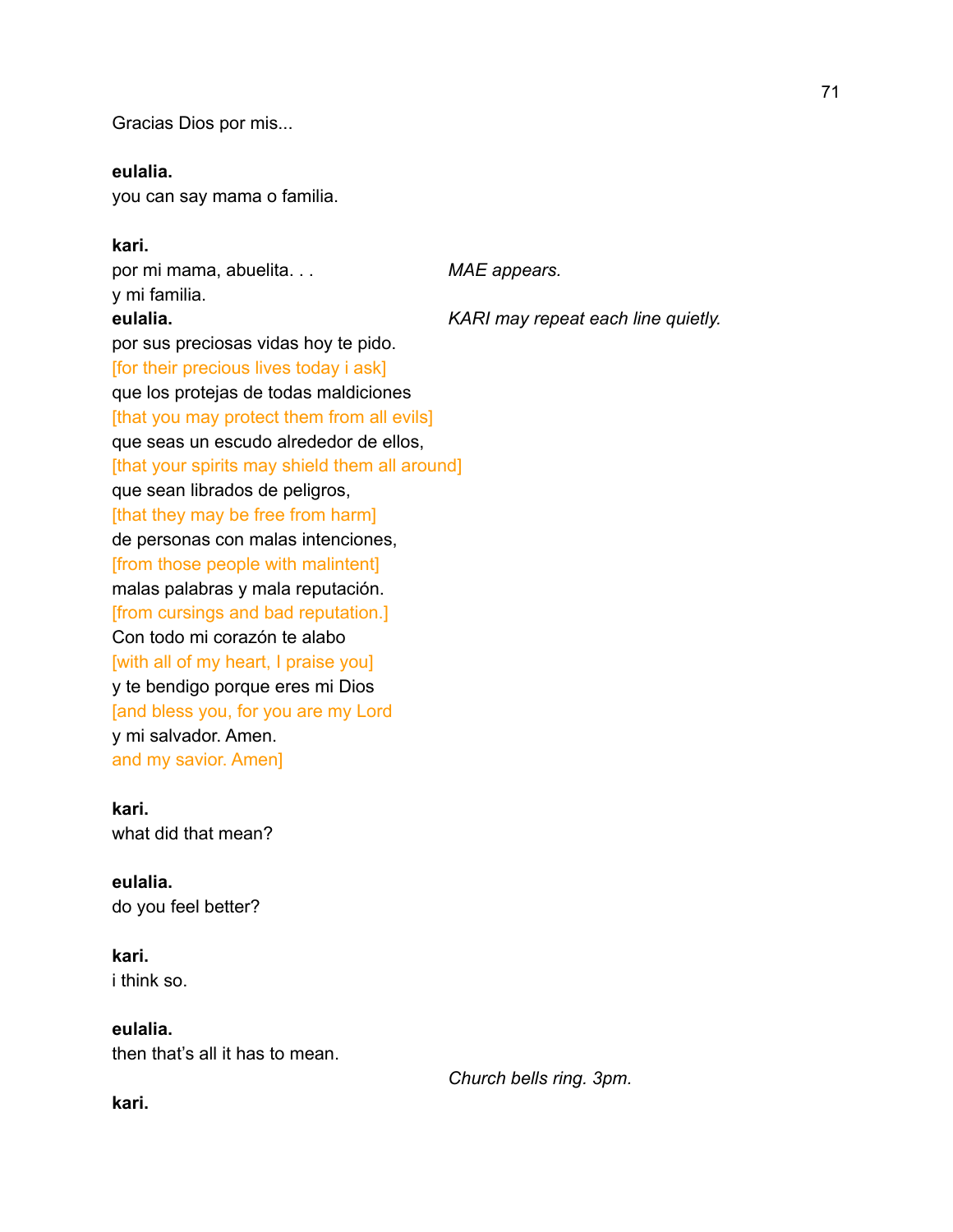mom should be home now. . .

## **eulalia.**

you go ahead, i come soon. . . necesito un minutito más aquí. [i need one more little minute here.] don't forget your keys, Kari. . .

*KARI goes inside.*

*EU says a final prayer, a cross, and a kiss.*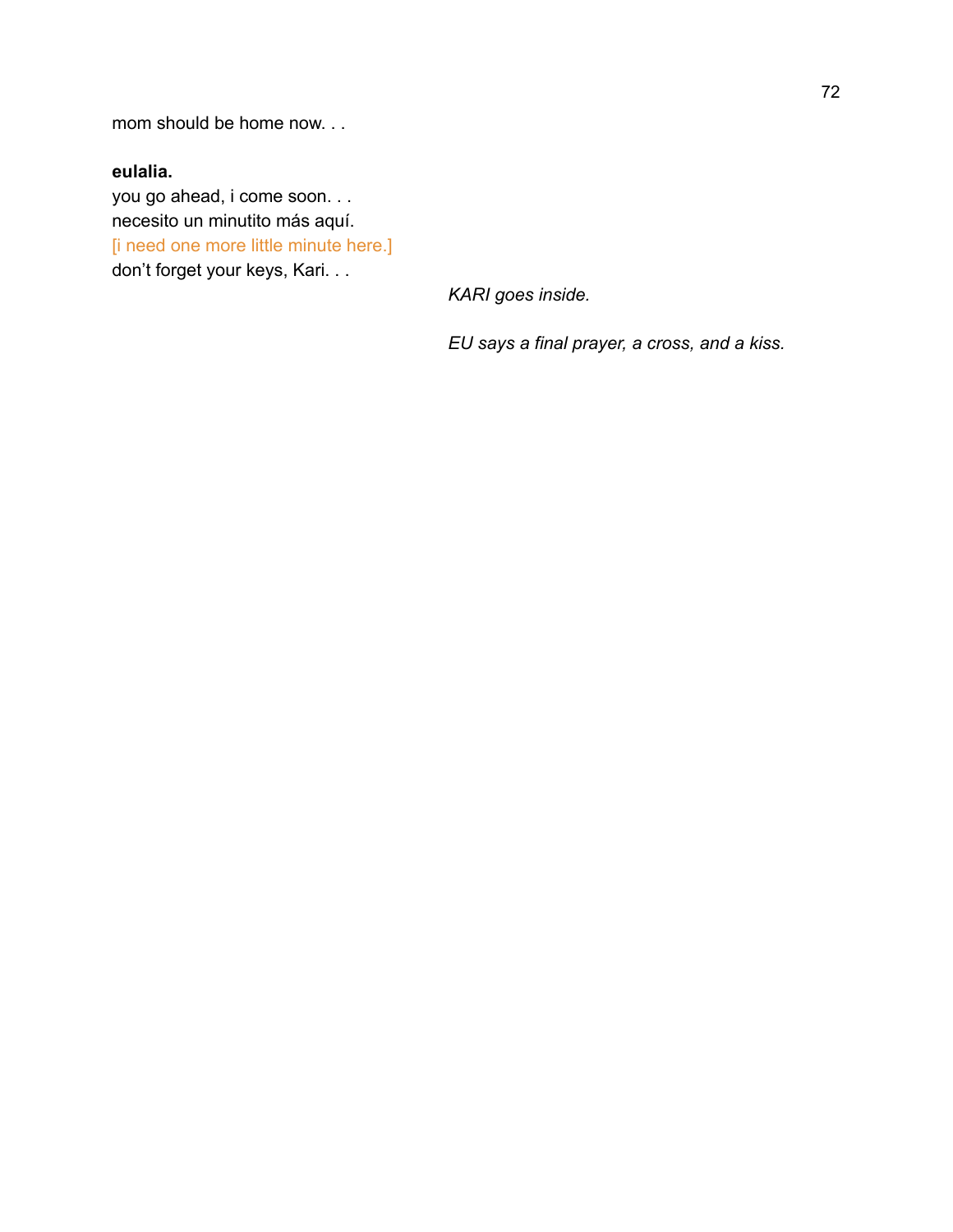#### **orto interludio // another interlude**

*MAE appears.*

*A past dream or memory. . .*

**mae.**

*or something in between. . .*

*A dance on love. . .*

*A dance on fear. . .*

*A dance on body. . .*

*EULALIA appears.*

*They try following along.*

*MAE teaches them.*

**mae.** *Then, teases them.*

*Toe to toe they mirror each other.*

*MAE leans in to embrace them.*

*EULALIA leans back.*

*MAE leans in.*

*EULALIA leans back.*

*MAE further.*

*EULALIA falls.*

*A pause.*

*MAE offers a hand up-*

*EU accepts.*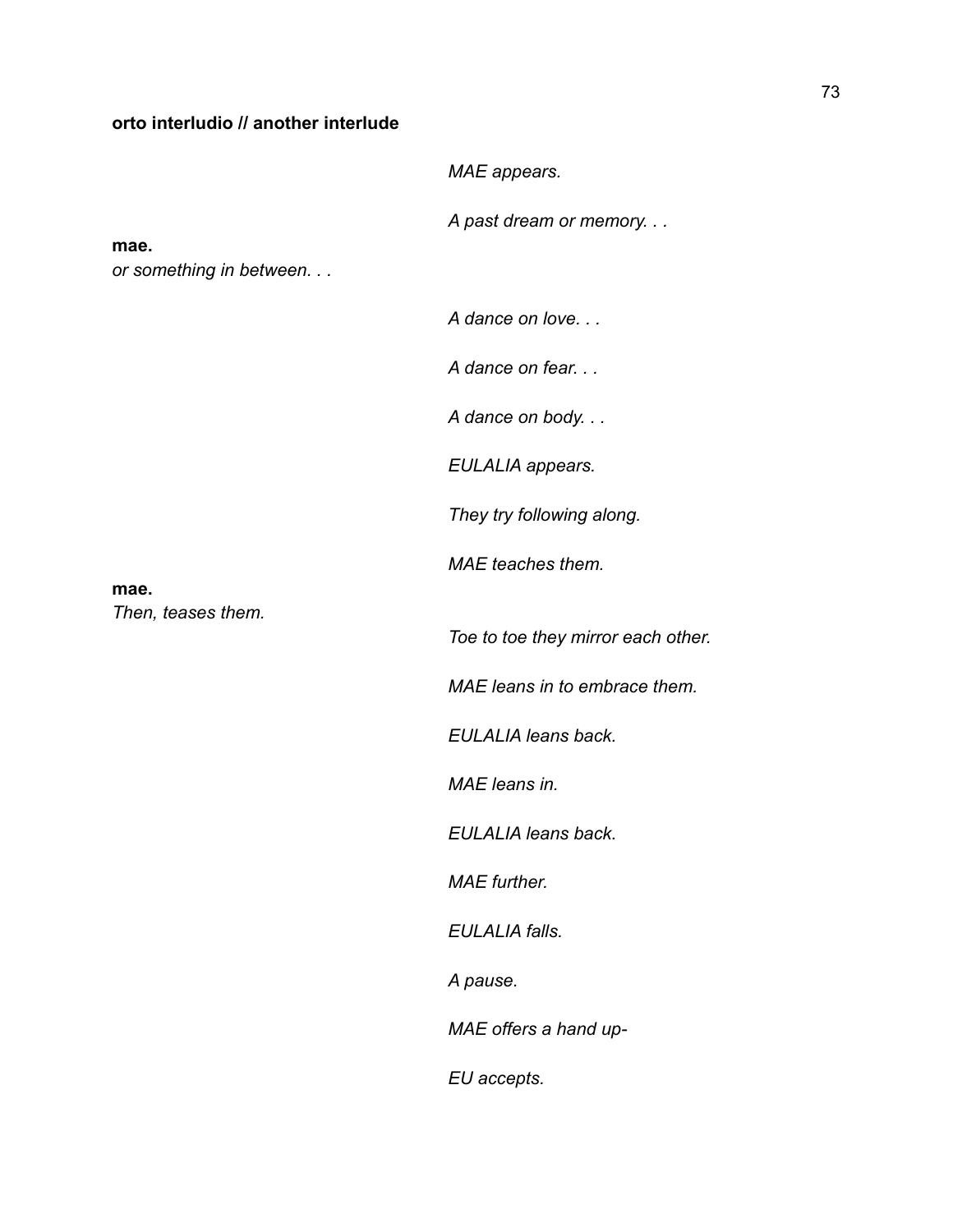*Together they rise.*

#### **nuestras catedrales // our cathedrals**

*Moving day. 6:00 am. Yellow sky. AQI 139.*

*KARI enters. Masked, sweaty and over encumbered with luggage.*

*The PALM VILLA inhales desperation.*

*Santa Ana winds exhale grief.*

*Bugambilia petals swirl and rattle through the courtyard.*

*They dig out a lanyard with keys.*

*Sofia enters, masked, sweaty, over encumbered-*

#### **sofia.**

you got everything?

#### **kari.**

yea.

*EULALIA enters, encumbered by an oxygen*

# *tank.* **sofia.** K, will you grab the rest of her bags?

**kari.**

sure.

*KARI leaves.*

#### **eulalia.**

creo que ya se acabo. [i think it finished.] *SOFIA fiddles her oxygen tank.*

#### **sofia.**

Ay dios- Kari, can you get a tank too? Mami dónde está -este. . . ¿el manual? [Mom, where is that- the. . . manual?]

*EU hands a little pamphlet taped on the tank.*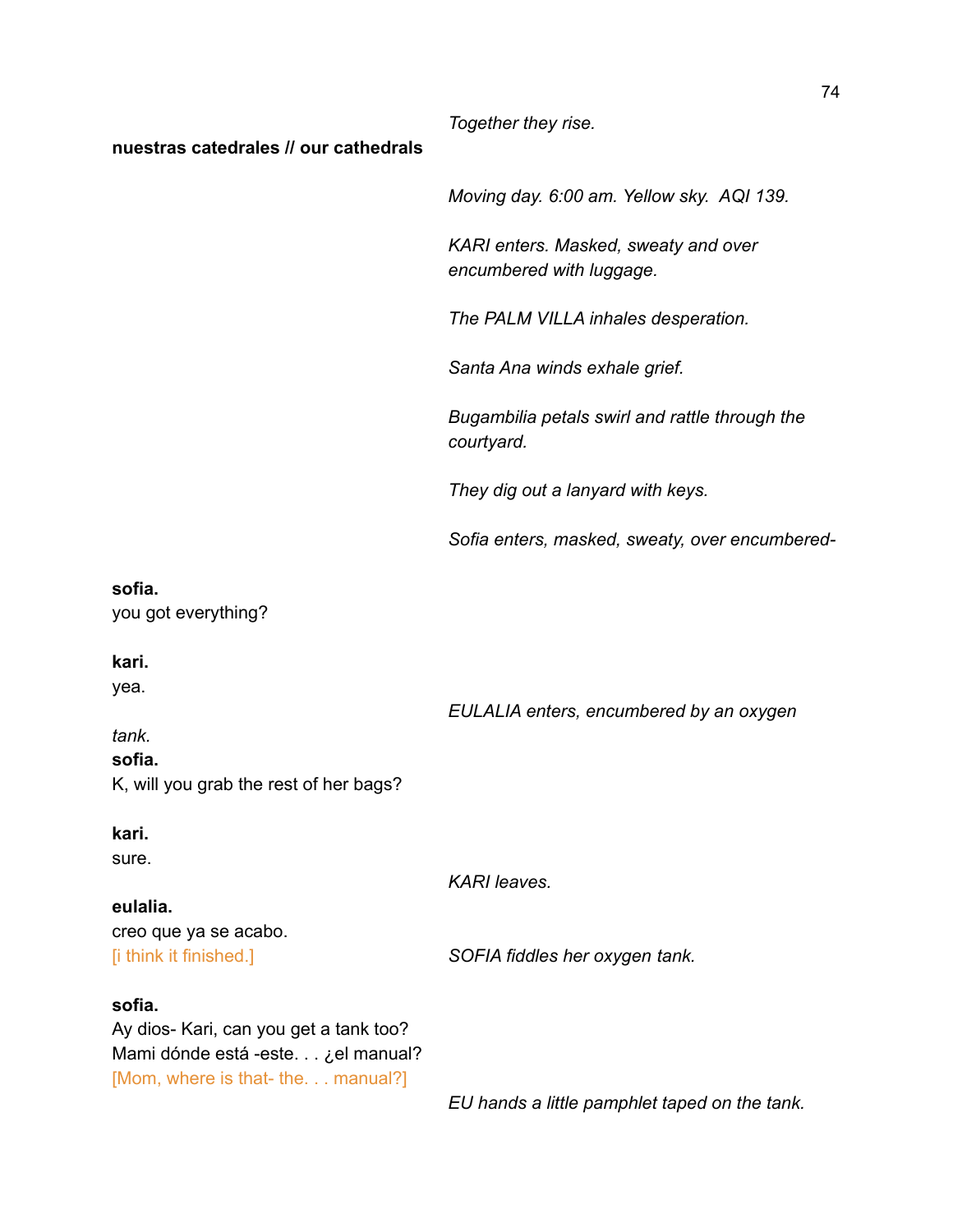#### **eulalia.**

. . .Este? [. . .This?]

#### **sofia.**

Perfecto. Si. . . Bueno mami. Listen carefully: For your safety. . . tank on/valve off . . . Uh. . . Esperáme. . . Ok, here: it says, Keep your tank cylinders away from any and all heat sources. . . Oh that's an important one. ¿Entiende, mami-?

[You understand-?]

#### **eulalia.**

si, si, *I Speak English.*

#### **sofia.**

All heat sources, including *radiadores,* heatingdonde viene el aire caliente, estufas, matches, [where the hot air comes out, stoves, matches] lighters- cualquier cosa que tenga fuego, O.K.? [lighter- whatever thing has a flame]

*KARI returns with more bags.*

#### **sofia.**

Kari can you bring the new tank out here?

**eulalia.** *overlapping.*

No voy a explotar la casa nueva, Sofia. [I'm not going to blow up the house, Sofia.]

*KARI leaves.*

#### *sofia.*

mhm. . . While using oxygen, do NOT use: -- Aerosols, such as hair sprays or pintura -- Oil-based face creams or lotions on your nose or face -- Petroleum-based products, como la Vaselina-Are you listening? You use a lot of this, so-

#### **eulalia.**

Ay! Sofia- apuráte or I'm going to run out on aire in this one! Just lemm- give me this papel-

**sofia.** *swatting. Chht!* Mama, por favor-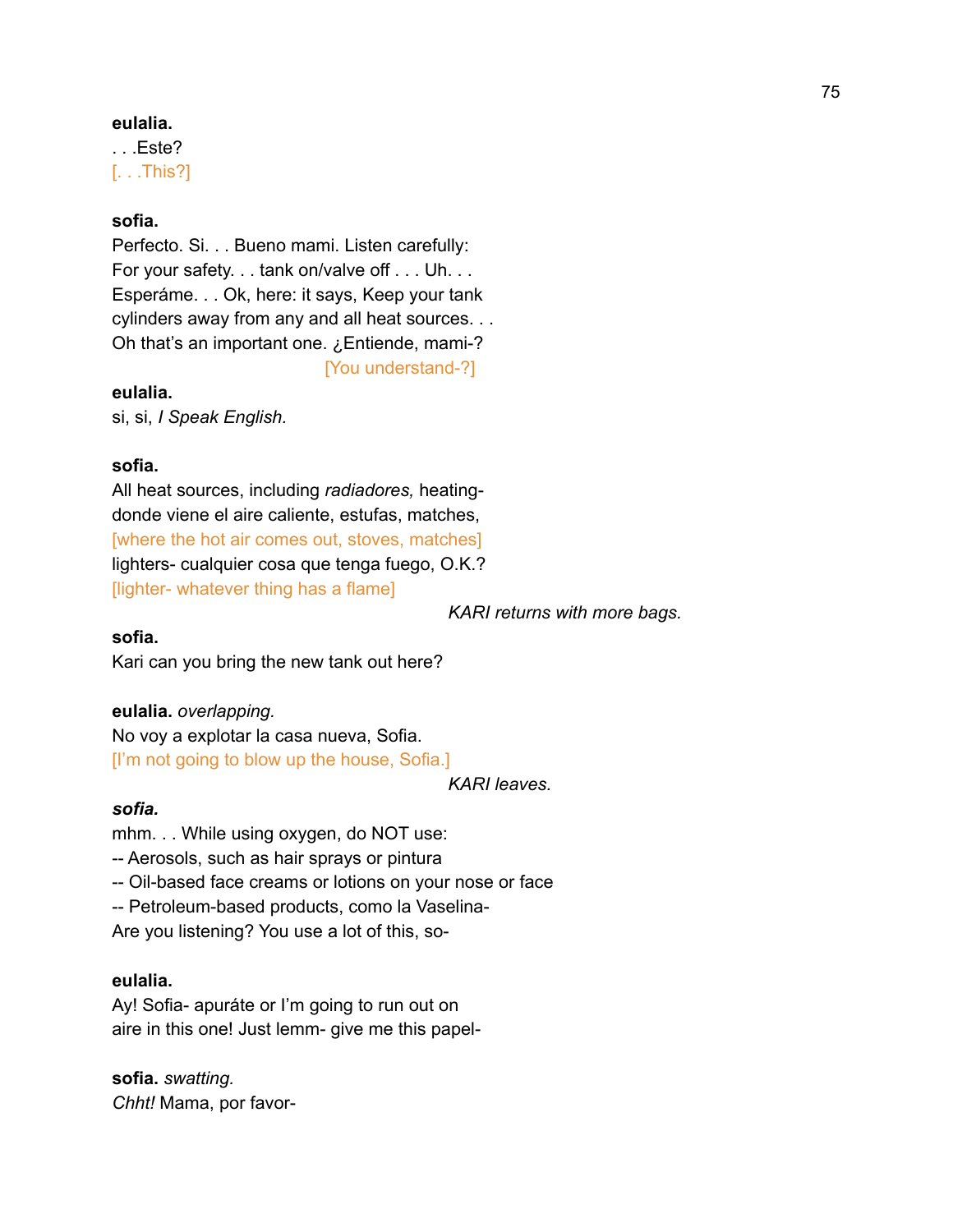| I Can Read-                                                                                                                                                                                                             |                                                |
|-------------------------------------------------------------------------------------------------------------------------------------------------------------------------------------------------------------------------|------------------------------------------------|
| sofia.<br>Mamá, stop-                                                                                                                                                                                                   |                                                |
| eulalia.<br>¡NO ME TRATÉS COMO UNA NIÑA!<br>[DON'T TREAT ME LIKE A CHILD!]                                                                                                                                              |                                                |
| sofia.<br>You figure it out then!<br>storms off.                                                                                                                                                                        | SOFIA throws the manual at EU and              |
| eulalia. shyly.<br>For. you. your.s-s-a-feh-Safety.                                                                                                                                                                     | EULALIA smoothes out the pages.                |
|                                                                                                                                                                                                                         | She flips some pages, fumbles with the valves. |
|                                                                                                                                                                                                                         | She gives up, hands shaky.                     |
|                                                                                                                                                                                                                         | <b>EULALIA cries quietly.</b>                  |
|                                                                                                                                                                                                                         | $\cdots$                                       |
|                                                                                                                                                                                                                         | KARI returns, new tank in hand.                |
| kari.<br>Abue', are you okay?                                                                                                                                                                                           |                                                |
| eulalia. startled.<br>¡Kari! Ya regresaste con el oxígeno-!<br>[Kari! You're back with the oxygen-!]<br>kari.<br>Sí. Where'd mom go-?<br>eulalia. shaking.<br>mi cosa, se está acabando-<br>[my thing, is running out-] | EULALIA's breath labors.                       |
|                                                                                                                                                                                                                         |                                                |

**eulalia.**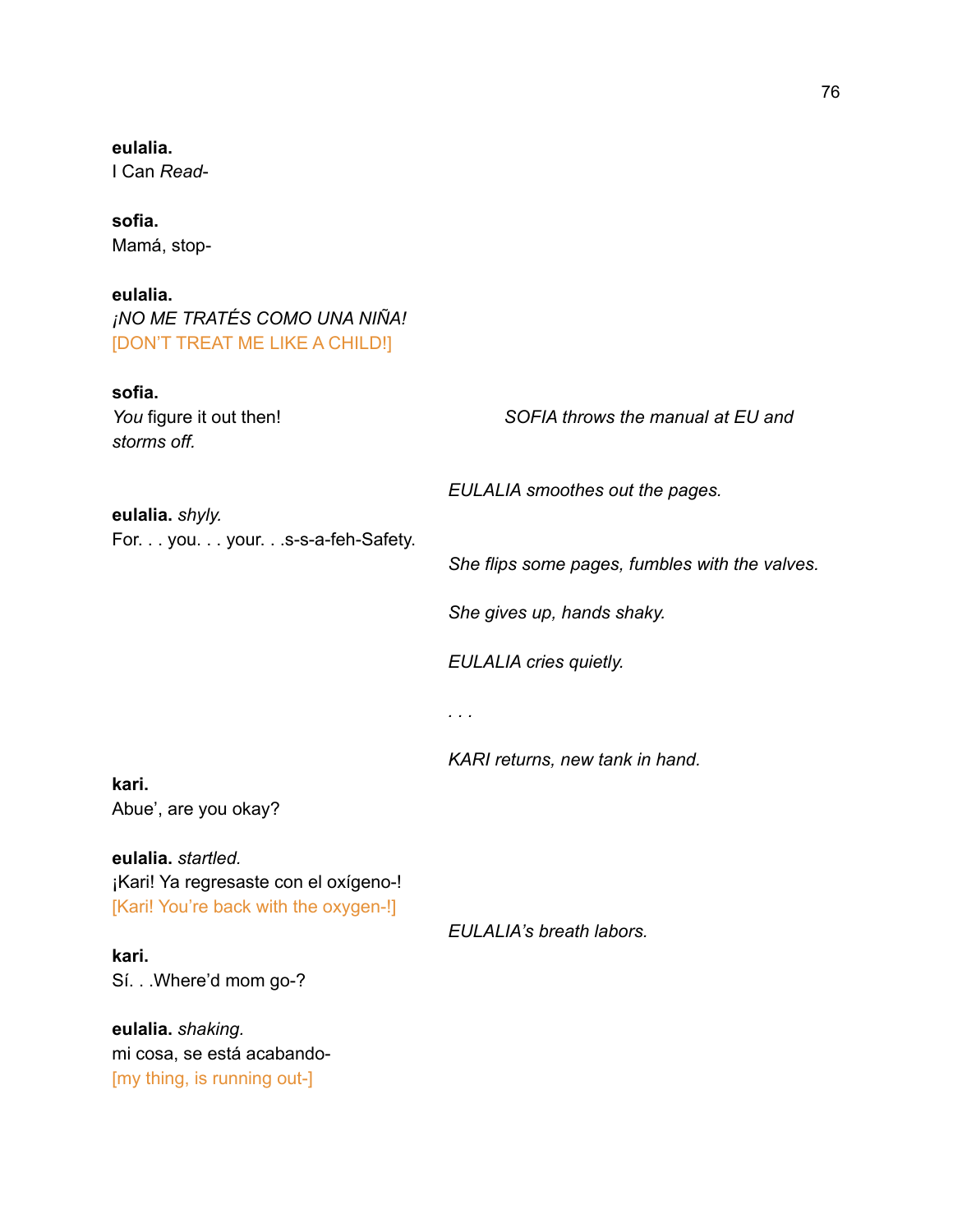#### **kari.**

Shit, lemme get mom. . .-

#### **eulalia.**

no-no-no-no-Kari por favor, don't. . she got mad at me, so i don't want-

#### **kari.**

but-

**eulalia.** ¿Kari. . .? ¿Por favor me ayudes? [Kari. . . please can you help me?]

**kari.** *quietly.* ok. . .

## **eulalia.**

Aquí está el papel que dice como . . . [Here is the paper that tells you how. .]

## **kari.**

okay. . . uh. . . that seems not. . .oh! here. Changing the cylinder. . . Remove the. . . regulator by loosening the. . . T-handle. . .

## **eulalia.**

¿el que? [the what?]

**kari.** T-handle?

## **eulalia.**

T-handle. . . maybe this one. . .?

**kari.**

yea, okay, Slide the pegs out. . . And looks like these come off. . . See that?

**eulalia.** *leans in closer*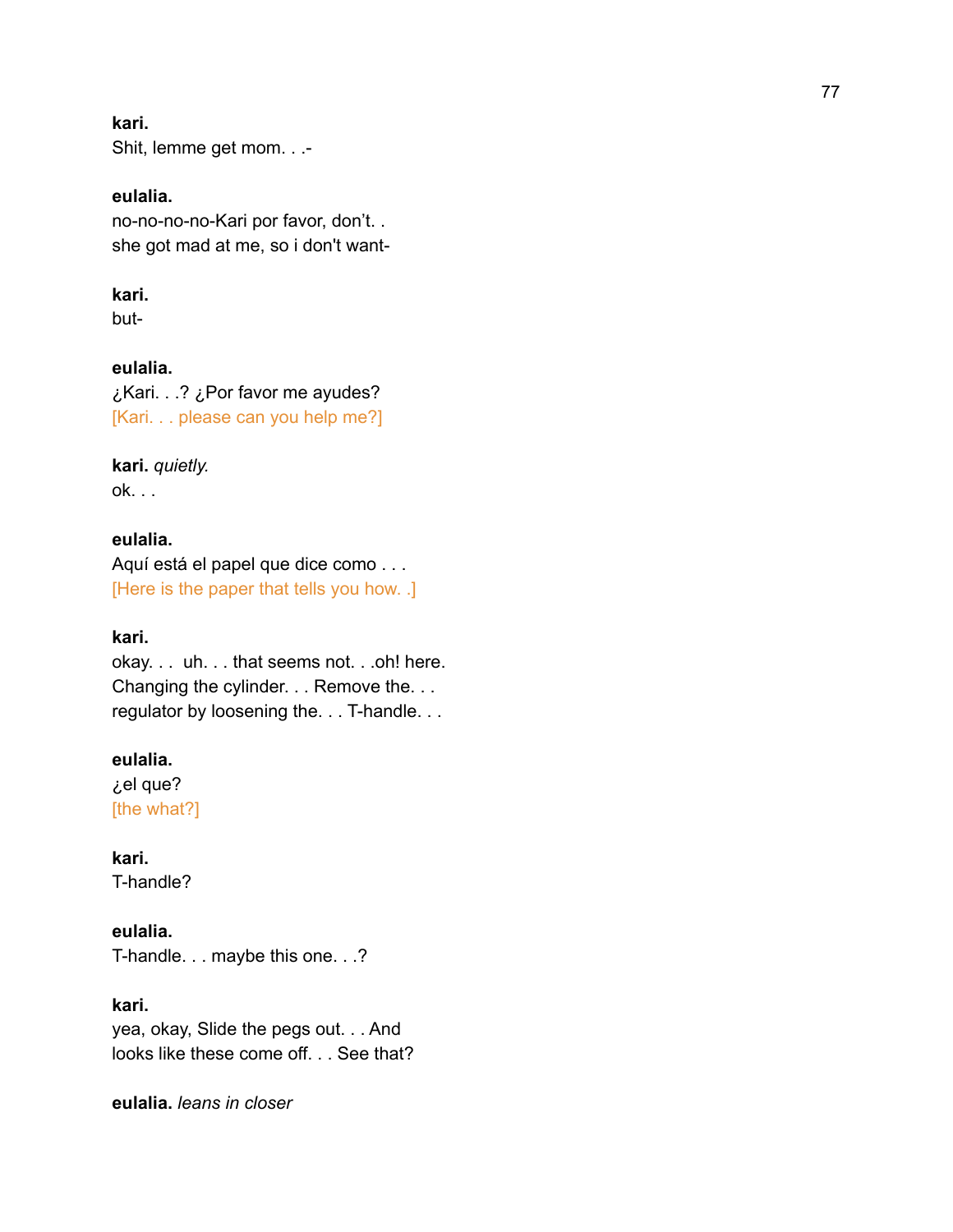aja, sí. . .

*A quiet moment of learning.*

## **kari.**

Make sure there is a washer, uh, here. . *MAE appears.*

## **eulalia.**

kari?

# **kari.**

Remove the regulator. . . Remove tab from the valve on . . . New Cylinder-?

## **eulalia.**

karina?

## **kari.**

*what?*

# **eulalia.**

aqui 'sta. . .

. . . i'm sorry, kari.

# **kari.**

. . . for what?

## **eulalia.**

Karina, you are, my. . . Catedral I have seven. . . siete hijas, but you and tu mama, after gran'pa, was the only ones who keep me-

## **kari.**

abue. . .

# **eulalia.**

who love me, even when i don't know, *i don't know, how, why I-*

*SOFIA returns, a quiet witness.*

## **kari.**

[here. . .] *EULALIA hands K the new cylinder.*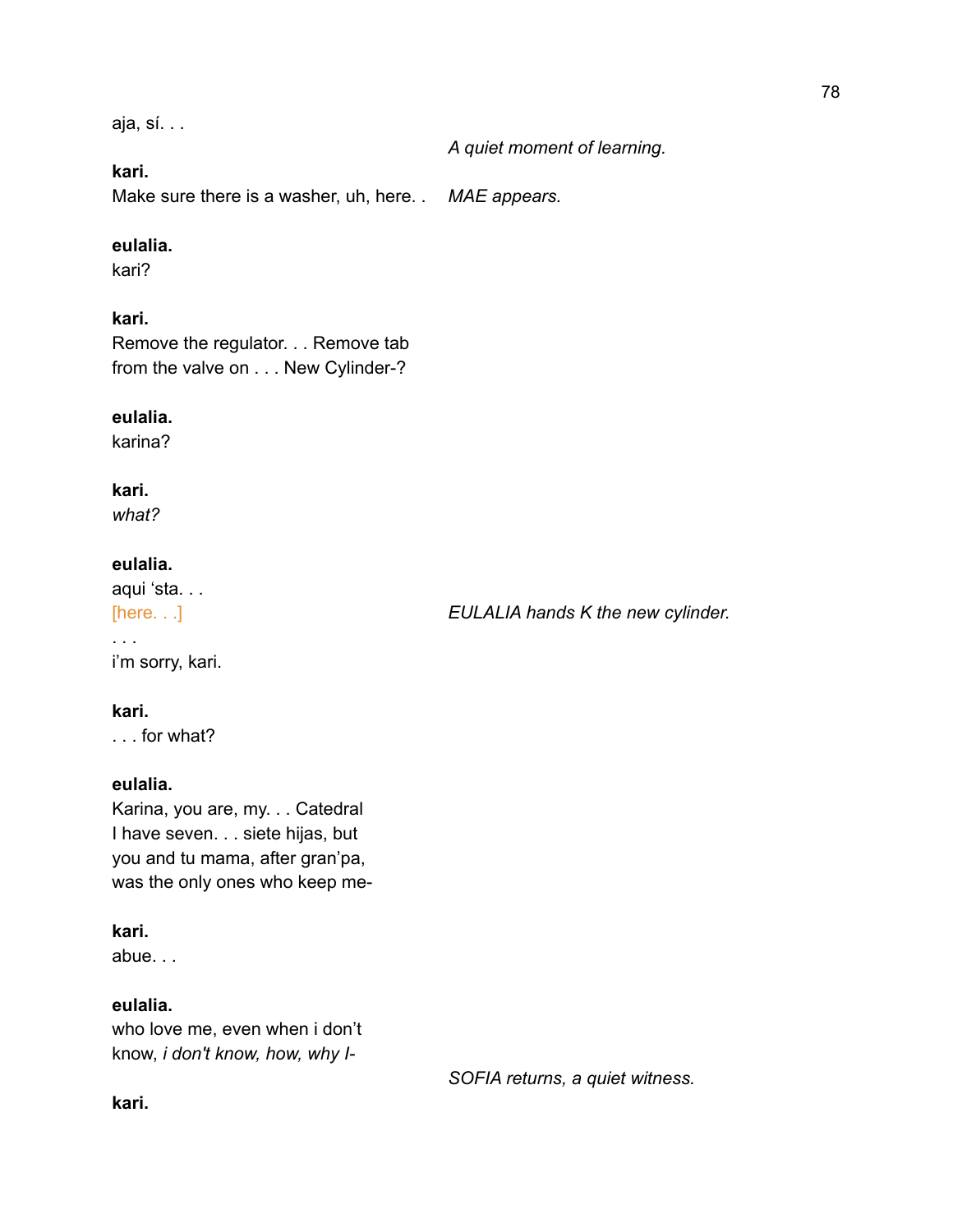*shh-shh. . .* abuelita, you need air. can you hold this up for me? asi. .

perfecto. . . now we just- Attach it. hm that's not right. . -oh! okay, we gotta make sure the pegs line up. . . . . .slide it so they go into the holesnow the T-handle, we just tighten. . .

#### **eulalia.**

casi nunca merecemos nuestras catedrales. . . [we rarely deserve our cathedrals. . .]

## **kari.** ¿qué? [what?]

**eulalia.** *smiling.* She look very nice for you, Karina. . . A, Sofia! ¡Ya componemos el tanque! [Oh, Sofia! We put together the tank!]

**sofia.** me di cuenta. . . [i saw. . .]

**kari.** . . . listo? [. . . ready?]

**eulalia.** ready. i turn this?

**kari.** first, we'll twist- uno, dos, tres. . . así.

**eulalia.** Así! Now, we turn this open. . . ¿sí?

**kari/eulalia.** uno. . . dos. . . tres. . . y . . . 79

#### . . . *Together they replace the oxygen tank.*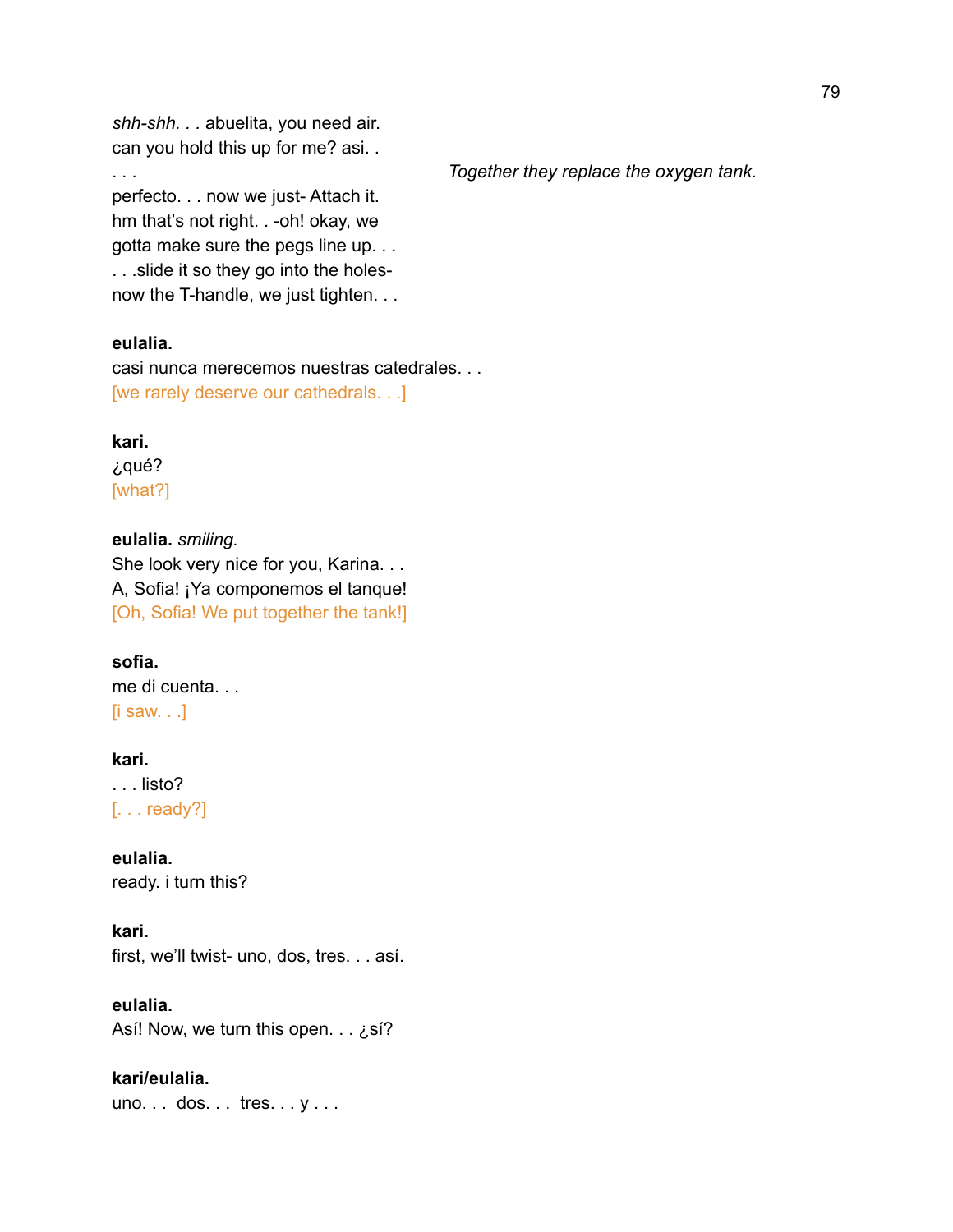*Together they breathe.*